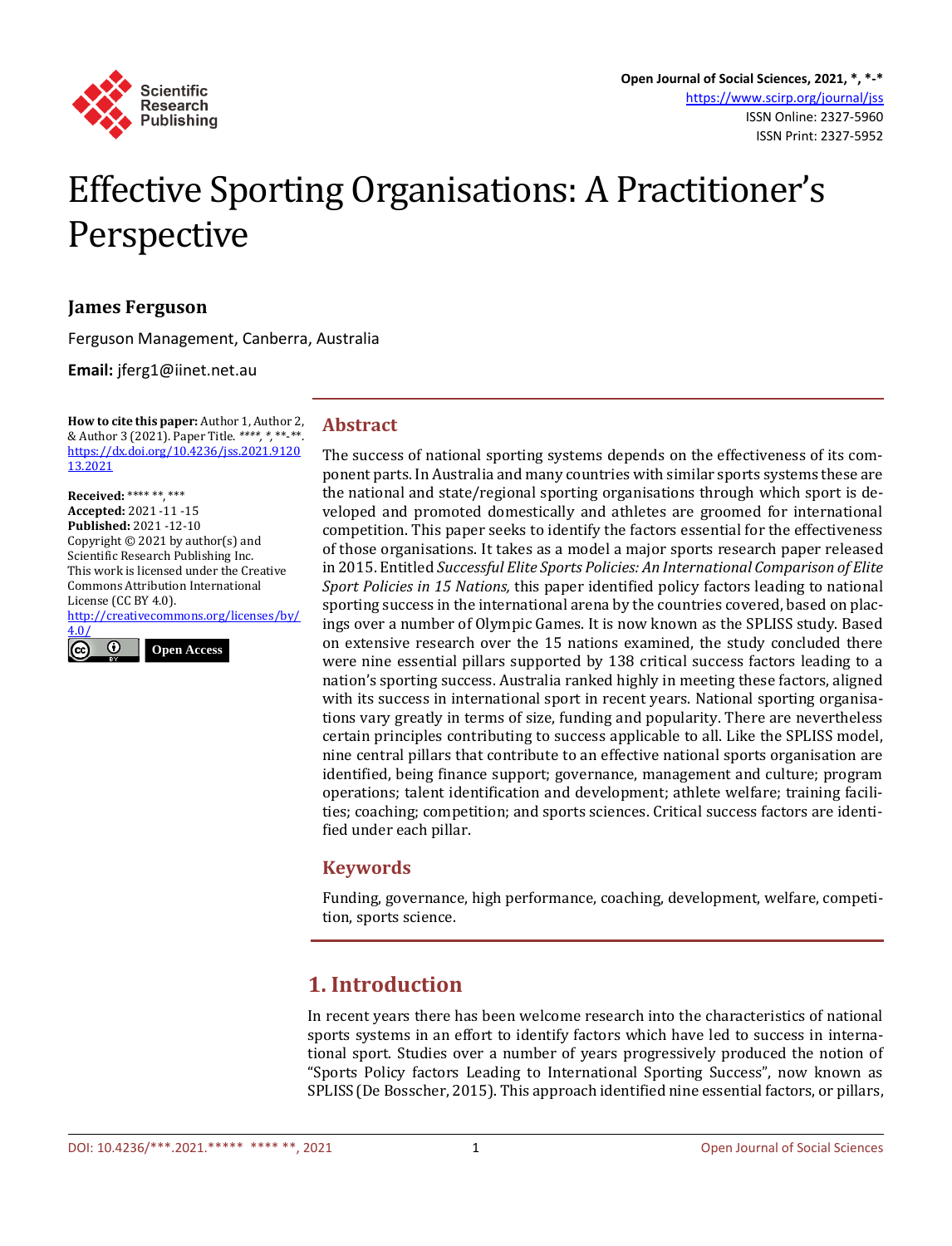and, under them, 138 critical success factors contributing to the success of national systems in elite sport and assessed the extent to which the 15 nations studied met the criteria identified.

 It did not consider the effectiveness of those domestic organisations that make up a national sports system. The success of a national system, however, requires that the components that make up that system must themselves be effective. In Australia, National Sporting Organisations (NSOs) and their state and territory affiliated State Sporting Organisations (SSOs) are central to the sporting system. It is through them that sports are delivered to community participants and athletes and teams are prepared to represent their country in international competitions. This paper is to consider the elements that constitute the effectiveness of these organisations, taking the SPLISS approach as a useful framework. Given that many countries have sports systems similar to that in Australia, the study presented here will be applicable at least to some degree to the situation in those countries.

This paper is based on my personal experience of working with national and state sporting organisations during a period of over ten years as Executive Director of the Australian Sports Commission, prior to that as an adviser to the Federal Minister for Sport, and subsequently as a director/executive of two national and two state sporting organisations. The original draft paper was reviewed by a Reference Group composed of people with extensive experience of the Australian sports system, including academics, past or present executive officers and board members of sporting organisations, leading coaches, coach educators and scientists as well as a number of people involved in the management of Australian sport.

 It is frequently contended that sporting organisations are not as effective as they should be. Judgements about their effectiveness are considered by national funding bodies in determining levels of funding provided to them. Effectiveness is therefore important not only from the point of view of them delivering services to their members or achieving success on the international stage, but also in terms of the levels of funding required to enable them to fulfill their objectives.

# **2. Background**

The SPLISS study identified nine pillars or essential factors which it found fundamental to a nation's elite sporting success in international competition. These pillars were underpinned by 138 Critical Success Factors (CSF), outlining the actions required for successful outcomes in each of the separate pillars. Although it provided only a tentative theoretical assumption on sport policy factors that lead to international success, the study is now accepted as a basis on which nations can determine the factors that must be effectively address in order to be successful in international sport, recognising that it is impossible to create one single model for explaining sporting success because of the many extraneous factors involved (De Bosscher, 2010).

 It was subsequently pointed out that there might be a tenth pillar which is also central to determining a nation's international sporting success, namely the national environment or culture within which a national sports system operates (Sotiriadou, 2013). There is no doubt that the political, social and economic environment of a country plays a significant role in determining the way sport is delivered in a particular country. These are unlikely to change rapidly and they will certainly not be changed as a result of national sports policies, which was the concentration of the SPLISS study.

 There may well be less dramatic cultural or societal influences that influence elite sports performances. In the case of Sprint Canoe in Australia, Sotiriadou noted that the culture was very "Australian", described as being informal in nature and based on the beach culture of surf lifesaving, said to be symbolic of the Australian way of life.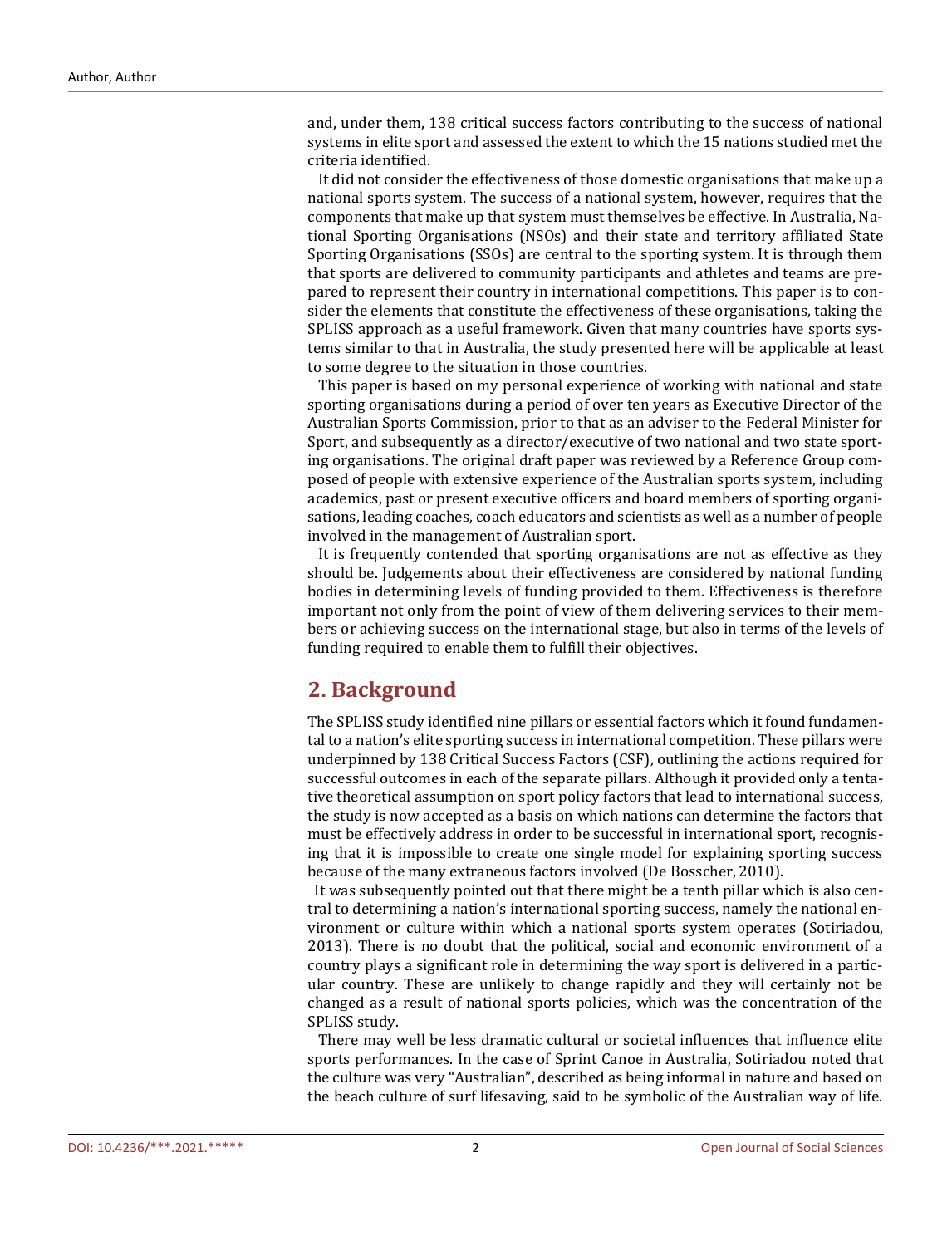This is true and it does have implications for the way the sport is conducted. But it must be doubted whether this is likely to significantly affect comparative national performances. An informal "Australian" approach might well suit some athletes and help them improve regardless of whether they are Australian of European while a more formal approach might likewise help others. It is contended, however, that there is nevertheless a way in which culture does affect performance and where a change in culture can lead to improvements. This is not related to national socio-economic or cultural factors but, more, to the culture of the individual organisation, that is the values, attitudes and goals that are shared by its members. A sport with a strong culture of excellence will invariably be more effective than one which does not have such a culture. This stems from the general management of the sport and is heavily influenced by the leadership of the board and the competency and manner of those delivering services to athletes, such as coaches and sport scientists. A sport that does not take success seriously, that is divided, indecisive or amateurish in its attitudes and does not inculcate a culture of excellence may adversely affect the performance of its athletes or fail to provide vital services to its members. In this case, the critical success factor might lie in the governance of the sport. In each set of circumstances, the cultural changes will probably be slow and occur over a long period of time and, ultimately, will come from the way the various different throughputs such as coaching, competition, sports science and other services are delivered. It is recognised that some may prefer a tenth pillar but, for this reason, this paper presents culture as a component of governance and management.

While SPLISS has identified nine pillars which are generally accepted as identifying the national policy factors which go towards international success, each national system is composed of a broad range of organisations which deliver sport and the effectiveness of which, individually, contribute to the international standing of the nation concerned. As the success of the whole clearly depends on the success of each of its components, the effectiveness of a national sports system will depend on how well each part of that system operates cooperatively together within the wider system.

 The SPLISS study accepted the notion that, in each of the countries concerned, there was what it described as a National Governing Body (NGB) which provides resources and leadership to the sports sector. In Australia, that body is the Australian Sports Commission (ASC), established by but operating at arms-length from government. Although it can hardly be said to "govern" sport, it was established to provide a coherent national direction, and to promote and fund sport, which it has done in conjunction with NSOs and, through its identification as the Australian Institute of Sport (AIS), to operate programs aimed at the delivery of elite sporting success.

 Working in conjunction with the ASC, the NSOs conduct the operation of the sports system on a day-to-day basis. Affiliated with their international federations, they are recognised as the custodians of their sports within Australia. They operate at national, state and local level, breaking down into a broad-based system of community clubs which cater to the mass of participants. They are responsible for the promotion and development of the sport within the community, for identifying and progressing talent towards higher levels of competition, for the implementation of the rules and policies of the sport dictated by the international federation responsible for the sport, for the implementation of national rules and regulations for the safety of participants, and for the preparation of Australian representative teams competing in international competition. Most, with the exception of the larger professional sports, undertake these responsibilities with all or part of their funding provided by the ASC.

 Other major stakeholders in the national system are the state and territory sporting organisations (SSOs). These are affiliated with their national organisations (and sometimes own them) and are responsible for regulating and promoting their sport within the states and territories according to the requirements of those jurisdictions.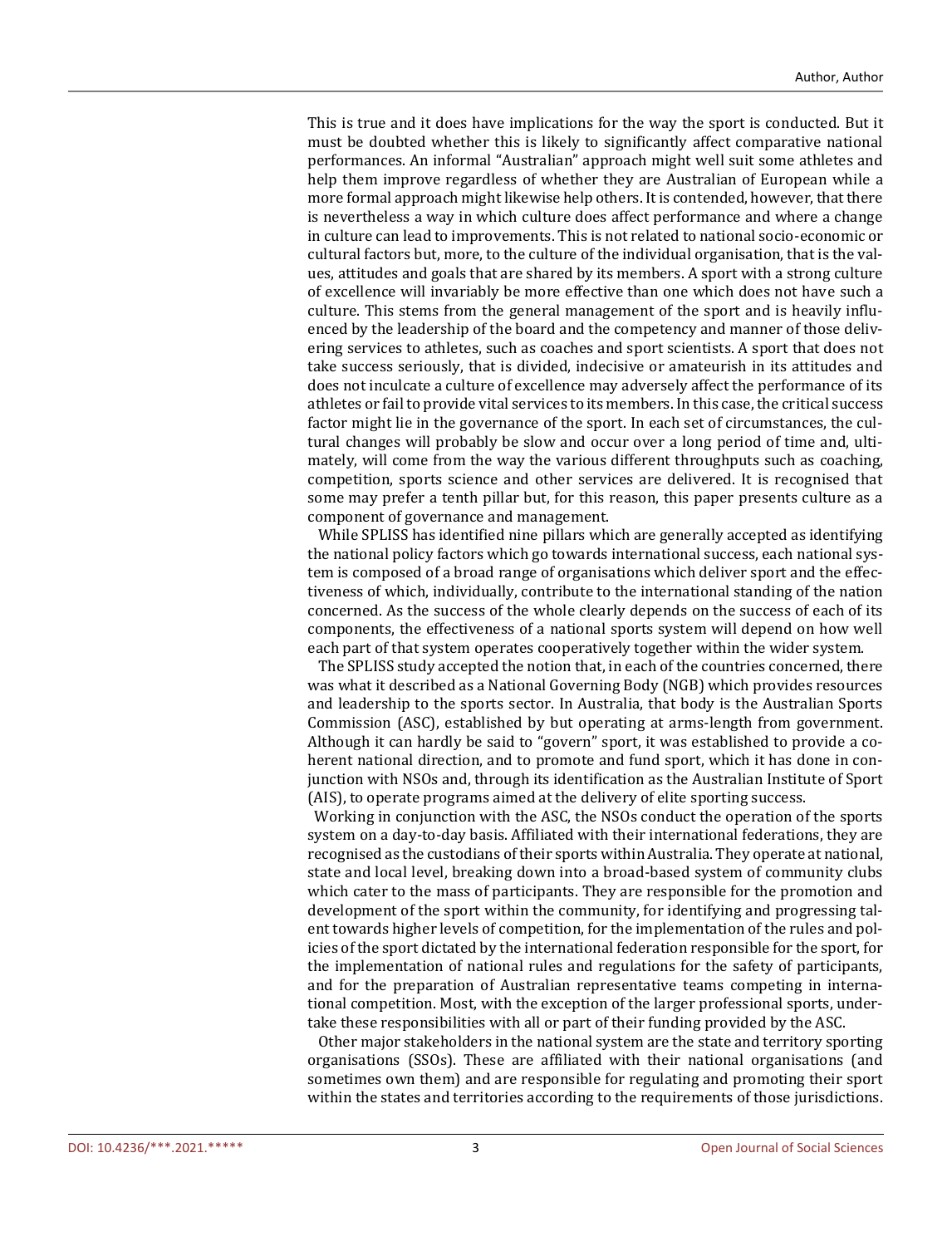Additionally, there is a number of large commercial organisations which operate the biggest sports in the nation, including the Australian Football League (AFL), the Australian Rugby League (ARL), Tennis Australia (TA) and Cricket Australia (CA). The Australian Rugby Union (ARU), Football Australia (FA) and Netball Australia (NA) are in the same category but of a slightly lower commercial standing. While these bodies are obliged to follow national and relevant state law, they operate generally on an individual and highly commercial basis.

 All NSOs enter national teams which aspire to success in major international events, including world and regional championships and Commonwealth and Olympic Games. In addition, all run junior competitions, usually based on an age grading, through their state affiliates. These provide opportunities for athletes of all standards to compete, including the bulk of their members who participate for recreation and have no ambitions or expectation of progressing to the highest levels, but through which talented athletes are identified and developed for advancement. Providing broad-based opportunities for general participation and selecting and preparing teams for international competition, national organisations are the very bedrock of the national sports system.

 There are also significant differences between the environments in which sporting organisations operate. Some are rich, some are poor in terms of resources, some have large participant bases and some smaller support. Some, such as Rowing and Sailing, are associated with communities with high levels of education and wealth. Others have their roots in blue-collar communities, and some within migrant or indigenous communities. Some are more attractive to television or other streaming devices than others and therefore have a better chance of raising revenue. The significance of these variations in resource bases and operating environments can influence the extent of participation or international success of a sport.

 But, despite these differences in context and circumstance, it is contended here that there are a number of factors common to the way the majority of these organisations operate and by which their effectiveness can be assessed. The qualification, as with the SPLISS, is that no attempt to closely define the elements of effectiveness is likely to provide certainty. Unforeseen circumstance can always occur. The application of these critical success factors to an individual sporting organisation can, however, hopefully provide a useful guide with practical application for those involved in running national or state sporting organisations.

 Although this paper accepts the validity of nine essential pillars, in their application to domestic bodies some minor amendment has been necessary. Under Pillar 2, SPLISS examines the governance, organisation and structure of elite sport, while in Pillar 3 it examines sports participation. This is logical in terms of an international system. In looking at national bodies, however, governance is relevant to the whole sport, given the close link between general sports participation and elite sport. Almost all successful elite athletes have emerged from a sport's broad participation base. For an NSO to be considered effective, both elements are important. In this study, the first two pillars relate to factors which apply with a high degree of commonality between all organisations. In terms of individual sporting organisations, the issue of governance is closely related to the effectiveness of management and contributes to the culture of the organisation. For this reason, Pillar 2 is not confined to elite success but to the operation of the whole sport, while Pillar 3 examines separately the specific program elements vital to an effective national body, recognising the importance of a broad participant base and the connections through to the elite level. In respect to Pillar 5, the SPLISS study concentrates on athletic career and post career support, while this study goes further to consider the whole issue of athlete welfare. Pillar 8 in the SPLISS study looks at international competition, while this study, consistent with the needs of individual sporting organisations, considers the importance of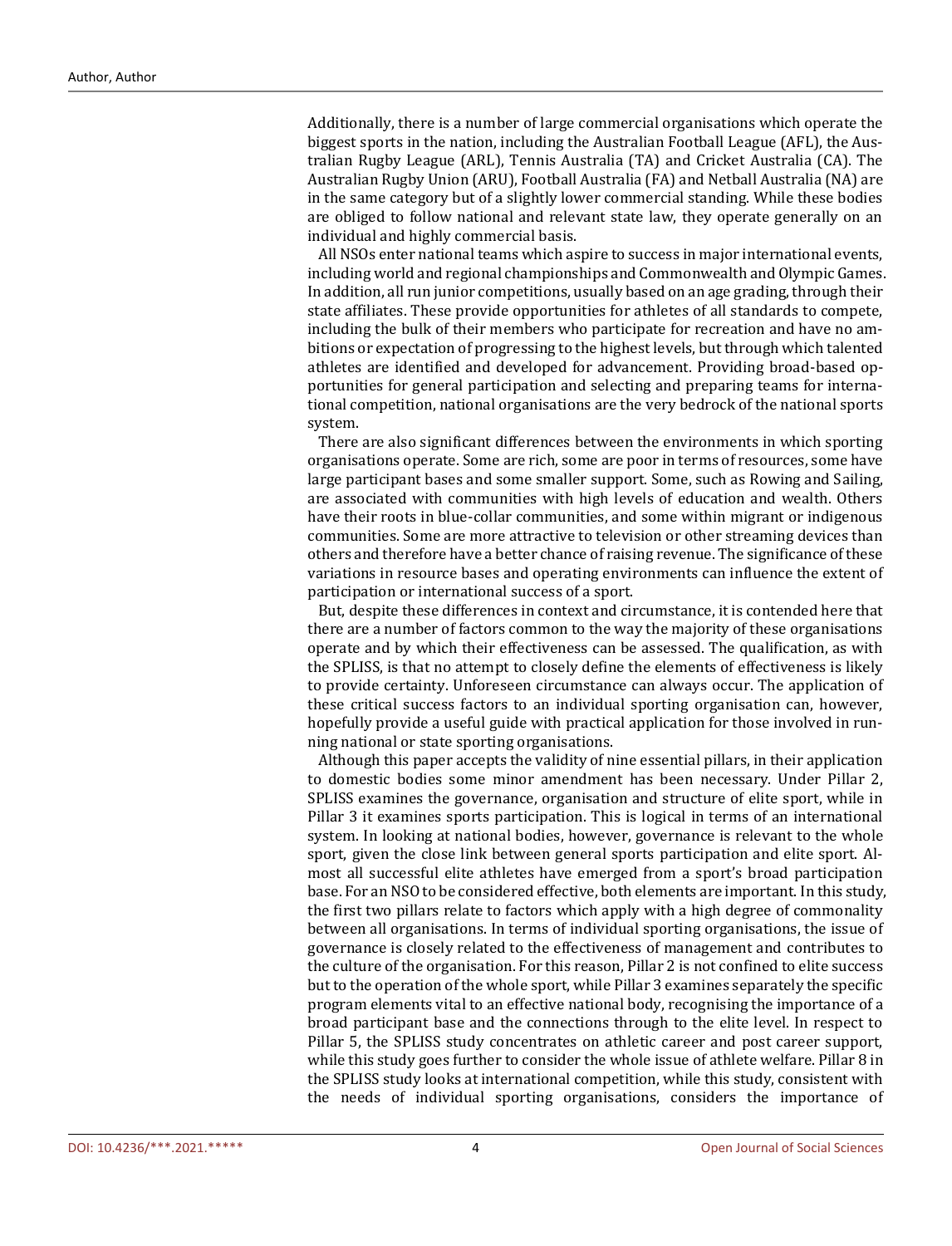competition at all levels. Under Pillar 9 the SPLISS takes account of a national approach to scientific research, while this study considers the importance of the day-today servicing of athlete needs and associated research within a national sporting organisation. The critical success factors under each pillar identified in this paper relate directly to NSOs and are derived from the discussion of the Australian NSO experience of the author and members of the Reference group.

 All pillars are considered important and are not listed in any hierarchical order. Neither can they be viewed in isolation from each other. Each has an influence on the other elements identified. For this reason, there is some overlap in considering the various elements of the pillars. No attempt is made here to apply these criteria to the actual measurement of the effectiveness of individual organisations. The intention is limited to an attempt to identify what factors contribute to an effective national sporting organisation.

# **3. What is an effective sporting organisation?**

Before looking at the pillars individually, it is necessary to be clear about how we define an effective NSO or SSO. And in doing so, we need criteria that will apply to very different sorts of organisations in terms of size, resources and international success. An effective national or state sporting organisation might, then, be defined as one which offers broad opportunities for fulfilling sports participation for all sectors of the community, that has a base of community participants which is growing or, at least, not declining, which is supported by an enthusiastic cadre of volunteers, and with a system which will allow those participants with talent to be identified and progress through to national selection, and where the national team is improving or, at least, maintaining its standing in international competition relevant to the sport. A definition of organisational excellence in sport could therefore be described as:

*An organisation responsible for developing and regulating a sport within a specific jurisdiction that consistently achieves the highest level of accomplishment consistent with its broad objectives of achieving high levels of valued community participation and competitive success at the highest levels possible.*

# **4. Analysis**

The purpose of this research is aimed at identifying the essential factors involved in an effective sporting organisation. It is based on the nine pillars identified in the SPLISS exercise as applying to national sports systems, modified to apply to sporting organisations, which are the basic components of a national sports system. Extensive discussion was undertaken with a range of people with experience in the management of sporting organisations to test the hypotheses developed from the author's own experience as CEO of the Australian Sports Commission and a member of two boards and two executives of both national and state sporting organisations. The original paper then produced was reviewed by this group which included past and present executive officers or board members of sporting organisations, senior coaches and sports scientists representing experience in Australian football, basketball, boxing, cycling, football, gymnastics, rugby, rowing, triathlon, snow sports, swimming, and volleyball.

## **4.1. Pillar 1. Financial Support: There is sufficient funding for the effective national operation of the sport**

The initial SPLISS research indicated that countries that invest more in elite sport create more opportunities for athletes to achieve success and stated that "in terms of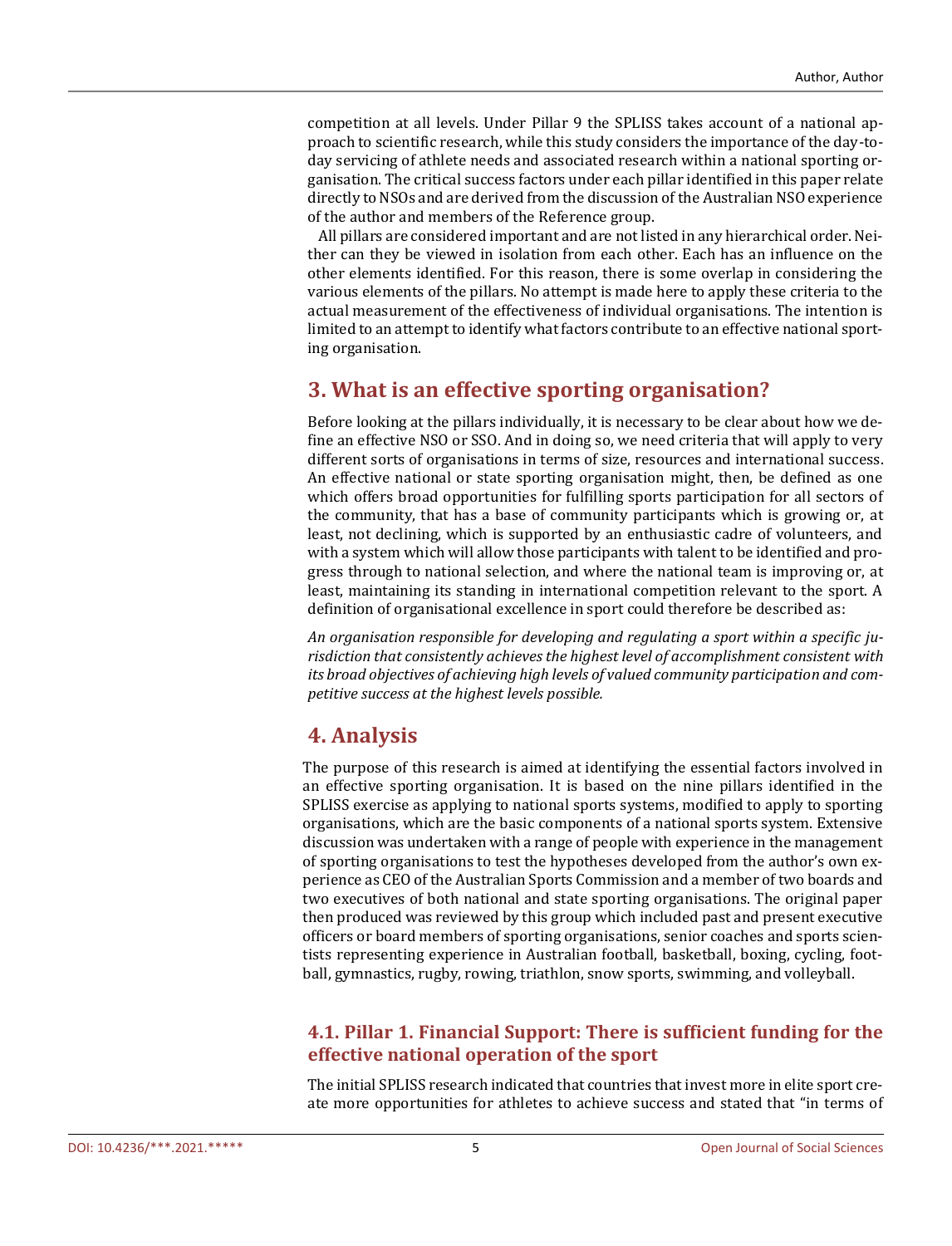input-output analysis, the best predictor of output appears to be the absolute amount of funding allocated to elite sport" (De Bosscher, 2015). However, the findings also suggested that, over the previous decade, this relationship had become less pronounced and that, with more countries investing in elite sport, something more than money was required.

 Money is, of course, essential to a national sports system. So, too, is it essential to individual national or state sports organisations, many of which depend on funds provided by their NGBs or other relevant governmental structures. Indeed, it is vital to any activity and it can be regarded as a universal truth that no organisation is ever satisfied with the level of its resources. The central principle of unlimited wants and limited means affects every Australian sports organisation. If it just came down to the money there would be no point in looking at other pillars. This means that the key to success is what is done with the money available. As the SPLISS examination recognised, with more countries putting in increasing money, something more is needed. That is the importance of the other pillars. They are largely, but not entirely, dependent upon the first.

 The ability for Australian sporting organisations to raise funds differs considerably, with those most popular sports with major commercial operations in a better position than those smaller sports which rely heavily on government funding. It is here suggested, however, that there are some general principles against which NSOs can be assessed in terms of raising funding. One would expect an effective sporting organisation to be able to increase its revenue from all sources annually or, at least, maintain its level. Most NSOs depend heavily on the ASC for their funding, for some almost 100%. It is reasonable, however, to expect that they should be able to raise a reasonable level of resources from non-government sources. These may include sponsorships, although that is difficult for sports without high profile teams or athletes and a large support base. The basic way in which sports raise funds is through their membership or capitation fees. and it is reasonable to expect that capitation fees should be adequate for the general administration of the sport, taking account of the capacity of their communities to pay. Too often is the argument heard that capitation fees, which are in some sports quite modest, cannot be raised because of the inability of the community to pay; but the cost of one coffee a year for each participant can make a significant difference overall. Capitation fees can be indexed and should be reviewed at regular intervals. Many sports collect their capitation fees through local clubs and state organisations and it is reasonable that a share should be devoted to those bodies; as a principal, it is suggested that at least one-third should be directed to the national body. In order to keep track of its participant members and associated bodies such as affiliated clubs, it is essential for an NSO now to have an effective data-base. It is not difficult today to access such instruments. Apart from providing a base for capitation fees, they also provide important knowledge (on issues such as geographical distribution) to enhance the sport's ability to plan effectively. The crucial issue is that they contain accurate data which puts a particular responsibility on those responsible for inputs.

 There are also other sources of funding that a sporting organisation can reasonably consider, including fees for competition entry or for providing services to its members (e.g. for coach or officials accreditation courses). Each sport should have a regime for non-government revenue. They might also be expected to work with standing mechanisms, such as the Australian Sports Foundation.

The above has five Critical Success Factors:

• **CSF 1.1:** The organisation has a regime identifying all sources of revenue, including non-government income and which establishes set fees and charges, and is reviewed regularly.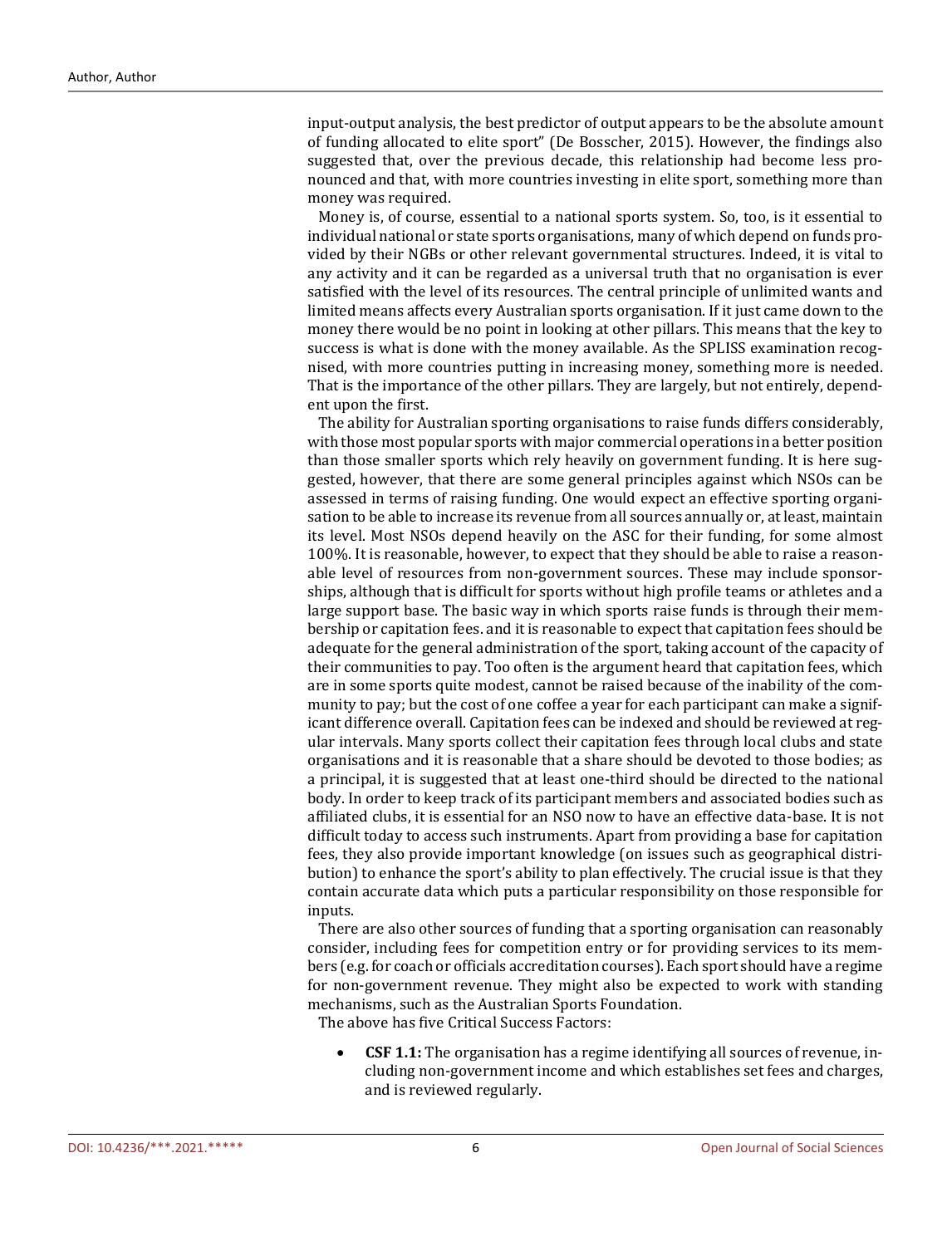- **CFS 1.2:** Total income from all sources increases annually or, at least, does not decrease.
- **CSF 1.3:** Capitation fees are set at a level to meet general administration costs, with at least one-third reserved for the national body, and the level of fees is reviewed regularly.
- **CSF 1.4:** An accurate data-base is maintained providing details of participant members.
- **CSF 1.5:** Established mechanisms to assist in revenue raising are regularly assessed

## **4.1.1. There is a planned approached to marketing**

In the bigger commercial sports, sponsorship and marketing, including television exposure, are vital to their continued success. In Australia the football codes, Cricket and Tennis are in this category and are well funded. To a lesser extent, sports such as Rowing, Sailing, Cycling, Basketball and Swimming all have the capacity for commercial fund raising. These sports mostly have access to well-developed marketing expertise and concentrate on a planned approach to their commercial activities. Smaller sports are in a more difficult position, being at an immediate disadvantage if the sport does not relate well to television or other streaming applications. They cannot afford commercial marketing. They can benefit from having a board member.

A further, sixth, Critical Success Factor therefore is:

• **CFS 1.6:** The organisation has a detailed marketing plan to guide revenue raising, the sophistication of which depends on the level of commercialisation of the sport, and has, at least, access to marketing expertise.

#### **4.1.2. There are identified methods of saving and preserving funds**

There are, in addition, a number of factors which, while they may not increase revenue, will help to improve financial efficiency. Just as important as raising money, is saving it and/or allocating it to achieve maximum benefit. It is important in all sports that waste is avoided and efficiencies are maximised. There are opportunities for smaller sports to cooperate together to create economies of scale by sharing or combining in outsourcing some of their administrative costs, including accommodation, shared services, accounting, even staff. Sharing can go beyond just administrative functions, as is evident with the Australian Winter Sports Institute, which provides servicing at the elite level to the different winter sports, or the recently established Combat Sports Institute. Even if there are legitimate objections to the unitary model of sports, there can be considerable savings from amalgamating the servicing functions for separate disciplines within the one sport, such as Cycling, or in looking at national systems for certain activities such as athlete support, junior sport, insurance, travel, conducting meetings electronically, etc. Even without national unity across all the state bodies in the one sport, the essential unitary model, there can still be efficiencies from closer cooperation and some specialization.

The relevant Critical Success Factor is:

• **CFS 1.7:** The organisation regularly undertakes a review of its administrative procedures nationally to identify areas where cooperation within the sport, including its different disciplines, can lead to economies of scale and administrative savings.

## **4.1.3. Budgets reflect strategic priorities and are reviewed regularly**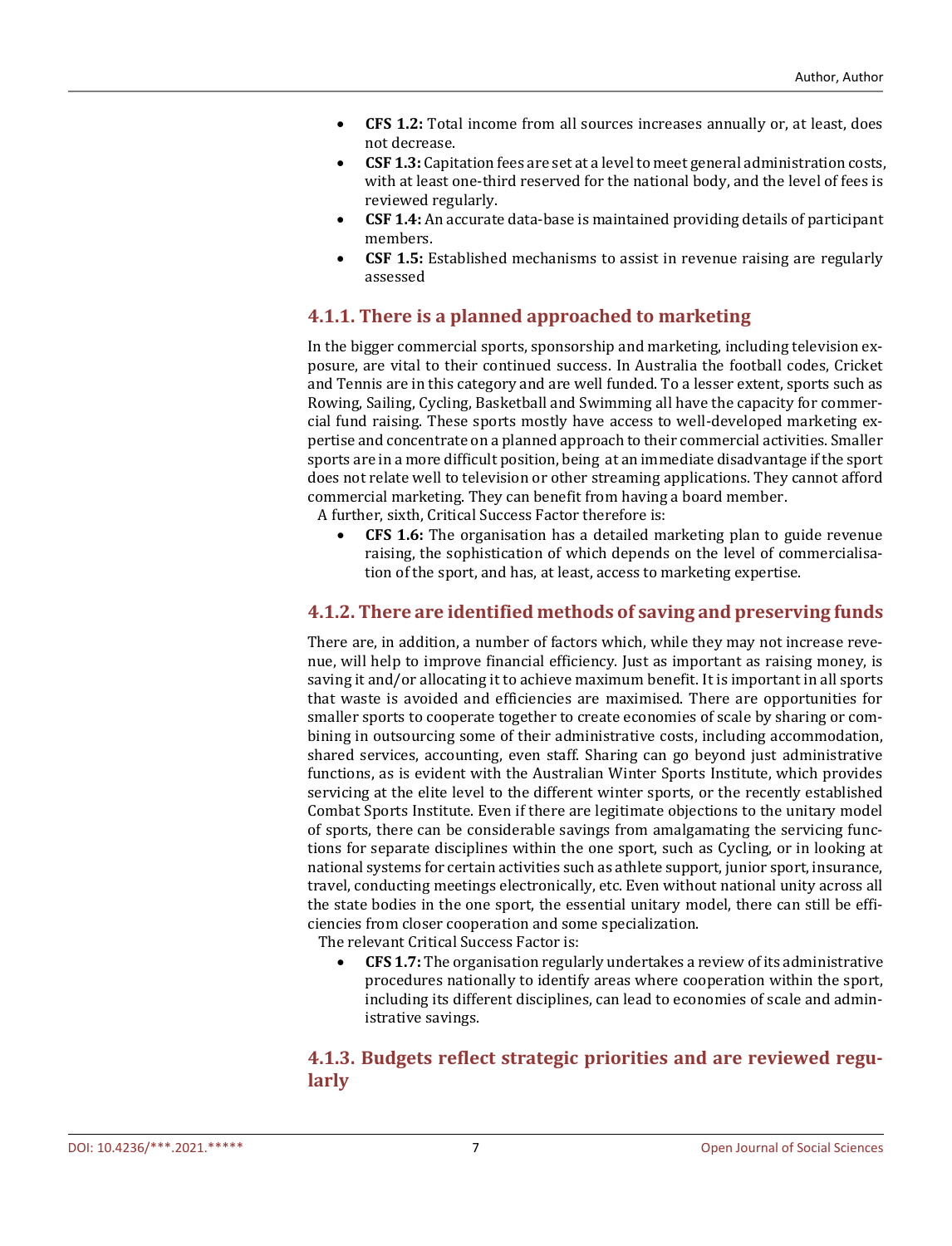All these activities will be more effective with careful budgeting. There have been countless cases where sports organisations, and not always smaller ones, have got into trouble because they lost control of their budgeting processes. Budgets must be clear and the allocation of funding set according to strategic priorities. As circumstance change during the year, it is equally important to undertake regular budgetary reviews. The frequency might vary but a good rule of thumb is to review income and expenditure against the budget at least quarterly. The CEO, or person designated as responsible for finance, should do it more regularly and each time a decision is made a notional expenditure should be identified.

The Critical Success Factor is:

• **CSF 1.8:** The organisation has clear budgets which identify planned expenditures across all activities and conducts regular reviews of income and expenditure against budge

## **4.2. Pillar 2: Governance, management and culture: There is effective corporate governance based on a commitment to excellence**

As is obvious from the discussion under pillar 1, adequate funding is essential. It is what is done with the funding, however, which is really important and that ultimately depends on issues of culture and governance. Sporting organisations operate under different governance structures. This is acceptable given their great diversity. But, there are generally accepted principles that must be observed in the interests of effectiveness. The primary role of the board of an organisation, particularly a sports organisation, is the fostering of a concept of excellence in all parts of the organisation. It is the search for perfection that drives all sports endeavours. It is not a concept that is easily measured and perfection is, by definition, impossible to achieve. But, in a high performance environment, the fact is that near enough is not good enough. The board together with senior coaches and administrators, set the culture of the organisation. It may not be determined by socio-economic factors but this is one area where culture does affect performance. By showing a commitment to excellence in everything the organisation does, an effective board and good management will have a very significant influence on the effectiveness of the organisation. This is the primary role for the sport's leaders. It is the sentiment that drives an effective organization. But, excellence does not happen by itself. It comes from knowing where the organisation needs to go and what actions are needed to get it there. It is the essence of successful governance.

 It is often said that sports organisations are businesses. This can lead to a misunderstanding of their operations. Even the large commercial sports which do operate more like businesses are not-for-profit organisations; they provide a service to their members and, to a degree, the general public but they do not do so in order to make profits to distribute to a group of shareholders whose prime interest is to increase the value of their investments. The smaller sports are even less like businesses. This, of course, does not mean that they should not operate in a business-like manner. To the extent possible, all organisations should attempt to provide as good a service as possible for the benefit of their members and, importantly, their customers on whom, in many cases, their future depends.

 We have heard a great deal about corporate governance in sport in recent years. To some extent it has come to be seen almost as an end in itself, as though good governance will guarantee success. Of course, it will not. But it is nevertheless of vital importance and, without it, an organisation will have great difficulty in meeting its aspirations.

 One of the problems in dealing with governance in Australian sporting organisations is that many board members of NSOs do not have a sound understanding of the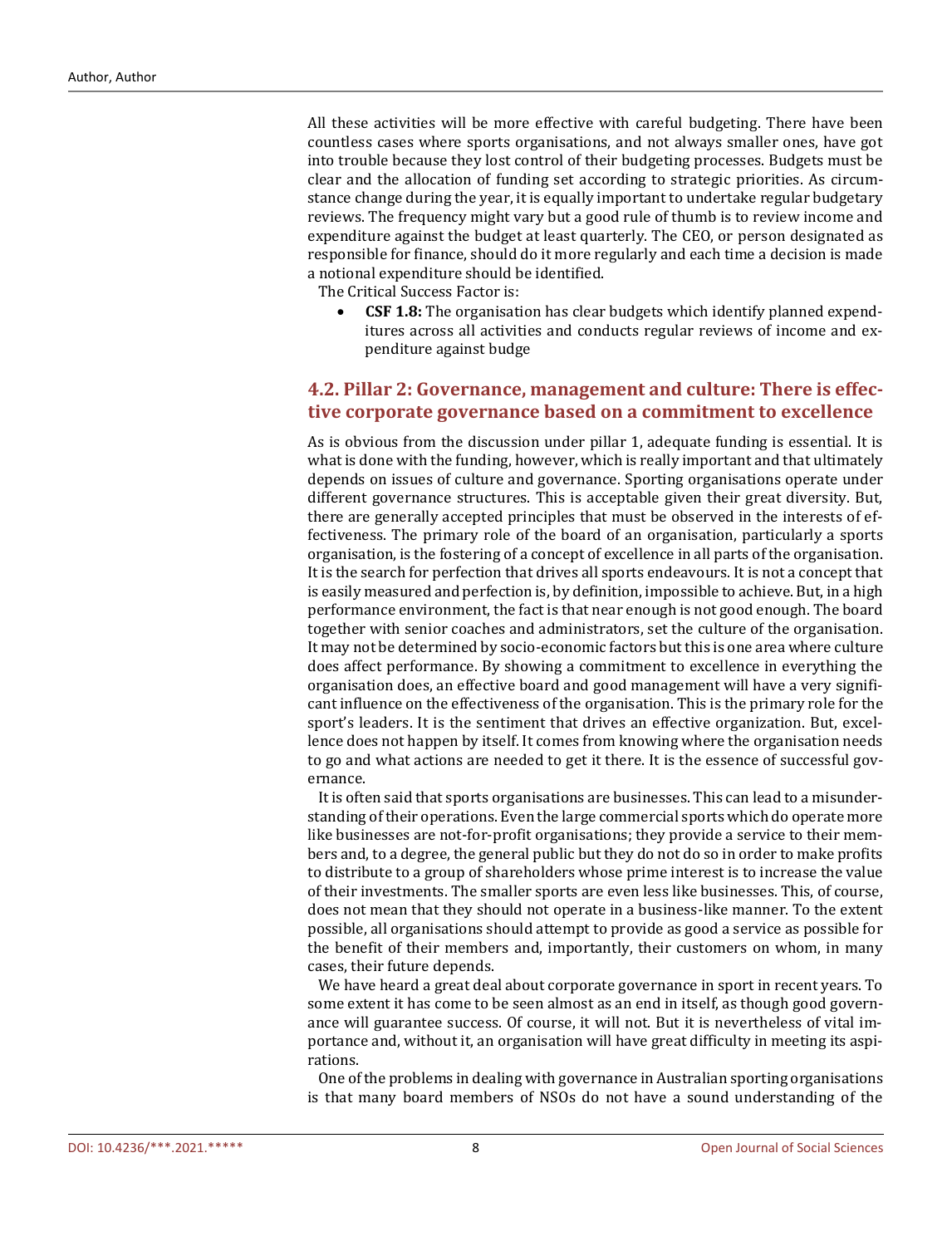concept. There is a tendency in some organisations to pay lip-service to it, undertake or participate in a governance review as a box-ticking exercise, then put the results in the drawer and "get on with running our sport". There is only limited understanding that governance is a practical and continuing activity that goes to the very heart of how the organisation operates. It is not an abstract science but a basis for effective operations. Many board members have little previous board or managerial experience and there is advantage in board members receiving some basic education, such as that provided through the Australian Institute of Company Directors or similar. At least NSOs should have codes of conduct and induction processes for new board members.

 Governance is essentially about undertaking business effectively and in accordance with whatever laws or regulations under which the organisation must operate. It is the process of decision-making and the process whereby decisions are implemented, about how to do things to contribute to the success of the organisation. In 2015 the ASC produced *Mandatory Sports Governance Principles* which was revised in 2019. These were valuable documents but lacked an element of practicality in that they tended to assume a "one size fits all" approach which did not take sufficient account of the very significant differences in the way governance operates between a large, well-resourced commercial sport, with healthy resources and plenty of professional staff, and the smaller sports with limited resources, few or no staff and heavy dependence on volunteers. In 2020 it produced a further document entitled *Sports Governance Principles* which outlines certain principles of good governance but recognises some flexibility in the way they may be applied to individual sports depending on their particular characteristics.

 This is a useful, well presented resource. The discussion here does not seek to cover every aspect of those Principles but, although consistent with them, concentrates on what are considered critical to the effectiveness of a sporting organisation. There is general agreement that, to be effective, management must be participatory, consensus driven, accountable, transparent, responsive, effective and efficient, equitable and inclusive, lawful, and driven purely by furthering the interests of the organisation. In the case of a sporting organisation this normally means providing a valued experience for its members and supporters. It is a concept that provides the basis for an organisation's culture, an important element in successful management that is often overlooked.

 All sporting organisations are established under governmental regulation. The *Mandatory Governance Principles* required that NSOs be established as companies limited by guarantee on the grounds that the Federal Corporations Act provided a robust platform for operations and covered areas not covered or not clear in associations incorporation acts. There are, however, significant differences in the way commercial corporations operate from the way not-for- profit NSOs operate, the most obvious being that companies are composed of shareholders who trade their shares for gain. Members of a sports organisation are in a different position; they cannot trade their memberships and, although the organisation might seek to make a profit, that profit goes back into the sport, not to the members. While it may be appropriate for larger sports to be governed by the Corporations Act, there seems to be no particular reason why this should apply to all NSOs, while SSOs will normally be established under state/territory incorporation acts. It is doubtful that the method of incorporation is likely to significantly affect the critical success of an organisation and, therefore, it is not covered in the Critical Success Factors here identified.

 Although it might be difficult to measure, the first Critical Success Factor in how a sporting organisation is governed relates to its culture of a commitment to excellence:

• **CSF 2.1:** The board is committed to a culture of excellence throughout the organisation and board members are educated on the practices of good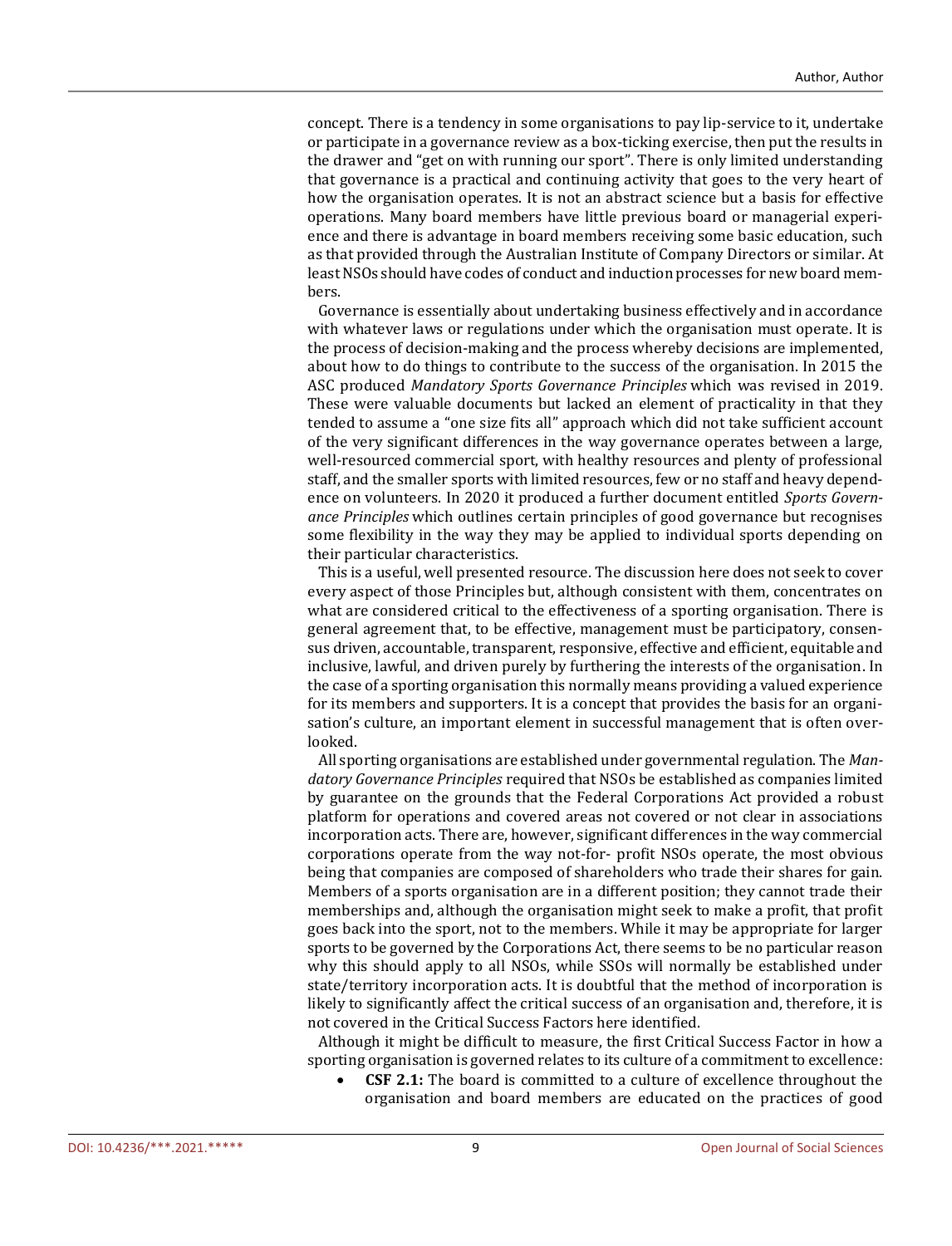governance.

#### **4.2.1. The board represents the sport as a whole**

Governance of an NSO or an SSO starts with the board, as the group appointed or elected to direct the organisation nationally or within its particular jurisdiction. The first principle deriving from the concepts of participation and inclusiveness is that the board should be elected from as wide a group of stakeholders as possible. The second principle is that board members must be competent. In many sports this raises an immediate difficulty because the group of stakeholders is often limited to those who are enthusiasts for the sport, different from many companies where a vast number of very different investors will hold shares in order to make a profit. Many national sports are owned or controlled by their state members and elect to their boards people who have been and sometimes still are, members or office holders of those state bodies. This is probably inevitable given the way most national sporting bodies in Australia are constituted, but it is an important principle that a board member's loyalty be directed 100% to the interests of the national organisation of which he or she is a board member. Most national organisations now, correctly, require that a board member not hold any office in a state body or, indeed, in any body that might conflict with the directions of the national organisation.

The Critical Success Factor is:

• **CSF 2.2:** Board members are elected by as wide a range of stakeholders as possible and owe allegiance to the national body and no other. Members of the board are not at the same time board members of affiliated associations.

## **4.2.2. The board is competent and includes people with special defined expertise**

Competent board members are essential for success. They drive the organisation. While it is still normally the case that most board members will be enthusiasts for their sport, the over-riding qualification for board membership is that they be competent. It is also highly desirable that directors bring a range of different skills to the board. There clearly needs to be managerial expertise, but there also needs to be knowledge of accounting practices, desirably of marketing or commercial operations, legal knowledge if possible, as well as people with sound knowledge of the requirements of both high performance and community sport. There must also be provision for female members in the interests of equity and to reflect the large numbers of females participating in Australian sport. It is unlikely that any sport will have enough people interested in board membership with expertise in all these areas and some services will need to be brought in, but the principle remains that the board should represent a wide range of relevant interests. It follows that constitutions should provide for a number of appointed positions.

 One problem for many organisations is how to attract people of quality, particularly given the increasing legal obligations of stewardship. Ex-athletes can be useful board members, so long as they bring other needed competencies to the board. In order to achieve high quality board members with the desirable expertise it is now a widely recognised principle that boards should contain a number of independent members and, in many cases, this is a constitutionally mandated requirement. There might even also be a requirement for some members with certain defined fields of expertise. And, in order to identify such independent board members, it is highly desirable to have some sort of nominations committee, or at least some people not directly involved in the management of the sport, to identify potential board members, including independent directors. Appointing people because they are known or liked by other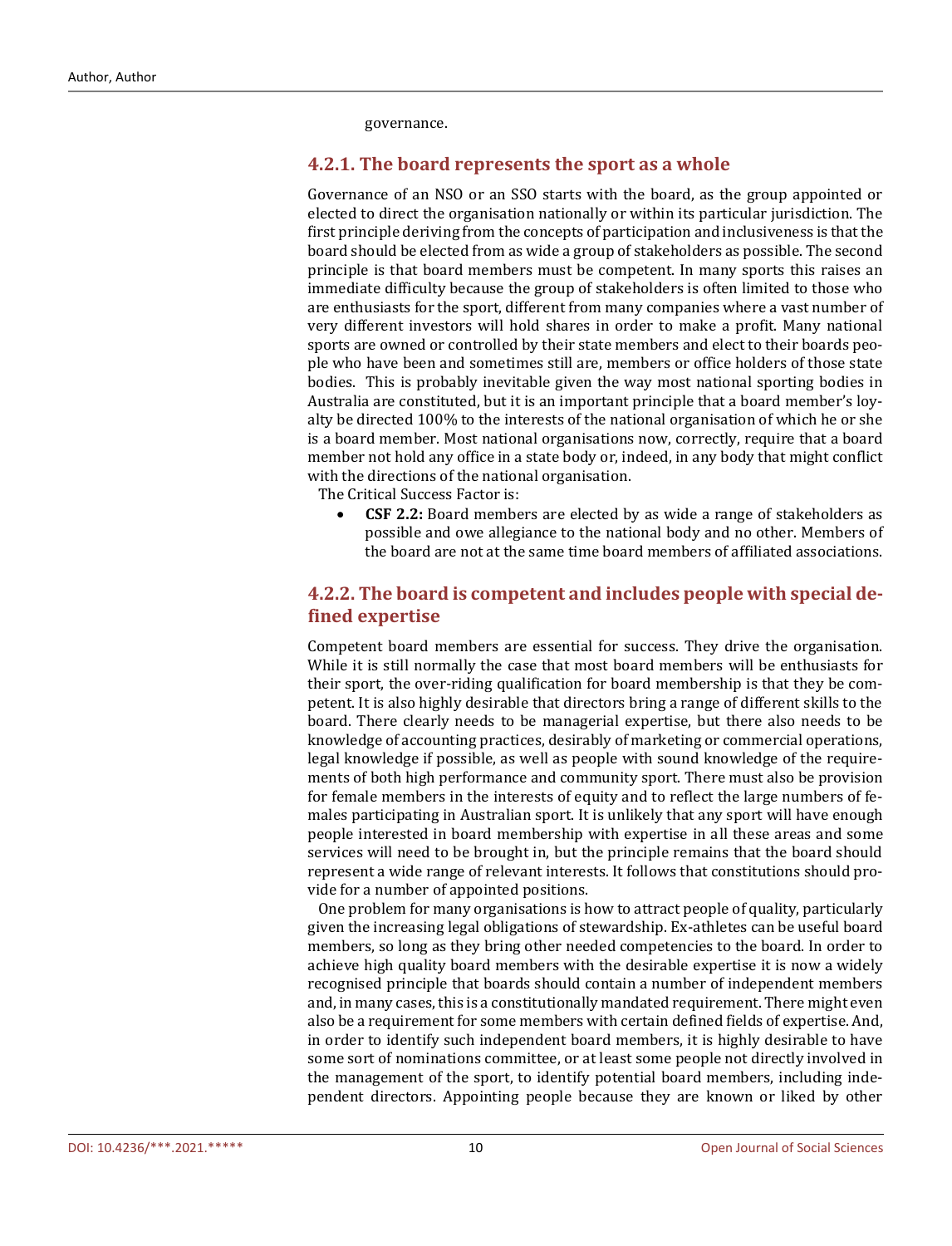members creates a board of clones, which leads to stultification. This also points to the need for an induction process and training for new members and provision for performance evaluation of the board.

 Having elected a board with broad representation within the sport that is competent, dedicated to the national interest and contains a range of skills, it is important that these skills are put to use. Some sports organisations operate on what might be described as a limited portfolio system, where members take prime responsibility for or keep an eye on specific elements of the operation. There is nothing wrong with this, provided the board as a whole is involved in collective decision-making. It is important that issues are fully considered from different perspectives and that, as far as possible, decisions are made corporately and by consensus. A good board is one where votes are rarely required.

The Critical Success Factor is

• **CSF 2.3:** The board represents a wide range of interests relevant to the national operation of the sport and includes a number of nominated independent members. Issues relating to the sport are considered by all members acting corporately before decisions are made.

## **4.2.3. The board takes a close interest in the affairs of the international federation**

Although it may be more important in some sports than in others, it is highly desirable that leaders in the sport nationally should seek to become involved in the activities of the international federation of which the sport is an affiliate. This helps promote the interests of the sport both internationally and in Australia and helps ensure that Australian national interests are considered in the international environment.

The Critical Success Factor is:

• **CSF 2.4:** Leaders in the sport nationally are encouraged to become involved in the affairs of the sport's international federation.

## **4.2.4. There are clear roles for office bearers and board members are rotated**

In order to ensure that the board has confidence in its chair, who presides over it, it is most important that the chair be appointed by the board members. In the desirable situation where that person is also president of the organisation, the two roles are combined and there is unlikely to be a conflict of interest or of power. Where there is a president elected by the membership separate from the chair there is always a potential for conflict. In such cases, the constitution of the sport should clearly define the role of the president, given that the role of the chair is always to facilitate discussion within the board and ensure that its decisions are sensible, practical and observed. Such definition might also provide for circumstances where conflict does arise and cannot be resolved. This would normally require a special general meeting of the organisation.

 It is considered best practice for board members to be elected for limited periods, normally of three or four years, but with the possibility of re-election, and that retirement and reappointment be staggered so that an element of continuity is maintained. The ASC Governance Principles recommend that board membership be limited to a maximum of ten consecutive years. This is desirable in a larger sport but often difficult in a smaller organisation where the talent pool for board membership is often thin and where it will be necessary, in order to maintain people of competence, to keep some people on the board for longer periods.

The Critical Success Factors are: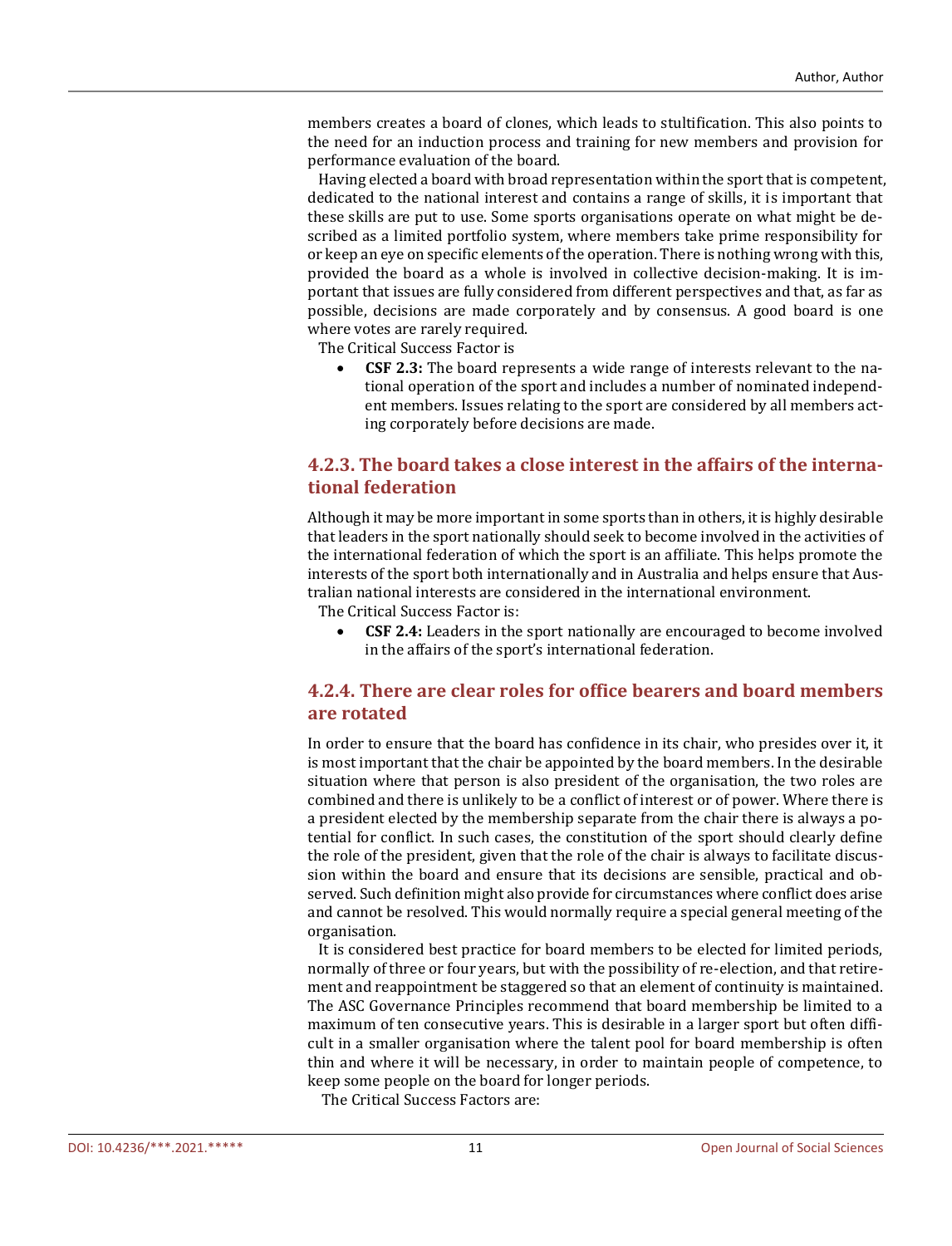- **CFS 2.5:** The chair is elected by the board members directly to preside over its operations and, where the organisation has a president who is not also the chair, the roles of that position are clearly defined in the constitution.
- **CSF 2.6:** Board members are elected for defined periods and rotated over a period of years.

## **4.2.5. There is regular contact between board and practitioners of the sport**

A further element in relation to the operations of the board is the importance of ensuring there is regular contact between the board and senior athletes and coaches. A number of sports have introduced athlete commissions or groups through which athletes can exchange information, support each other or raise issues of concern. Athletes and coaches need to understand the broader issues facing the sport while board members must have a good understanding of and empathy with the people who are ultimately their most important assets. Athlete representatives, the Head Coach or Coaching Director and other senior coaches should be invited to meet formally with the board at least once each year. Beyond this, regular communication between the national body and its state members or affiliates is important in terms of maintaining a collaborative culture and promoting a strong national direction. Consultation with the states also allows contact with the sport's broader body of participants, who are often closer to the state organisations than they are to the national body. One cannot be too prescriptive about how this should take place; the CEO and chair or president normally assumes responsibility for contact with the states.

The relevant Critical Success Factor is:

• **CFS 2.7:** The sport establishes a mechanism for regular exchanges with athletes, coaches and state representatives and, in conjunction with state representatives, with the broader participant base.

## **4.2.6. There is a strategic planning process setting out clear national objectives, which is reviewed regularly**

There have been millions of words and thousands of books and articles written about how to manage effectively, many by people who have never done it. In essence, management boils down to a very simple process; namely, how to get things done within the resources available. It follows that the first principle of management is to know what needs to be done; in other words, to have clear goals. The second is to identify what actions are needed to reach those goals; in other words, have a plan. The third is to be clear about the resources available to give effect to the plan; in other words, have a budget. Lastly, the whole purpose of the plan is to drive action. At the end of the planning process something has to happen to progress the organisation. And, to know that actions have had the desired result, there needs to be some way in which performance can be measured; in management speak, have Key Performance Indicators (KPIs). This is the essence of the strategic planning process, the most essential driver of success. A strategic approach means more efficient use of resources and clarity in decision-making.

 There is also a range of external policies under which boards must operate flowing from federal or state government legislation or the policies of bodies such as the ASC. These can be onerous and are often long-winded. They must, however, be understood and observed. Which means they must be given effect by being incorporated into the sport's operating manuals and promulgated throughout the organisation.

 Goals must be realistic, perhaps best described as realisable with effort. If they are too easy the performance won't improve; if too difficult they will never be achieved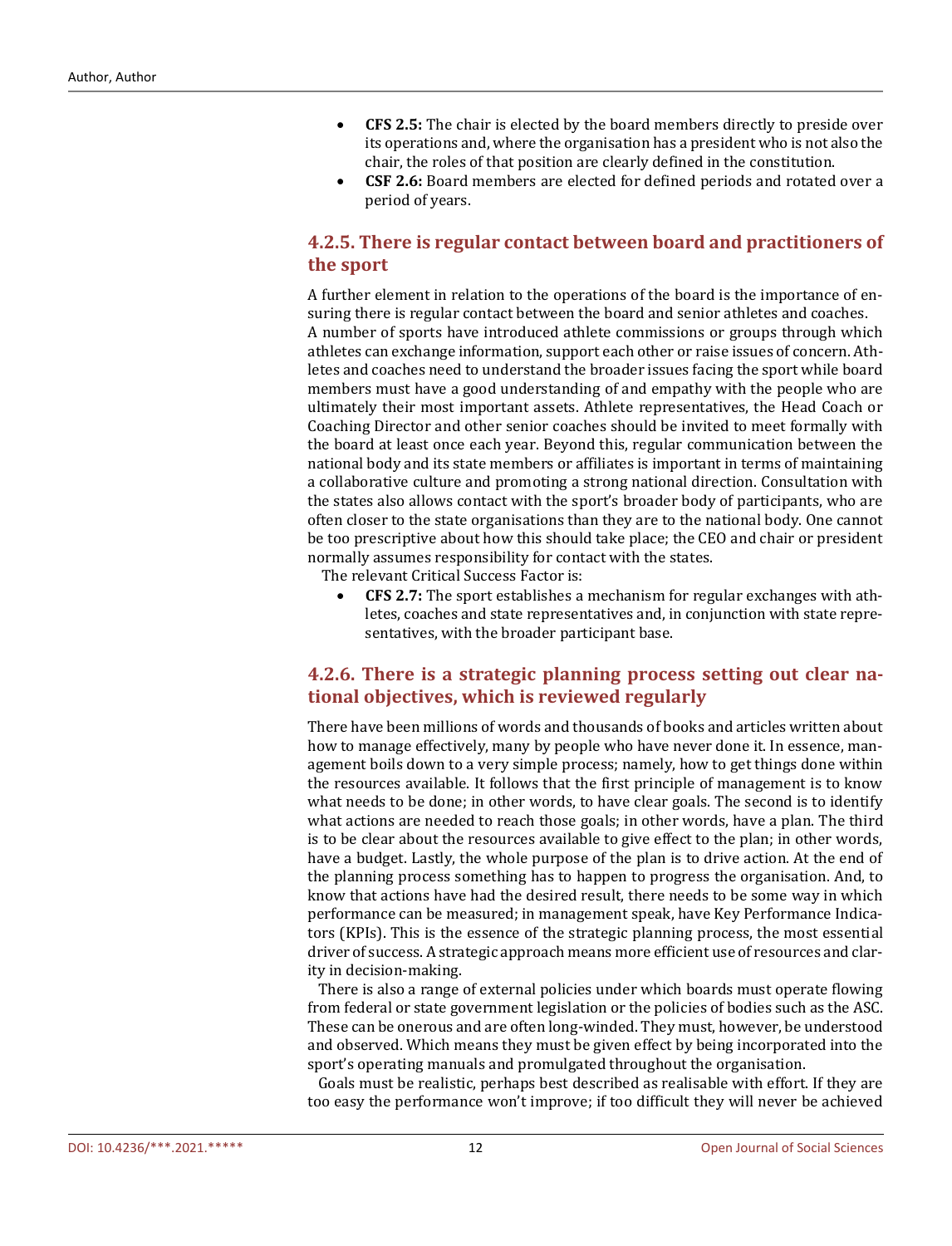and participants will lose heart. And they must be relevant to the standing of the sport. It is unrealistic in some Australian sports to expect them to win Olympic gold medals; but they might well be successful at somewhat lower levels. A win in an Asian championship, to become a finalist or achieve a top eight finish in many international competitions will be a good result for many sports. Neither should a sport be condemned if it just misses out, as long as it is reasonably close. It is important to remember that, in order to win medals, you first have to get close to winning medals.

 There is a widespread view that the primary goals or objectives of an NSO are to expand its membership and achieve success at an international level. An NSO may, of course, have a number of objectives, including objectives to improve the experience for women, to increase indigenous participation, to expand the geographical scope of the sport or, more likely at a state level, to improve facilities for the sport. It may be content to simply maintain its position. The key issue here is that the goals or objectives are clear, are enunciated clearly, are accepted by the membership and form the basis for the strategic plan.

 Strategic plans must take a long-term perspective, over three or four years being generally accepted as a reasonable time frame. Most Olympic sports follow the fouryear Olympic cycle. Effective sports spend a lot of time developing their strategic plans, which is understandable given that the plan drives the whole operation of the sport. There is great advantage in bringing state affiliates into the strategic planning process and encouraging them to link their own strategic plan to that of the national organisation. This will provide a united voice and a better coordinated system of delivery across the whole sport while leaving each affiliate to identify and progress local initiatives.

 The overall strategic plan then needs to be broken down into annual operational plans. These are the practical things one needs to do on a day to day basis in order to achieve the strategic objectives. The annual budget needs to be set against this plan. And the plans need to be regularly reviewed by the board. Assuming there might be about six board meetings annually, tracking expenditure against the budget should ideally be reviewed at each meeting. The annual operational plan should be kept under constant review and formally reviewed at the midpoint of the financial year, as should progress against the overall budget set for the period of the plan. It goes without saying that plans should be comprehensive, covering all aspects of the sport's operations, from elite to community sport, including all the elements important in those spheres. In many respects the planning process is more important than the plan, because it is through that process that the sport is brought together, issues are thrashed out and national directions agreed, most important in driving national unity.

The ASC's *Mandatory Governance Principles* required a single national entity for all forms of the sport, from junior through to high performance and covering all disciplines. Currently, most sports in Australia are associations of their separate state and territory bodies with the national organisation affiliated with the relevant international federation. Even some of the big commercial sports are owned by their state members or state-based clubs. There have been moves to formalise what is often described as a unitary model where the sport consists of one single national body. Most state organisations, however, have so far been unwilling to give up their established ownership models and there seems to be no clear evidence that a unitary model alone is likely to influence success at the national level. What is essential, however, is that NSOs and their member bodies have clear national objectives through a single strategic planning process covering both elite and community sport and mechanisms to ensure that operational activities are integrated to achieve those objectives. This does not mean that each state must do things the way the national body dictates; there are realities that vary between jurisdictions and areas. But it does mean one driving national approach. The plans of state and territory bodies should be consistent with the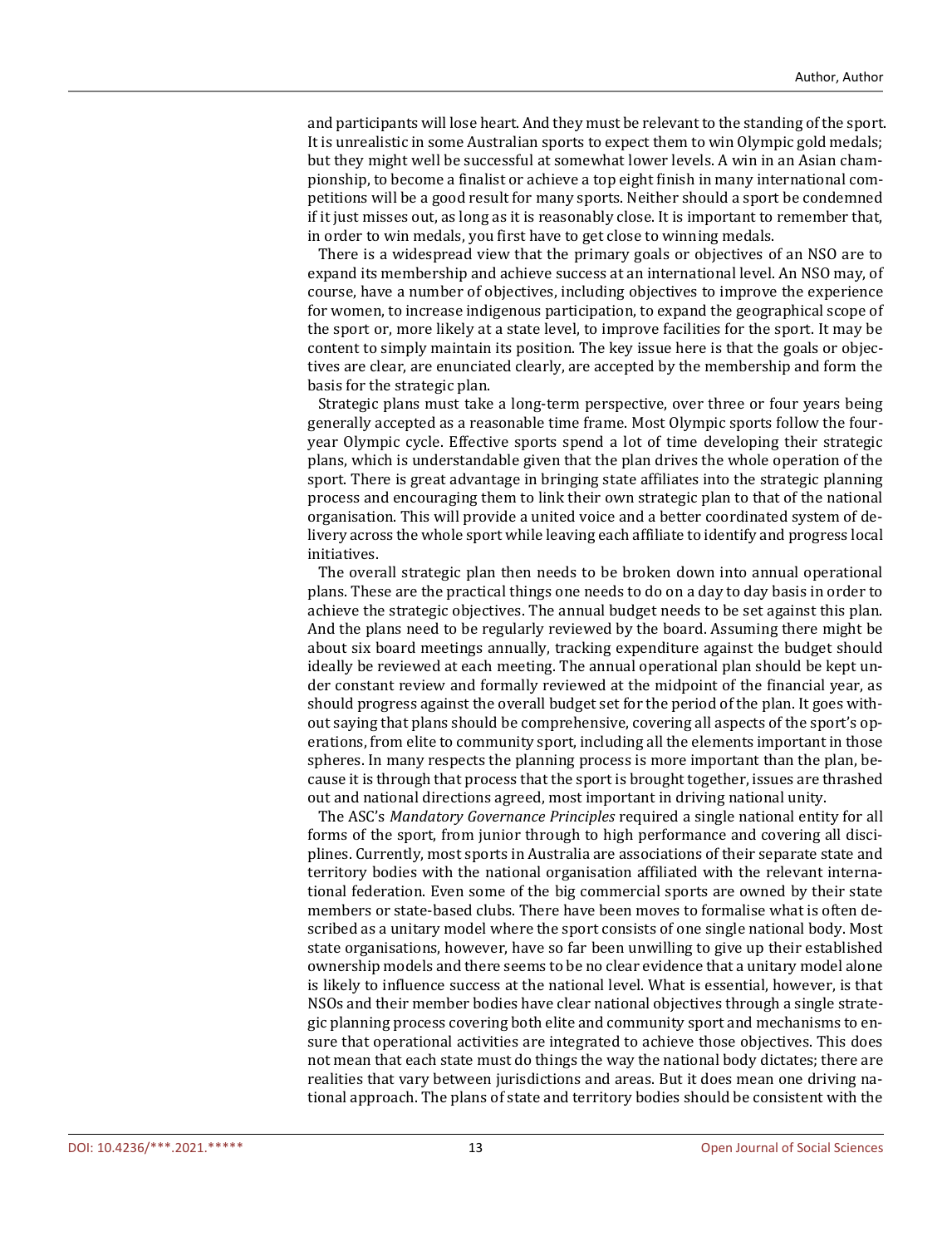national direction, giving effect to the national approach but, if necessary, considering any special circumstances prevailing within the respective jurisdiction.

The following Critical Success Factors cover these issues:

- **CSF 2.8:** There is a comprehensive strategic planning process culminating in a nationally aligned strategic plan covering a three-or four-year period which identifies clear objectives across the whole sport and planned actions to achieve those objectives
- **CSF 2.9:** There is an annual operational plan which outlines the specific activities planned for the year toward achievement of the goals in the strategic plan, and the annual budget is set against this plan.
- **CSF 2.10**: Expenditure and revenue statements are examined by the board at least six times annually, operational plans are examined by the board at the beginning and midpoint of the financial year and performance against the strategic plan is examined by the board annually. Reviews of the strategic plan involve input from senior athletes and coaches.

## **4.2.7. Clear national policies are maintained and reviewed regularly**

Clearly, it is important that the board maintains clear policies on operational issues and should endorse and keep under review policies on issues such as selection, athlete behaviour, operation of the high performance plan, prohibited substances, match-fixing, use of sports science, member protection, etc. A number of these policies are required by government. As important as it is that they are understood at board level, it is vital that they be promulgated widely through the sport and implemented through inclusion in daily practice, for instance though coaching courses and accreditations. Good governance requires that constitutions, regulations and policies of a national body should be regularly and expertly reviewed to ensure they are kept up to date, are consistent with one another and have a continuing relevance to the operations of the sport. Most importantly, they must be coherent and written in easily understandable language.

The relevant Critical Success Factors are:

- **CSF 2.11:** The board maintains and promulgates amongst its participants a set of policies on operational issues consistent with laws and regulations relevant to the sport and which are easy to access and understand.
- **CSE 2.12:** The board ensures that constitutions, regulations and policies relevant to the sport are regularly and expertly reviewed to ensure consistency and relevance.

## **4.2.8. There is widespread communication on strategic objectives, performance and policies.**

At the same time, in any national organisation, particularly in a country like Australia, managerial cooperation between all parties across the sport is vital in order to ensure that operational activities at all levels are closely integrated with and aligned to the national strategic plan. There is also a need to keep all members up to date with the policies, including government policies, affecting the sport, as well as matters relating to issues such as selection, competition, coaching and coach development or other matters of general interest. Communication enhances cooperation and continuity. The relevant Critical Success Factor is:

• **CSF 2.13:** The board and CEO of the NSO engage in regular contact with their counterparts in the SSOs to ensure full and timely exchanges of information relevant to operational issues and the national strategic plan.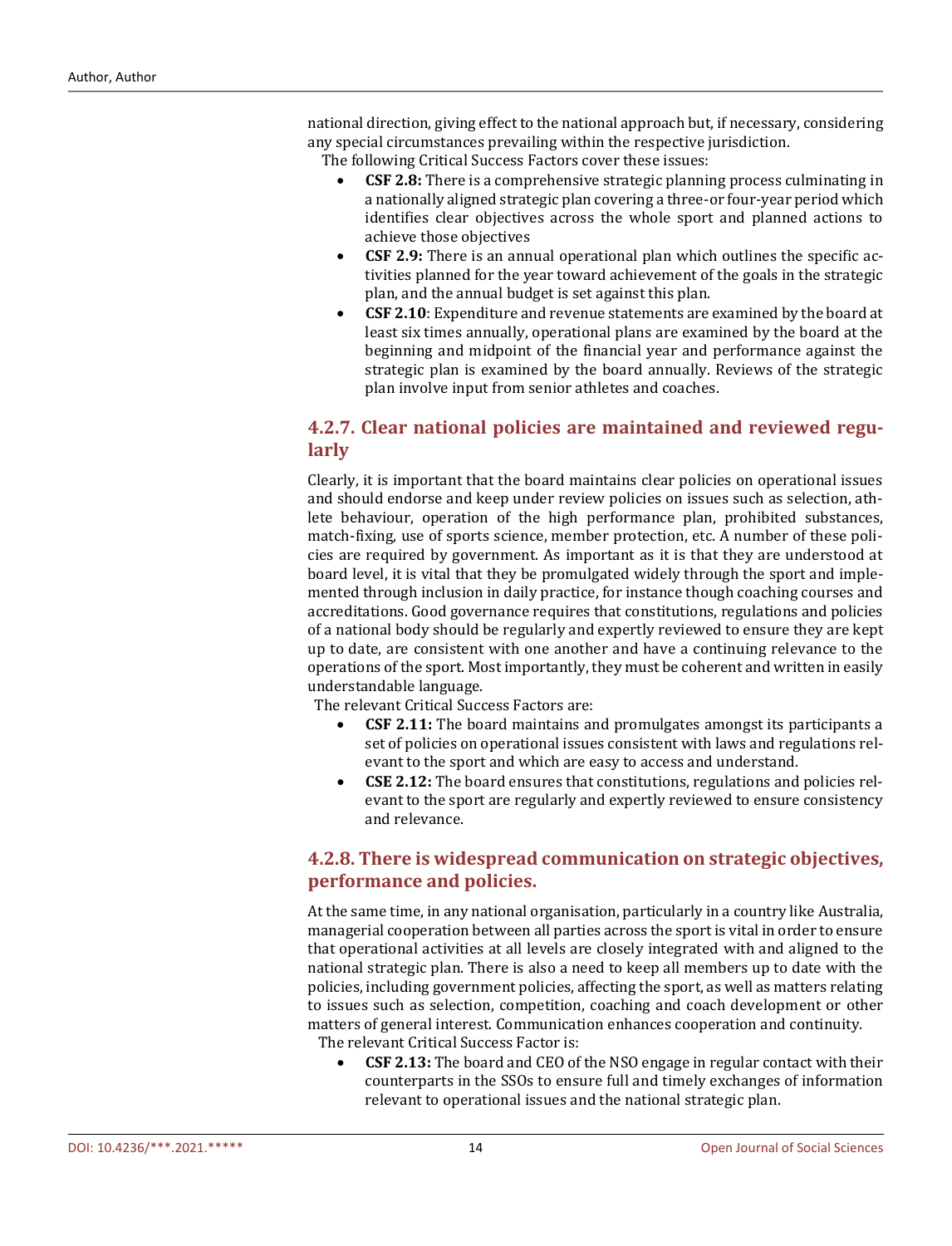#### **4.2.9. Information relevant to the organisation is maintained**

Given the breadth of issues for which a sporting organisation is now responsible, there is a real need for each NSO today to have an effective data-base to facilitate the collection of information relevant to the sport's operations. No sport can operate effectively without up-to-date information on its stakeholders, including those who contribute to its finances, its athletes (covering their geographical location, competition levels and support needs), coaches, support personnel and facilities, as well as the decisions and policies made by the board. All this essential information must be readily available to the CEO and board if planning is to be effective while a good database is essential to facilitate sound budgeting and financial accountability. It is, of course, vital that the information in the data base is full and accurate, which will require all those in the sport to buy into the process.

The Critical Success Factor is:

• **CSF 2.14:** The sport maintains a centralised data-base which maintains upto-date relevant information as an essential aid to management.

#### **4.2.10. There is a definition of roles within the organisation**

The normal corporate process is that the board appoints the CEO, who runs the organisation under its broad direction, makes operational decisions and appoints subsidiary staff and this should in theory be the normal process in most sporting organisations, certainly the larger ones. Certain senior appointments, including that of Head Coach or Coaching Director, might be made by the board or be signed off by it. Most sports, however, involve a relatively close group of people passionate about the sport and the relationships between board members and the CEO may be closer than would be the case in business. The old Mandatory Principles held that the board was the "mind" of the organisation and the CEO and staff were the "hands" and that there should be a clear separation between them. While there must be a clear distinction between the roles of the board and the CEO, this was unnecessarily restrictive and ignored the great value of a close interactive relationship between them. The essential principle is that the ultimate decision-making responsibility lies with the board while the CEO has a responsibility to service the board effectively through preparation of board papers, ensuring accurate minutes are taken and distributed and maintaining the flow of information into and out of the board.

 Some board members have particular personal interests and tend to concentrate on or see the sport through those interests. This can lead to a lack of balance. The CEO will often have a better idea of what is going on broadly in the sport than some board members and has a responsibility to ensure there is a sufficient flow of information to the board on broad developments in or affecting the sport. Many mediocre boards have benefitted greatly from competent CEOs. Likewise, it is important that board members do not interfere with the CEO's management responsibility or seek independently to influence the CEO outside of the formal board process. This leads to chaos. Delegations from the board to the CEO and staff must be clear and unequivocal and reviewed annually. The performance of the CEO should be reviewed by the board (hopefully in a positive fashion) annually but otherwise they should be allowed to get on with their job without undue interference.

 It is a principle that all sports, even small ones, have a CEO or designated management officer, even if, in some cases, it is only on a part time basis. In many smaller sports, however, there is more work than a CEO/manager or limited staff can manage. It is against the principles of good corporate management, but it is inevitable that some executive work will be performed by volunteers or by board members. This is frequently the case when there are policies to be prepared in an area where a board member may have particular expertise. Where this is unavoidable, it is advisable that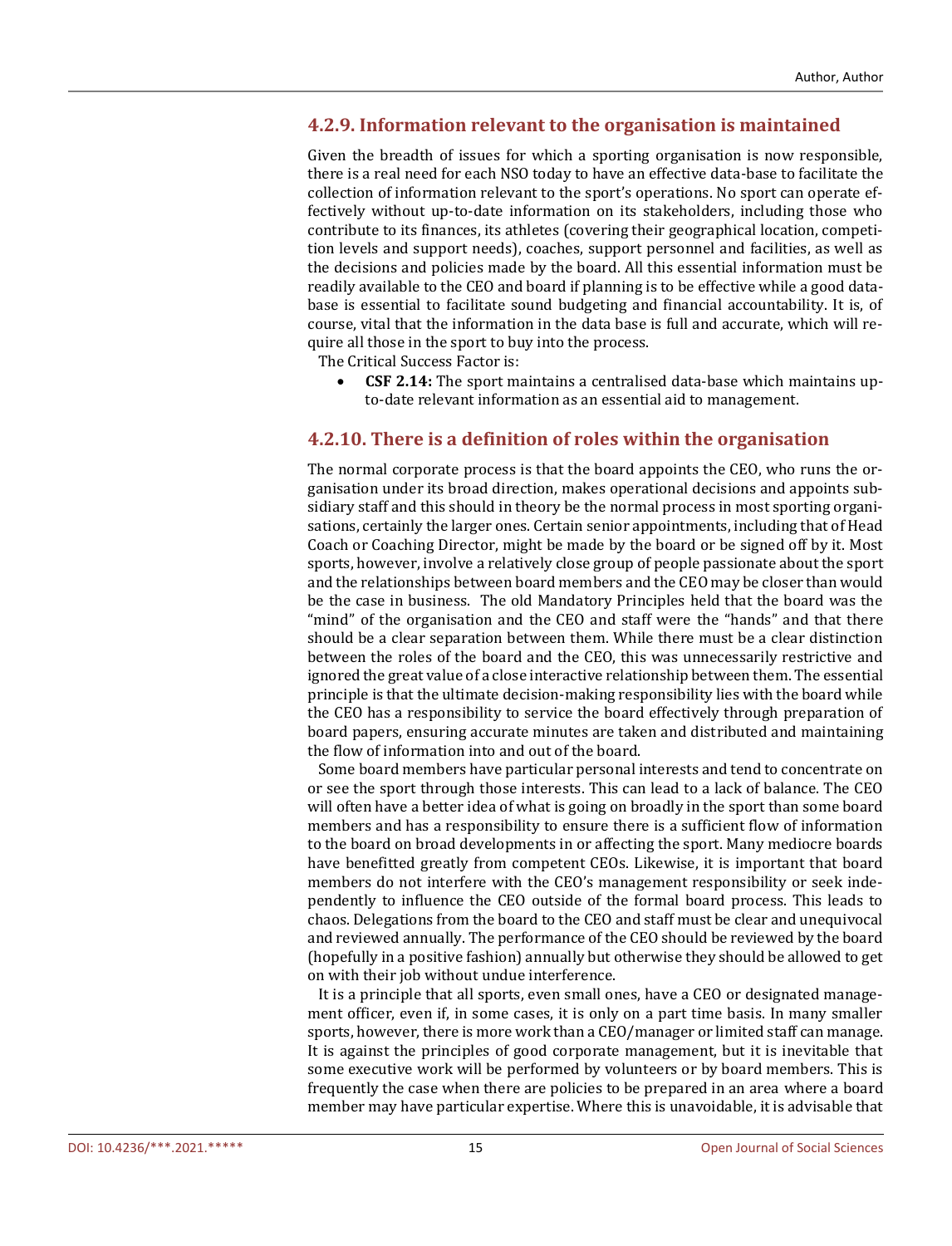all volunteers, at least, come under the direction of the CEO while it is a useful discipline and helps to avoid confusion if, when undertaking such a task, the board member involved works with and through the CEO.

The Critical Success Factors are:

- **CSF 2.15:** There is a distinction between the roles and responsibilities of board and management, with the board responsible for setting policy and providing leadership and the administration responsible for advising the board, giving effect to policy and managing the sport on a day to day basis.
- **CSF 2.16:** The board appoints the CEO who is responsible for subsidiary appointments although, in the case of senior coaches or high performance managers, board approval is required. Where board members or volunteers undertake management tasks they do so in close collaboration with the CEO.

#### **4.2.11. The importance of the CEO is recognised**

Clearly, the CEO plays a major role in the fortunes of the sport and having the right person in that role can prove to be critical to the success of the organisation, bearing in mind that it may be desirable to weight the qualities desirable in the CEO depending on what the sport might need at any particular time. Nevertheless, the appointment of the CEO is probably the most important decision a board will make. The role needs to be clearly defined and expressed in the role description, and it is important also to pay attention to the qualities required in a CEO. These might briefly be described as, obviously, intelligence, having advanced interpersonal skills, ability to develop stakeholder relationships, excellent managerial skills including knowledge of financial operations and strategic planning, and desirably IT skills. The CEO must, of course, be a person with energy and sensitivity. It is desirable, but not necessary, that a CEO possess a prior knowledge of the sport and its culture. The board is ultimately responsible for the appointment of the CEO, but the process of selection should be undertaken through an independent panel including persons from both within and outside the sport, making a recommendation to the board. Needless to say, there must be a succession plan for the CEO, even if relatively informal.

The Critical Success Factor is:

• **CSF 2.17:** In selecting a CEO the board takes account of a range of identified qualities set out in the selection documentation and applicants are recommended by a panel including persons both from within and outside the sport. A succession plan for the CEO is in place.

## **4.3. PILLAR 3. Program operations: Elite, pre-elite and participation**

As outlined above, an NSO may have a number of objectives. At a national level, however, there seems to be general agreement that the two primary responsibilities for an NSO are, first, to provide an environment in which the sport can grow in a planned way at the general participation level, so providing a valued experience for its participants and a pathway through which athletes with talent can be identified and progressed and, secondly, to prepare a national team or teams that will be successful in international competition relevant to its world standing. For an SSO it will, similarly, be to grow the sport within the state or territory and to promote talented athletes to achieve the best state/territory representatives feeding into national squads. Having got funding and governance in order, these primary program activities are what drives an NSO or SSO and on which their effectiveness ultimately depends. It may be, of course, that participation levels in a sport are declining. In order to arrest such a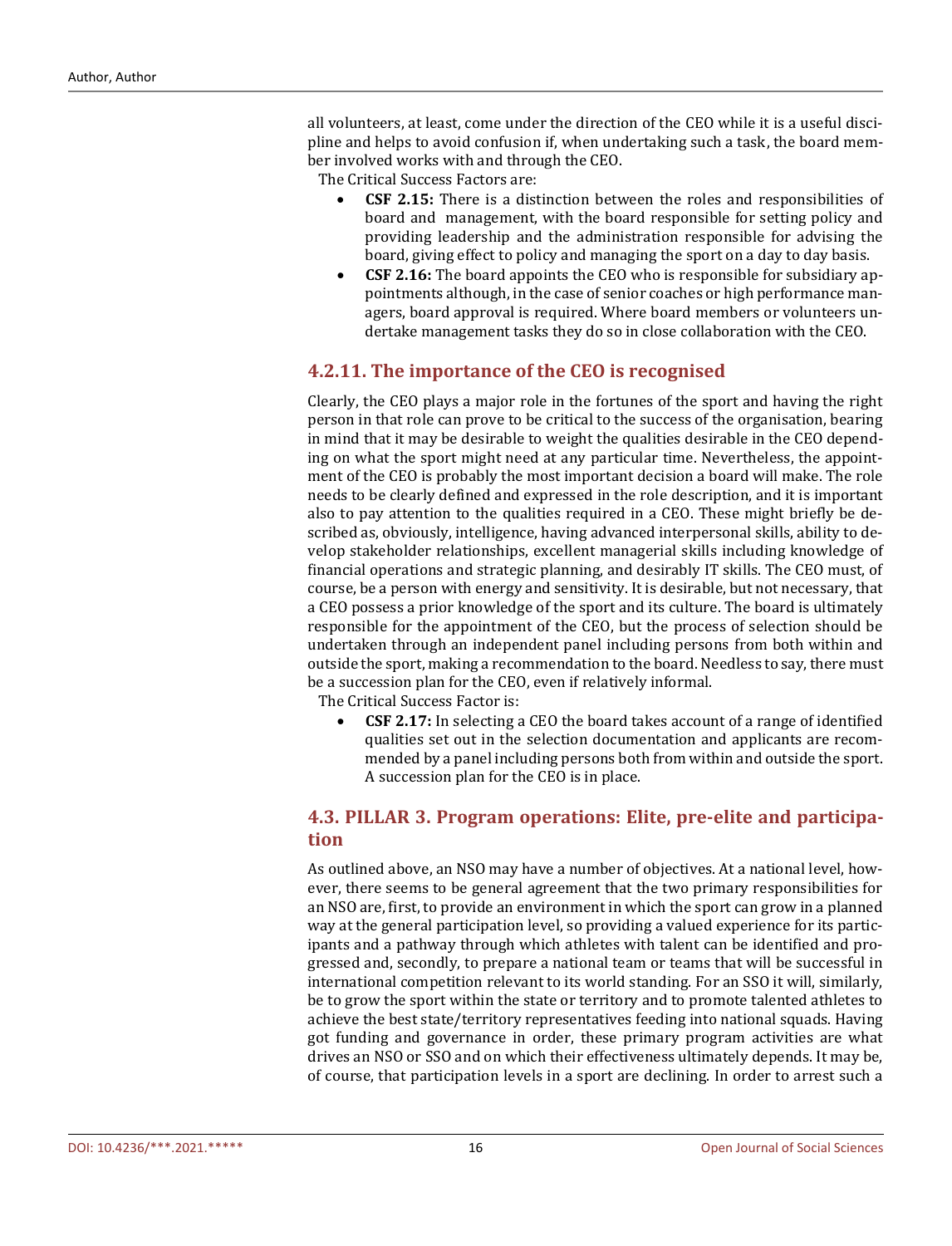situation, it is vital that the organisation conducts a thorough study to determine causes that can shape efforts at recovery.

#### **4.3.1. There is a plan to maximise the international performance of the sport (elite program)**

The high performance or elite program is that intended to develop the national squad or team to the highest standard possible. The level of ultimate achievement will depend largely on the international standing of the national team. Some sports are at the highest level of international performance. They will inevitably receive more support from the NGB. Others are unlikely to win medals at Olympic or world championship level, but may well realistically aspire to success at a somewhat lower level, such as regional championships or Commonwealth Games and such results should be celebrated. The objective for any Australian sport at the elite level is to improve or at least maintain its international standing, which it will do through the development and operation of its high performance program.

 The first requirement in terms of aspiring to international success is to have a high performance plan agreed and owned by the whole organisation, the aim of which is to develop strategies and oversee actions towards achieving the high performance goals outlined in the organisation's strategic plan. The high performance plan is a more detailed elaboration of the high performance goals outlined in the strategic plan, in essence an operational plan which outlines the detailed steps to be taken to give effect to those goals. These might be to win Olympic, Paralympic, Commonwealth Games or other international medals, or simply to improve its ranking over a defined period. It is wise that these goals be established in a band, rather than be identified too specifically; if a goal is so specific, say, as to aim to come second in a major event but the result is a third placing, the sport will be said to have failed in its goal, although a third placing might be a meritorious outcome. The high performance plan should broadly cover the same period as the strategic plan, detailing the steps along the way or containing a number of identified subsidiary outcomes. It is aligned with the annual operational plans and must also be reviewed annually to ensure it is kept up to date and modified as circumstances might dictate.

 Although the approach may vary from sport to sport, it is important, also, for the high performance program to have a clear linkage to other elements of the sport, particularly pre-elite and pathway programs, in order to ensure appropriate concentration on those pre-elite athletes who will be the sport's elite athletes in future, but also to facilitate their most efficient transition into the elite ranks.

The first Critical Success Factor in this pillar therefore is:

• **CSF 3.1:** The sport has a high performance plan, derived from the strategic plan and accepted nationally, to guide progress towards international success, which is reviewed annually. Development pathways are linked to the high performance plan.

 Given the complexity of high performance planning, and the fact that not all board members will be fully aware of the requirements, many sports have established smaller high performance committees with the necessary expertise to oversee the plan. These normally bring together some board members with a particular interest or experience in high performance activity, possibly some outsiders with expertise, and those key personnel involved such as the senior coach and high performance manager and who can call in other experts as required. The terms of reference for this committee, including a definition of the athletes it covers, need to be spelled out. Obviously, such committees then need to report to the full board on a regular basis. A second Critical Success Factor therefore is: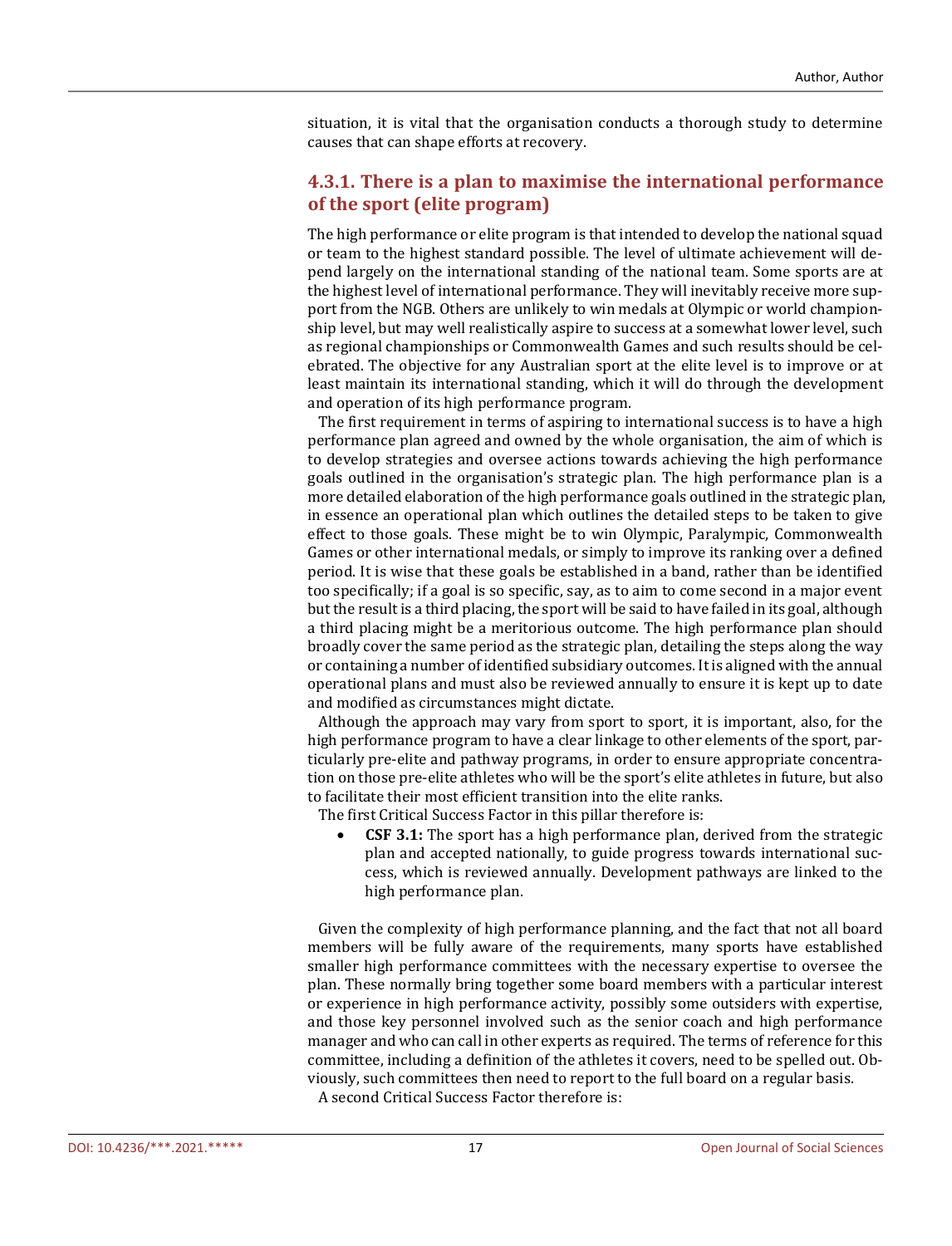• **CFS 3.2:** A high performance committee oversees day to day progress in the implementation of the high performance plan and reports to the full board on a regular basis.

## **4.3.2. There is a clear definition of high performance roles and responsibilities**

In order to ensure clarity and prevent misunderstandings and jurisdictional disputes, it is vital that everyone contributing to the high performance plan knows their role and what is expected of them. The arrangements will differ from sport to sport, but it is crucial that the plan should outline clearly the roles of each of the contributors to it and the process through which the sport plans for success. These will be identified in a number of following critical success factors. In terms of international success, there needs to be a person designated as head of the high performance team, including athletes and support personnel. The designation and role of this person varies considerably from sport to sport. In most of the smaller sports the position is designated Head Coach and the role includes coaching the national team and providing leadership to assistant coaches or even, sometimes, overseeing coach education. More frequently, today, especially in larger or individual (as opposed to team) sports, the role does not require direct coaching but, more usually, oversight of independent coaches working directly with individual athletes or teams. In this paper the term Coaching Director will be used for convenience. This individual is the most important member of the sport's high performance team, hired to achieve the objectives laid down for it. Whatever the designation, the role must be clearly defined, as must the roles of other members of the coaching staff, operational managers and others who are essential components in the process, including support staff such as those sports scientists in the disciplines vital for the sport. It is wise to spend some time on this. Experience shows that sports that build up a cadre of experts who work closely together are more likely to be successful. It needs to be clear where and how sports science services are to be accessed. Even if commercial, they must be of the highest quality and the service must be constant so that scientists develop personal relationships with their athletes; it is not good practice to chop and change in the hope of finding cheaper services. But the Coaching Director is ultimately responsible, reporting to the high performance committee.

The Critical Success Factors are:

- **CSF 3.3:** The high performance plan outlines the roles and responsibilities of each major contributor to the enterprise, including Coaching Director, subsidiary coaches, high performance operations managers as well as principal support staff. Support staff are of the highest quality possible.
- **CSF 3.4:** The Coaching Director is responsible for implementing the plan, reporting to the high performance committee.

## **4.3.3. Coaching directors are allowed to concentrate on high performance activities**

Far too often, coaches are subjected to frequently well-meaning but often misguided direction from board members or other enthusiasts for the sport. So, it is important that their roles be clarified and they are then allowed to get on and do their job, undistracted from too much administrative load or interference. The high performance committee should review the performance of the Coaching Director annually and, with that person, the performance of subsidiary coaches and report to the full board on the progress of the high performance plan. Although it is difficult in smaller sports, there is great advantage In appointing also a high performance operations manager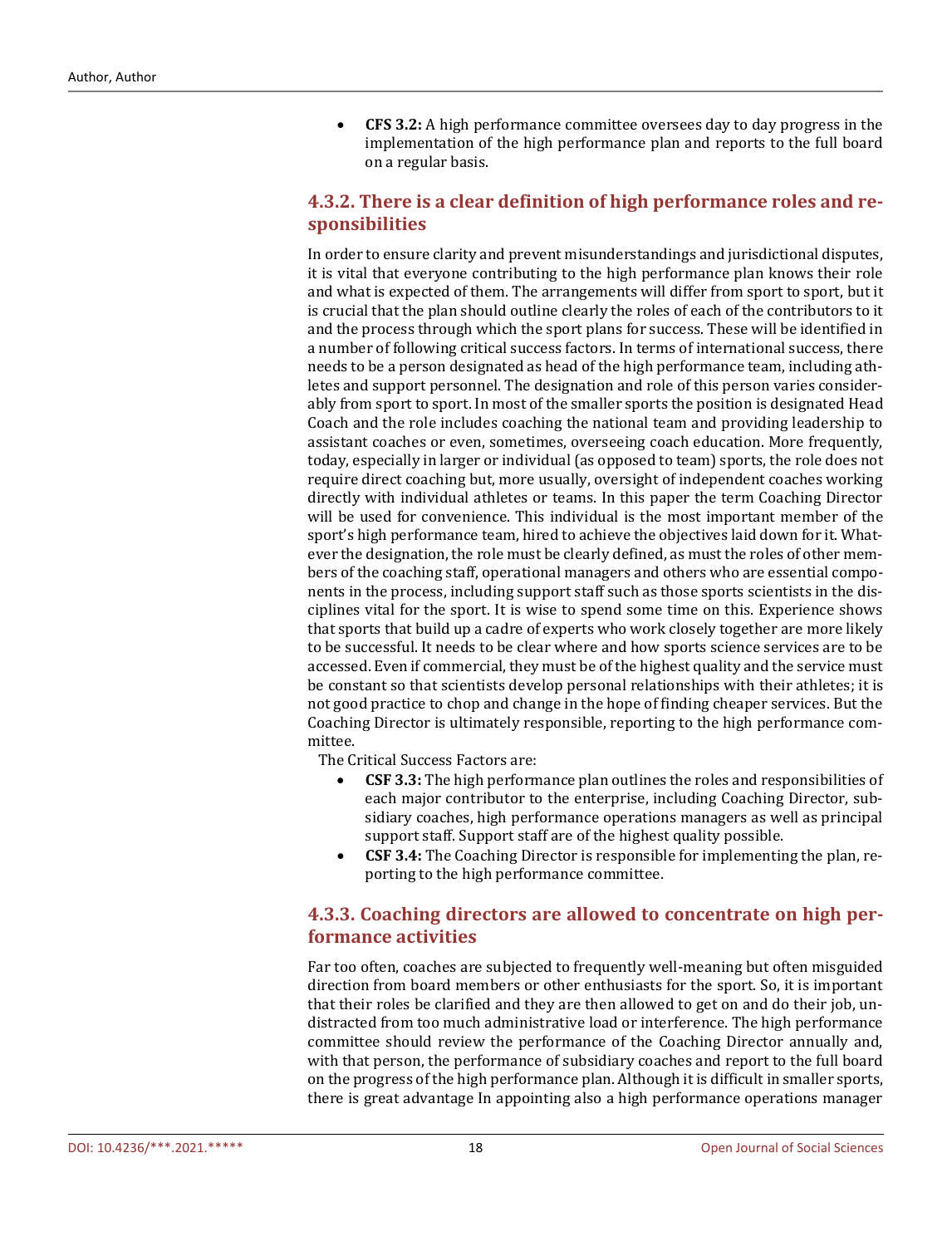responsible for providing administrative support to the Coaching Director, so allowing them to concentrate on their primary task of preparing athletes. Obviously, there needs also to be back-up arrangements for the Coaching Director identified to cover unexpected developments; it is very disrupting if that essential person is for any reason unexpectedly unavailable and there is no succession plan in place. The plan to replace a Coaching Director should commence well in advance of the incumbent's departure date.

The relevant Critical Success Factors are:

- **CSF 3.5:** The Coaching Director is given responsibility and accountability to deliver the high performance objectives, not interfered with in pursuit of those objectives, is supported by the high performance manager and reports regularly to the high performance committee.
- **CSF 3.6:** Alternative arrangements are in place should the Coaching Director become unavailable and, as appropriate, succession plans to replace the Coaching Director at the end of the contract.

## **4.3.4. There are Centres of Excellence which support the high performance endeavours**

Because of the technical complexity of sport at the highest level, which is constantly evolving, and in order to create a strong high performance culture, it is of great importance for sports which aspire to international success to develop centres of excellence which bring together the best athletes, the best coaches and the best scientific personnel all working closely together towards the same end and coordinated with athlete welfare. Depending on the sport, these centres of excellence might be composed of elite athletes constituting national senior squads, pre-elite athletes, who might constitute national junior squads, or a mixture of both. Some might be full-time programs while others might be camps-based. This was the model successfully implemented by the AIS for many years. While the AIS Canberra campus remains a suitable location for these centres, they can obviously be located at other sites, including state/territory institutes or academies of sport. The important factor is that they have the physical capacity to provide accommodation and all the services required through the one centre.

Obviously, they need a connection with the relevant NSO but they need to be managed professionally at arm's length, with their budgets protected and dedicated to the national high performance program in order to ensure they are not compromised by pressures not related to their ultimate purpose. This can be achieved through an agreement between the sport and the management of the relevant centre, under the auspices of the ASC. Such agreements will normally be overseen by the high performance committee, which will provide the link between the NSO and the centre of excellence.

Such a structure may not be appropriate for all small sports or for the larger commercial sports, although most of the latter run similar operations according to their individual requirements. Camps-based arrangements might serve some sports better than full-time programs. There are also significant benefits from combining similar small sports into the one centre, such has been the case with the Winter Sports Institute and the Combat Sports Institute. These can become the expert centres for a range of sports with common features that would find difficulty operating independently.

In a number of sports, such as Cycling, Football, Basketball and Volleyball, many of Australia's leading athletes are members of clubs or teams operating in competition overseas and which have no or only tenuous connection with the Australian NSO. Such sports will benefit greatly from operating pre-elite programs through centres of excellence in Australia. In these sports, an important issue for the Australian NSO is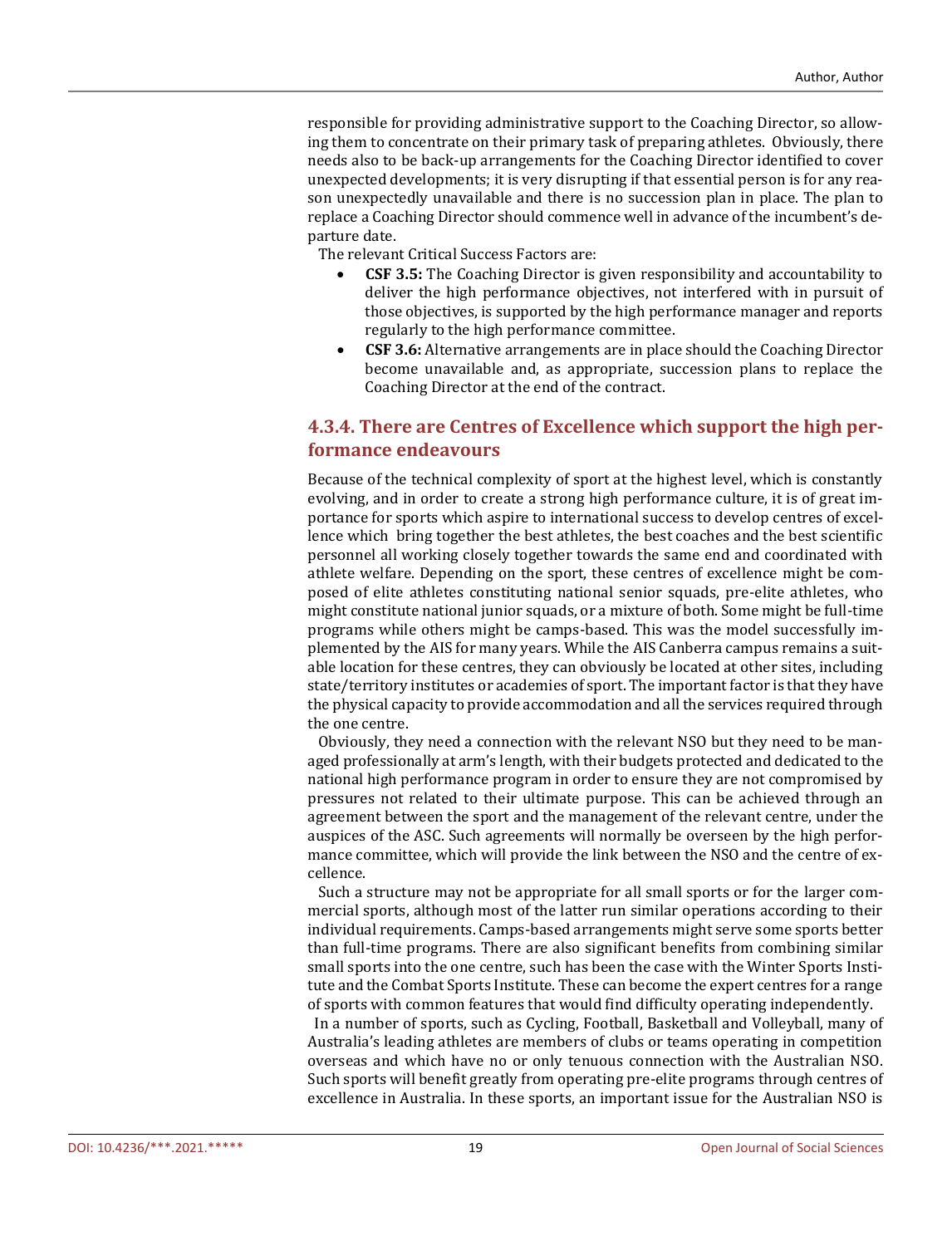to maintain contact with Australian athletes based overseas with the aim of securing their availability for selection in Australia teams for major international competitions and secure them for training before such competitions.

The relevant Critical Success Factors are:

- **CSF 3.7:** The sport has established access to independently managed and funded centres of excellence which provide a comprehensive program of services to athletes in national squads, governed by agreements between the sport and the centre.
- **CSF 3.8:** In cases where athletes are training and competing with clubs or organisations overseas not affiliated to the NSO, contact is maintained and agreements are in place to ensure they are eligible for selection in Australian teams when required.

## **4.3.5. There is recognition that athletes are the most valuable assets of the sport**

Ultimately, the most valuable assets of any sport are the athletes. They are those for whom the sport exists and the ones on whom success ultimately depends. There are a number of critical success factors relevant directly to athletes, including welfare, which will be examined later. Here, we will consider those covered by the high performance plan.

It is absolutely critical that athletes know where they stand in relation to issues such as selection policies, training regimes, competition programs, international travel, and have ready access to information critical to their roles. Each sport needs a selection policy which will inform athletes on the criteria to be used in selection for teams and particularly national squads and national teams. This is covered in the discussion relating to CSF 2.11. They also need to know where and when they will train, either with state or local club establishments or with the national squad. This will vary considerably from sport to sport and from time to time. Some training will take place in a home environment. In such a case, athletes will need to know how to access services when training in that environment. They must know when they are expected to come together as a national squad and where such training will take place and what the accommodation and transport arrangements are. In the past this was usually to be the AIS but the circumstances now are more fluid. Wherever it is, the sport must ensure that bookings are made well in advance. There is great value in using the same venue over time so athletes can settle in as readily as possible and feel at home in a familiar environment, another advantage of an established centre. As mentioned, there is great value in having training facilitates at least for national squads with ready access to sports science services. Likewise, athletes must know what their program is for the year, season or cycle for the sport, including when they are likely to be travelling overseas.

Of major importance is the international competition schedule. This is discussed in more detail under Pillar 8. The important point here is that everyone involved in the high performance plan must be clearly aware of the competition schedule. It drives the timing of the whole plan. After each major camp or competition there should be a report prepared by the Coaching Director. These should, as far as possible, be constructive and, while outlining any difficulties encountered, should concentrate on making proposals for improvement.

Relevant Critical Success Factors are:

• **CSF 3.9:** The program of high performance activities is promulgated through the sport and includes details of selection policies, training programs (including centralised national squad training) and international competition schedules.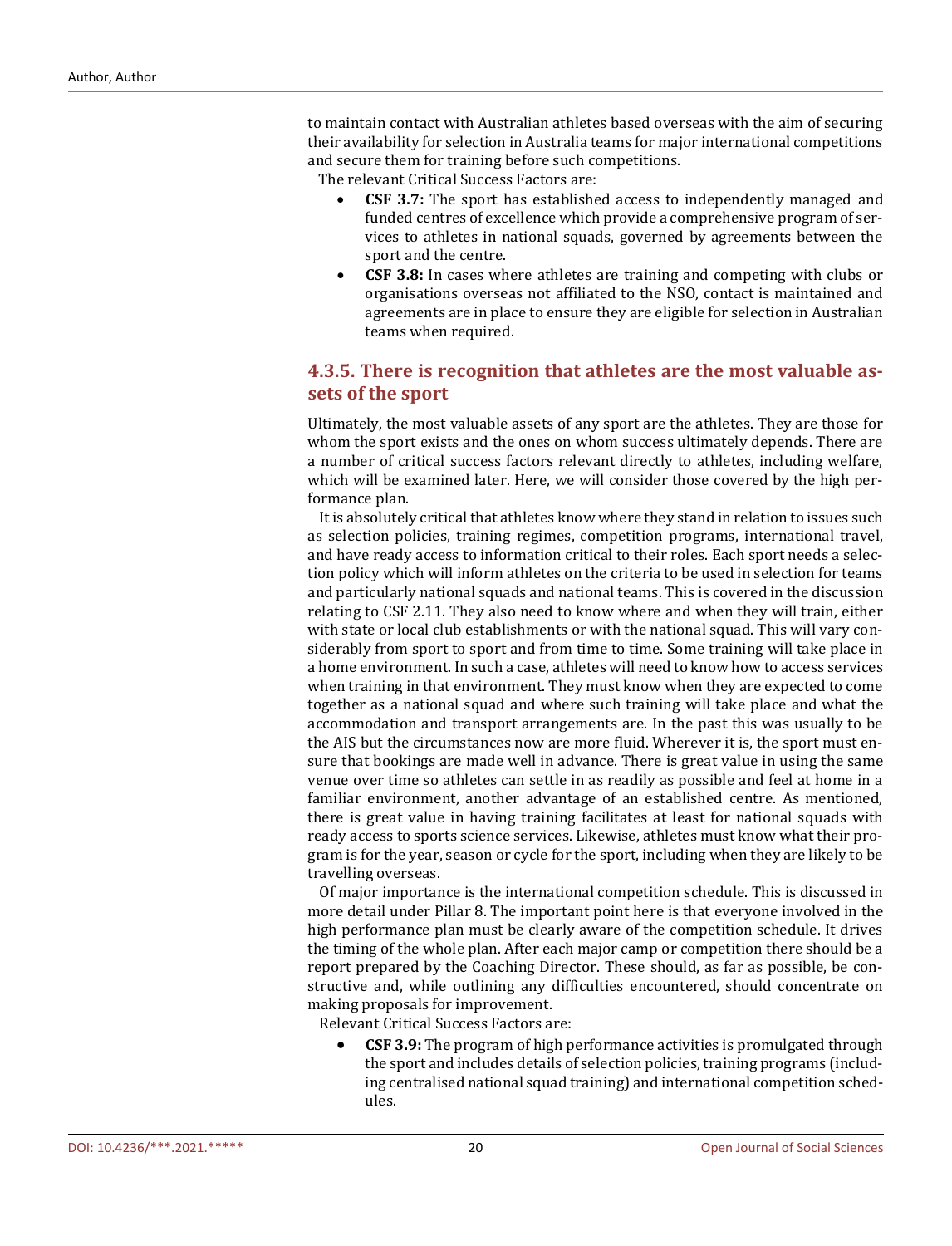• **CSF 3.10:** After each major event a report is prepared and sent to the full board through the high performance committee.

## **4.3.6. The importance of emerging elite athletes is recognised (pre-elite programs)**

Before going on to consider a sport's participation or development activities, it is worth taking a look at its pre-elite programs, those that take the best developing athletes and prepare them for full national participation. Experience in Australia demonstrates that athletes who are well prepared at pre-elite level for the rigors of international competition, who have the right skills, mental toughness and understanding of what it means to be an elite athlete, are more likely to be successful in the full international arena. Again, this was a particular benefit of the AIS where the best developing athletes received expert coaching, training regimes, dietary and scientific support in a controlled and protective environment.

 Whatever form the sport decides to follow, it must be recognised that success does not start at the top but at the bottom. Pathways from development, through pre-elite to elite must be integrated, clearly defined and promulgated amongst young athletes identified for potential senior national selection, who must know what each step on the way entails. When those who are successful reach the pre-elite level they need to be specifically prepared to enter into the senior international ranks of their sport, to get to know what is involved in being an elite athlete and to have the skills to deal with that environment. They must learn mental toughness, motivation, good diet, injury prevention and recovery, and how to care for themselves. They must have access to the very best coaching available. This will not always be with the national Coaching Director or Head Coach. Coaches need to be selected for their particular skills; some can make their best contribution at development levels, which does not, or should not, in any way diminish their overall contribution to their sport. Pre-elite athletes must be given opportunities to work with and learn from athletes in the national squads. Above all, these pre-elite programs bring younger players into the culture of the sport and convince them that they are a special group. When they finally achieve senior national selection, they will already know all the senior players in their sport and will have worked closely with many of them, so enhancing the team environment. Although the requirements will vary from sport to sport, there is, again, enormous benefit in having these pre-elite squads established in an elite live-in environment where concerns about accommodation, meals and access to services are minimised. The Critical Success Factor is:

• **CSF 3.11:** There is a specific pre-elite program to prepare athletes with potential to transfer readily into senior national squads. These programs involve intensive training in a supportive environment and familiarise young

## **4.3.7. Community participation grows and talented athletes are encouraged to move to higher levels of competition**

athletes with the requirements of senior international representation.

While it is true that not every champion has started their athletic career as a child, the fact is that most sporting organisations encourage participation in children, who provide the base from where most future champions emerge. The adherents of all sports, being enthusiasts, want their sport to grow so that children can achieve fulfilling recreational activities which allow them to express themselves through human movement, improve their health, foster their social development with people of similar interests, and identify those who may go on to represent and be successful in that sport nationally and internationally.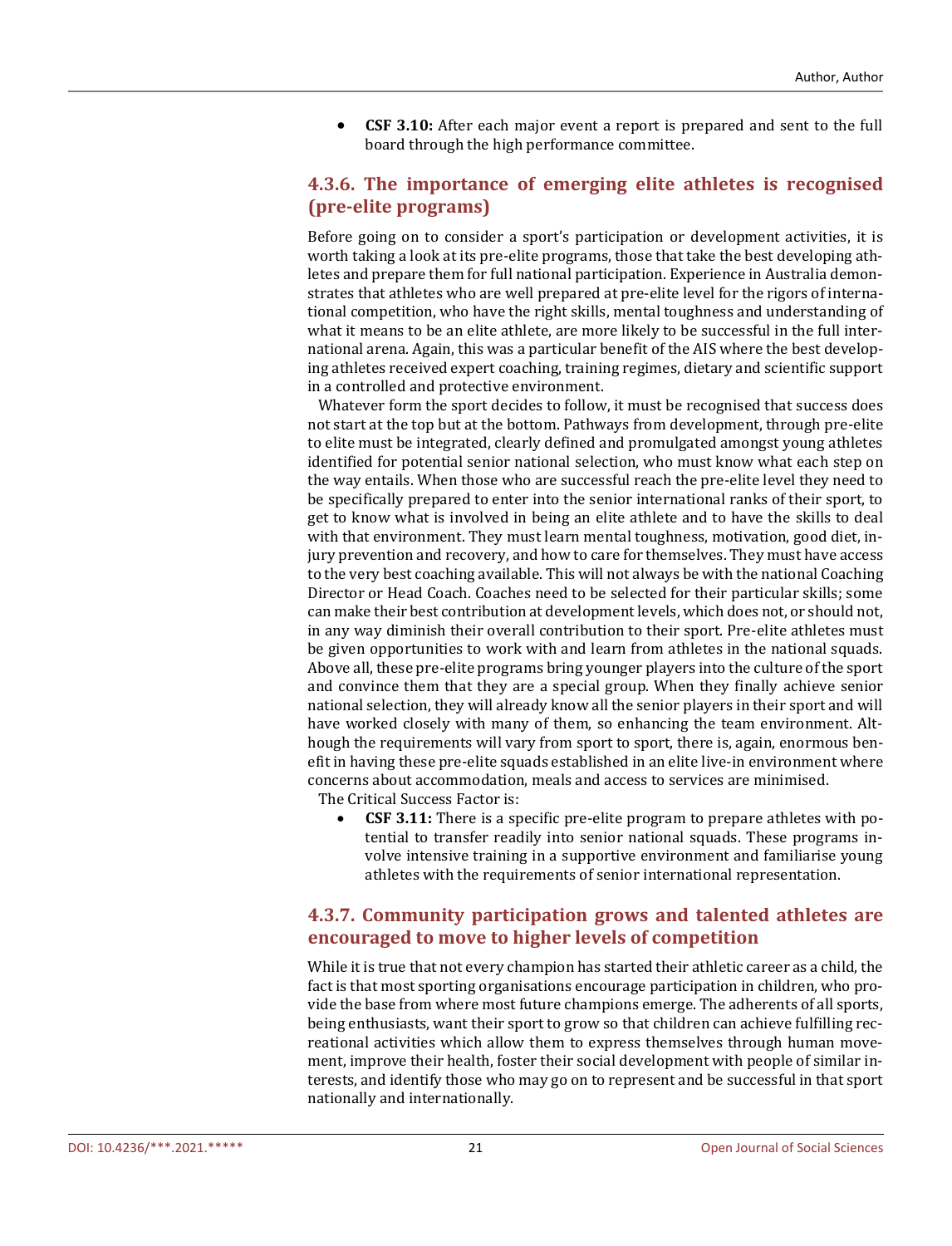To this end, a vibrant community sports network is vital to the success of sport in the nation. The first requirement is usually taken to be to have a growing number of participants in the sport. This is difficult in today's environment. Although the bases on which they make their calculations vary considerably, surveys of community sports participation indicate that around 40% of the population are not interested in participating in organised sport, and even these figures define sport very widely, so that, in some surveys, a person who goes to the beach occasionally is included in those recorded as participating in swimming; although they are certainly not members of any swimming organisation. There is evidence in recent years that the growth in popularity of women participating in the football codes is attracting women away from other female sports such as Netball. While it would be attractive to list as a critical success factor that the numbers of participants in a sport were increasing, the most that some can realistically aim for is to at least maintain their levels of participation over time.

Even in order to achieve this, sports must promote themselves and look for ways to make it as easy and attractive for participants to join them. The best way to do this is by having well established and effective local club networks which offer a range of competitions providing attractive opportunities for people of all ages. Some have attracted new participants through embracing "pay as you go" providers, although it is highly desirable to maintain links with local sports clubs. The experience of the successful Aussie Sport program which ran through the later 1980s and 90s demonstrates the importance of having successful junior programs which encourage participation and teach skills through having fun; being pushed into competition at too early an age has put many kids off organised sport. The importance of delivering programs through the school system cannot be over-emphasised. Again, this is not easy in today's environment but, even if the sport is not offered directly through the school, ways to link to the local school network, through presentations to schools or through developing clubs that might be linked to schools, is possible.

An important factor in this regard is for national sporting associations to work closely with their state and territory affiliates. A national approach is desirable so the sport is developing one strong national identity and nationally driven programs can be successful at local level, as AFL Auskick has shown. But, at the community level there are often significant differences in communities and therefore in the way programs can best be presented. The national body must recognise the need for different approaches in certain circumstances in order to achieve the same broadly agreed national outcomes. The developmental aspect of sport is a very important role for state and territory organisations. They are closest to the action and must work collaboratively with their state and territory governments and in accordance with the requirements of their local jurisdictions. The NSO should have details of all registered athletes and where they are located on its data-base, in order to help identify those with particular needs and allow research to build cases for support.

The relevant Critical Success Factors here are:

- **CFS 3.12:** There is a national approach to the delivery of community support in conjunction with state and territory affiliates, with delegated delivery to those associations to take account of their different requirements.
- **CSF 3.13:** Levels of community participation are at least maintained. Local clubs and organisations operating through state and territory affiliates offer opportunities for participation through a range of competitions for each age and level of competency and national membership details are maintained.
- **CSF 3.14:** There are well-developed introductory programs for younger children with an emphasis on skill learning and fun activities and promotion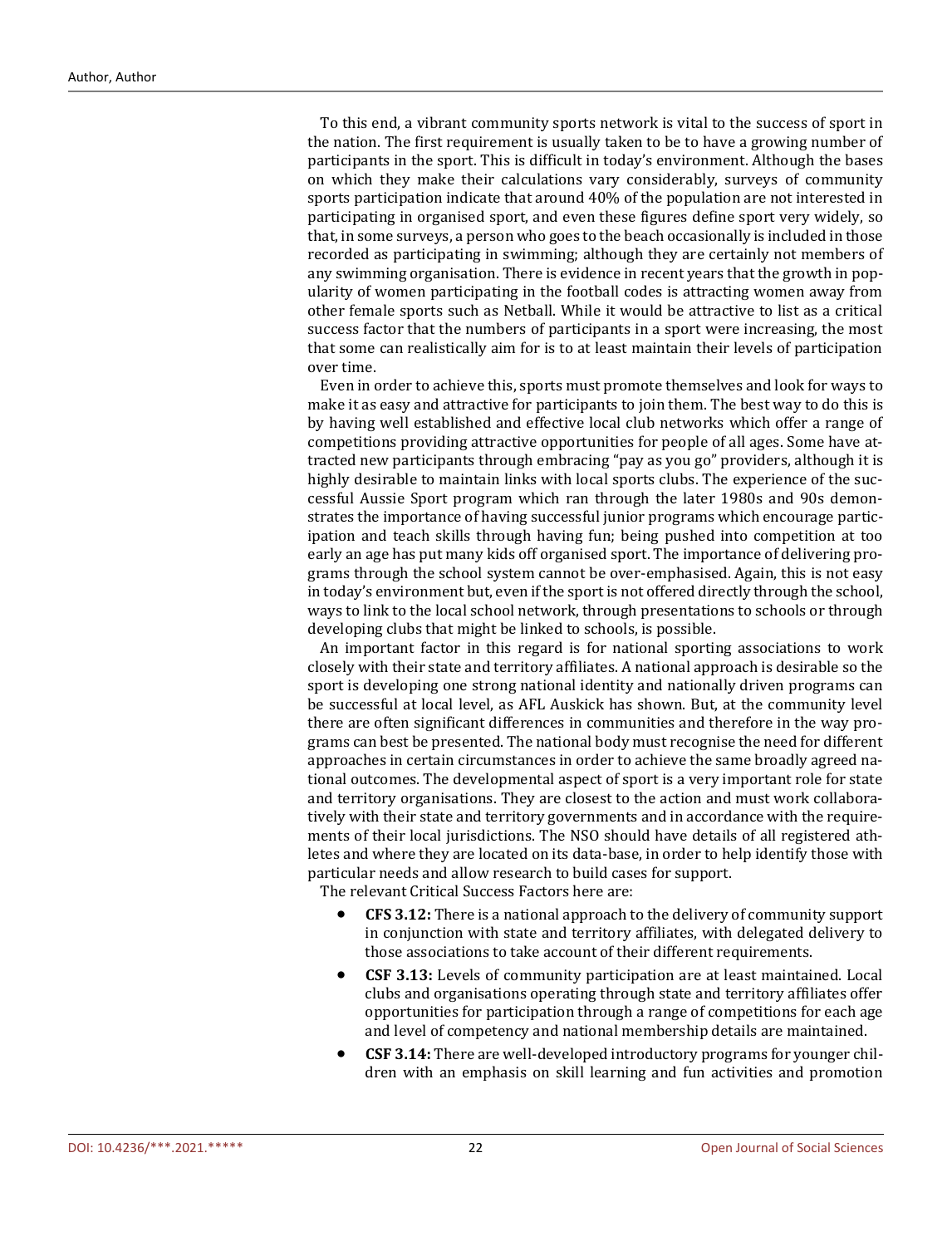through or in association with the school system according to local requirements.

#### **4.3.8. Volunteers are valued and developed**

In order to be successful in the pursuit of these factors, obviously the sport must have a group of enthusiastic volunteers. Most community sport takes place through local clubs run by volunteers. The more effective the club, the more effective the sport as a whole will be. Most sports organisations, even the larger professional bodies, rely on volunteers to undertake a range of essential functions. Volunteering, however, is becoming more complex because of the many regulatory or legal requirements that must be observed. It is a great advantage if volunteers understand the principles of management and receive some basic training in club management and how to run community sports activities. Successful organisations concentrate on providing material or instruction to their clubs on how to work with volunteers productively, even through such simple ideas as providing workshops to improve their competency and ensuring they are aware of their responsibilities in working with children and can obtain the appropriate clearances.

 As in all aspects of sport, competent coaches and officials (referees, umpires etc.) are probably the most important element in success. At the junior level, many coaches and officials are parents who give up their time to support their own or other local children. This is inevitable and it encourages community participation. But, coaching or officiating is a specialised activity and the quality of the coach and official at community level can have a huge impact in terms of developing skills and setting talented children on the pathway to success at the senior level. Successful sports will ensure that they have basic training programs for volunteer community coaches and officials and encourage people to undertake them. It is then vital that all these volunteers are valued and receive recognition for their contributions. This is not particularly difficult or expensive as most volunteers are happy with quite basic recognition, and successful sports will undertake special occasions to celebrate their volunteers. That said, the best value a volunteer can get for their efforts is the satisfaction in knowing they are involved in a caring and competent organisation.

The relevant Critical Success Factors are:

- **CSF 3.15:** Opportunities are provided for volunteer coaches and officials to undertake training courses designed for community level sport.
- **CSF 3.16:** The value of the contribution of all volunteers is demonstrated and basic training to improve their competencies is provided.

## **4.4. Pillar. 4. Talent identification and development: There is a national system for identifying and developing young talent**

A crucial element in sporting success is the identification and development of young talent. This is the vital link between junior sport at the community level, through preelite and, eventually, to the highest elite levels. It is at the community level that most talented young athletes first develop or emerge and are then identified. The SPLISS process put considerable weight on this aspect of sport, stressing the benefits of a national approach driven by the NGB. A good national talent identification system from which individual sports can access quality advice is most beneficial. The SPLISS process also put great weight on scientific approaches to talent ID. Australia has been particularly successful in developing scientific tests through which individuals with no particular experience in a particular sport can be identified. This has been the case with rowing, cycling and weight-lifting, although it has also applied to a lesser extent in gymnastics and basketball or volleyball. It seems, however, to apply more readily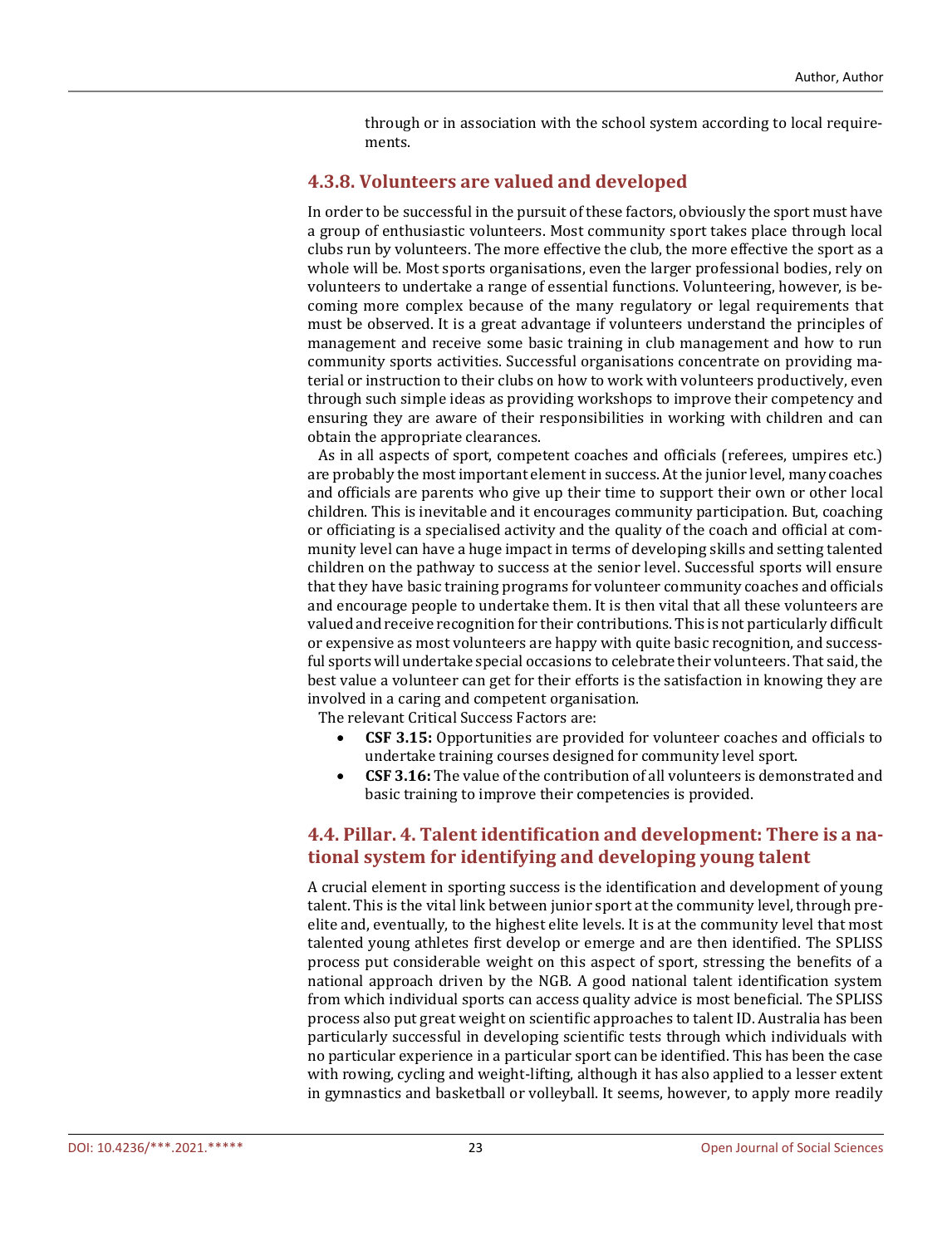to those sports where special physical characteristics, such as weight, height, or aerobic capacity are critical and where such features can be measured and projected. It has applied less in team sports which might require a more nuanced set of physical and mental acuities.

Scientific approaches, however, cannot be relied upon to identify all talent. Different sports have developed different ways of identifying talent. Regardless of the benefits of a scientific approach, at the community and junior level it is vital for the sport to have in place a graduated competitive system through which more talented athletes can emerge with well-developed skills and pass on through the pathway to success at the senior level. Some have established talent spotting systems through which talented youngsters are identified and directed into special development streams. Others identify talent from progress through stratified teams and groups as talented athletes move into higher levels of competition. Some identify talent outside of their normal sports systems, such as Sprint Canoe, which recruits from surf paddling, or Diving which has recruited successfully from Gymnastics. Some sports are more popular with or possibly more suited to particular ethnic groups, some to particular types of physique. As no system is likely to discover all available talent it is not wise to put all the eggs in one basket. Young athletes, like all young people, develop at different rates and ages. Whatever systems are put in place they should ideally be flexible to pick up those who may be late developers or, for many reasons, have missed out on the more established identification methods.

In order to be successful on the national and international stage, however, it is clearly important that a sporting organisation needs to take talent identification seriously. Whatever road it takes, to be successful it must ensure a comprehensive and nationally consistent system for talent ID and pathways through which recognised talent is set on the road towards the sport's pre-elite program as the final step to elite competition. The system will vary from sport to sport and needs to be structured to take account of local or community differences. Where there are well developed scientific programs available through the NGB, sports organisations should take the initiative in seeking support. It must nevertheless be accepted that talent identification and development is a long-term process, a factor which needs to be recognised in any systematic approach.

The first relevant Critical Success Factor therefore is:

• **CSF 4.1:** There is a nationally consistent, well understood and diversified long term approach for identifying talented young athletes appropriate to the sport.

## **4.4.1. There is a nationally consistent method for developing talent**

Once talent is identified, it must be fostered. To get the best out of them, talented young athletes must be put into training programs appropriate for their particular level of development. There is no point identifying talent and then doing nothing with it. Young talent must be supervised and mentored as they move through the development process. It can be beneficial if the talent identification system is supported by scientific research, including into the socio-psychological development of children and the development of a staged, individual and balanced approach to development. This will be difficult for most sports but there are now some key principles that have developed from research which is readily available. In any case, most sports need a stratified competition structure which will provide opportunities for those who wish to engage in the sport for social or recreational purposes as well as for those talented athletes who are identified and who aspire to higher levels and, eventually, the highest level. Most sports are structured in this way. What is important for emerging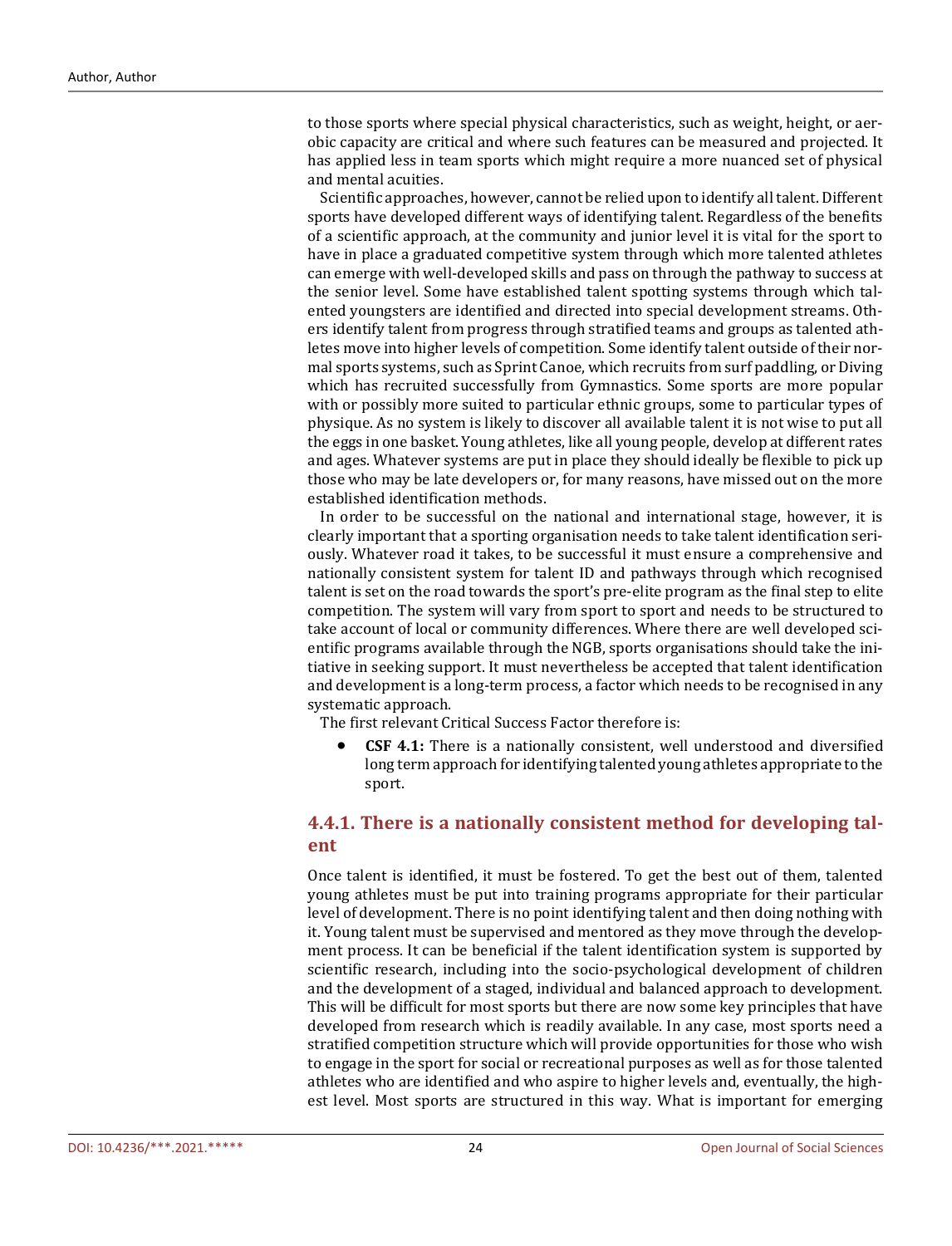talent, however, is that developing athletes are closely mentored to ensure that they getting the right level of competition for their differing needs as they develop. This process should be outlined in the talent ID system. The delivery will occur at local level but there are great advantages in it being nationally consistent, in which case all involved must understand their roles and responsibilities. State and regional associations of the sport should have designated development officers overseeing this process and eventually reporting to the national body.

As pointed out in the discussion of Pillar 3, all NSOs should have data-bases. One use of these should be to maintain a register of talented young athletes so their progress can be measured and relevant research can be undertaken so the system can be continually improved. Some sports have found great value in running regular specific development camps for identified talent or sending coaches around to particular areas to deliver development programs. Many of the larger sports have specific development officers to carry out this function. It is harder for a small sport but the principle applies nevertheless.

There have been, in Australian sport, great benefits in identifying talent outside the particular sport concerned and attracting athletes so identified to move from a sport where their talents may not take them to the top to one in which they may be more suited. Sprint Canoe fits into this category. Great care is needed. Attempts to attract players from the Victorian or other State football leagues to other sports were not successful, because, although not as highly paid as players in the AFL, they preferred what was still a high level of remuneration compared to that available to sports vying for their attention and without having to get up early on a winters morning to head out to the water or busting themselves on a cycling track. But some sports have been successful in running come and try days, using their high-profile athletes to attract participants or in advertising for people prepared to be scientifically tested for their innate abilities. This approach is more likely to be effective with younger athletes who are not yet set in their ways and is particularly suited to the school situation or groups associated with particular schools of groups of young people.

The Critical Success Factors are:

- **CSF 4.2:** The national talent identification system outlines routes of progression or pathways through which young talent is developed and mentored, with responsibilities assigned to particular entities within the sport's national system.
- **CSF 4.3:** The talent identification system is communicated widely through the sport, particularly to state associations, local bodies and clubs.
- **CSF 4.4:** The system takes account of scientific evidence relating to physical and mental development and a register of talented young athletes is maintained through which progress is monitored and which is reviewed regularly.
- **CSF 4.5:** The sport's talent ID system provides for the identification of athletes from outside the sport's traditional participant base, through schools or from other sports, based on a scientific testing basis or through observation.

## **4.4.2. Talent, when identified, is provided with quality coaching and individual support**

Whatever talent is identified, in order for it to be successfully developed, appropriate coaching is essential. This will be covered more fully under Pillar 7. What is important here is the recognition of quality coaching at the developmental level. Some coaches have particular skills at coaching at community level, some with developing athletes and some with the elite. Some elite coaches are not particularly successful at the developmental level. But, if a sport is to make the best of its talent identification and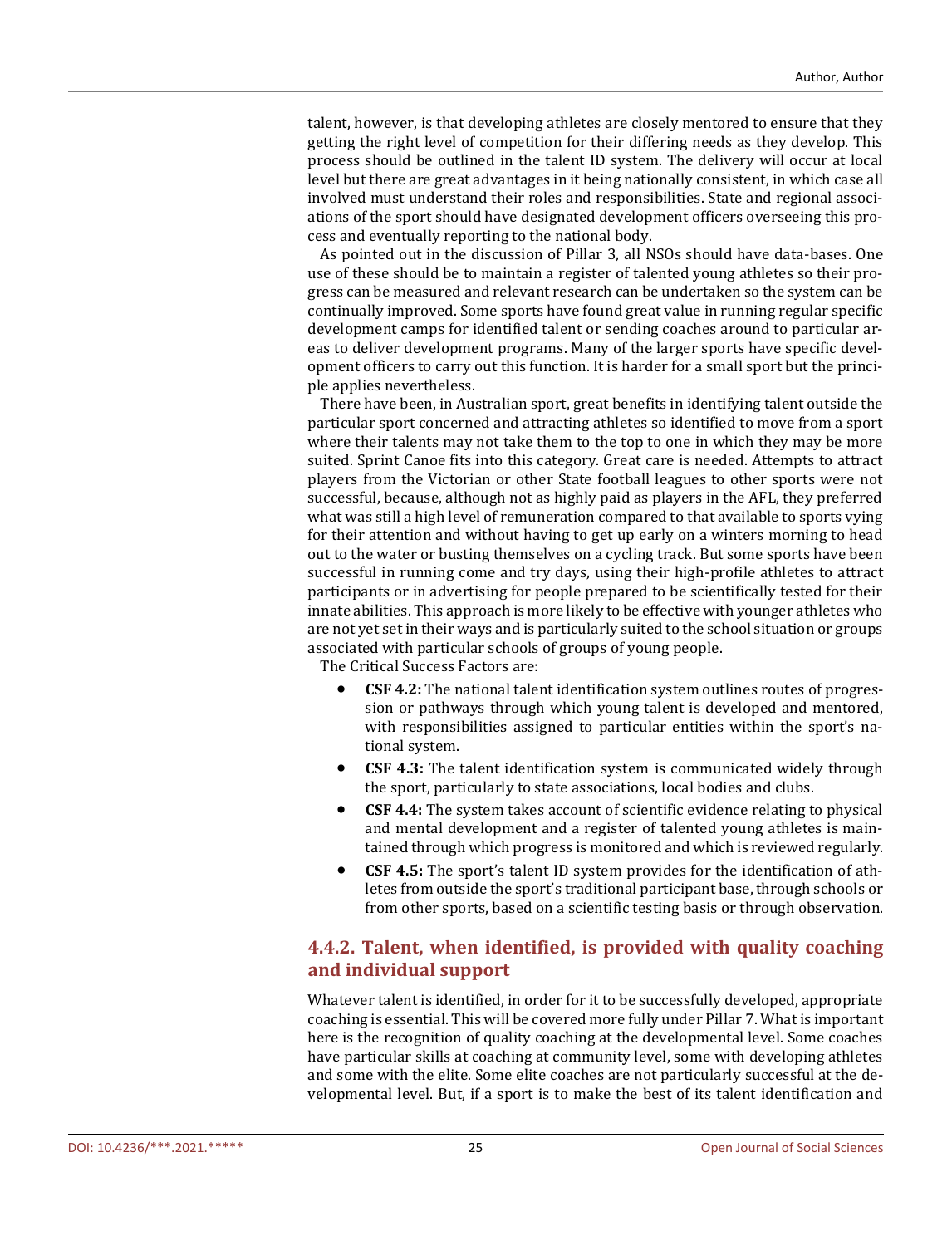development process it must recognise the need for quality coaching for young developing athletes and make provision to ensure it has qualified coaches at this level. This is another area where the national body needs to work closely with its state associations.

The Critical Success Factor is:

• **CSF 4.6:** Quality coaches are provided appropriate to the level of developing athletes.

#### **4.4.3. Support is provided for talented developing athletes**

Young emerging athletes face many vicissitudes and distractions. For the younger ones, combining their sports commitments and study or, for some, being able to travel to training and competition is a problem which can sometimes overwhelm them. This will be considered in more detail in the next Pillar. It is sufficient here to recognise this as a particular problem for younger athletes where fitting in with school requirements is the most important factor. In developing policies for talent identification and development, sporting organisations, through their development officers, state associations or local clubs need to support the special needs of young emerging athletes. This will, again, be more difficult for the smaller than the larger sports. Much will have to be done on an ad hoc basis depending on the circumstances of individuals and much will inevitably be done informally. But even support by volunteers in getting young athletes to training or talking with their parents and schools on their special needs can be valuable.

The Critical Success Factor is:

• **CSF 4.7:** In developing systems for talent identification and development, the support needs of younger athletes are considered and implemented in cooperation with affiliated bodies.

#### **4.5. Pillar 5. Athlete welfare and support**

Although there has long been a recognition of the need to support athletes and promote their welfare, there has been in recent years more emphasis on this important aspect of a sporting organisation's responsibilities. At the same time, the earlier emphasis on support in the areas of education and training has been widened to take account of the broader welfare of athletes. An NSO now needs a concentration on the physical and emotional wellbeing of athletes, including their educational and career needs, as they develop, move through the pathways, as a member of an elite group and then, importantly, as they transition out of the sport.

## **4.5.1. A nationally consistent program of support for athletes appropriate to their personal circumstances is in place**

It has previously been recognised that athletes are a sporting organisations most valuable asset and that formal arrangements are needed to maintain contact with and nurture them. They are the primary reason sporting organisations exist. As is also recognised, almost all champion athletes start young and, to be successful, those with talent must be dedicated to their sports experience and need to spend long periods of time perfecting their skills and developing their capabilities. But an athletic career usually is not long lasting. This puts more pressure on many athletes, especially those not in professional sports, who not only have to support themselves through their sporting careers while earning very little or nothing, but must also prepare themselves for careers when their elite sporting days are over. The pressures facing many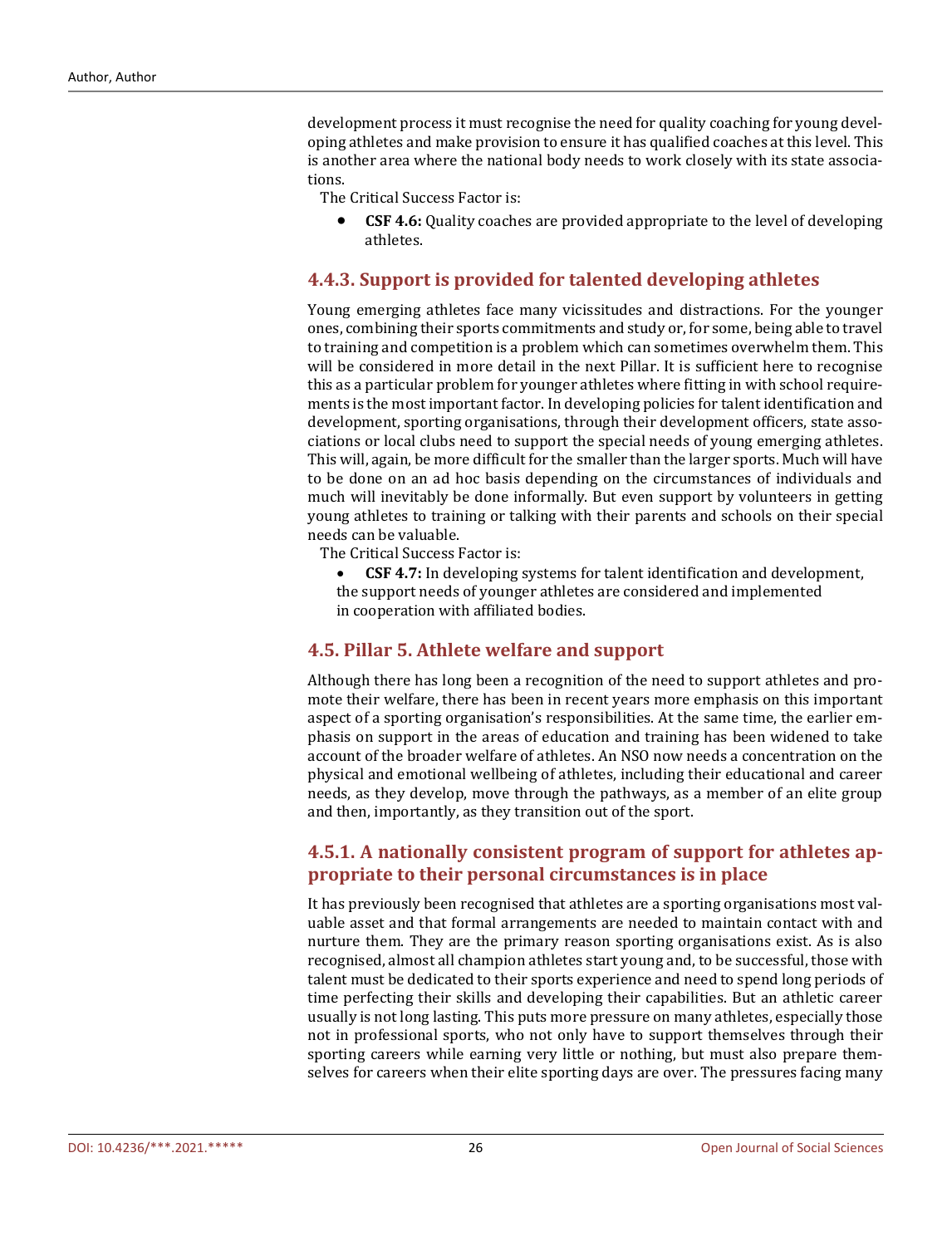talented young athletes is a major reason for them dropping out before they reach their full potential.

There is currently a national system of direct athlete support providing financial assistance to athletes designated at particular levels relating to their world or national rankings, or membership of national teams. This provides some help in meeting living costs and possibly some compensation for limited opportunities with education or employment. But it is not specifically related to those factors and it is limited to those athletes at the top of the spectrum. There is a need for wider support to enable athletes and, particularly, developing athletes to meet the challenges they face in pursuing their sporting aspirations.

Clearly, neither an NSO or an SSO can look after all athletes in their sport. There must be a graduated approach. At club level, the requirement is for club officials to ensure a safe environment for their members, that a duty of care is recognised, coaching is appropriate, young athletes are cared for and protected, and all associated with the club exhibit consideration to all others. State associations will concentrate on talented developing athletes or those aspiring to or selected in state teams, both junior and senior. The national body would be expected to take responsibility for the care and welfare of athletes in national semi-elite or elite squads.

At the sub-elite and elite level, the primary responsibility of an NSO, the main pressure faced by most athletes is in attaining a satisfactory educational standard or career training while having to devote much time to their sports activities, or with fitting in their sports commitments with their work commitments. Education and training are important for their future careers, but it is very difficult for most young athletes to balance their future career interests with their immediate sporting priorities. For younger athletes this usually relates to combining their athletic endeavours with school or university studies, while many experience pressures relating to family life, distance from training and competition venues, or from cultural issues. Many athletes do not reach their best until into their middle or late twenties and sometimes beyond. For these older athletes, problems can relate to university study or professional training, career pressures or other developments in their private lives.

The ASC had for many years an athlete career and education program (ACE) which provided advice to athletes regarding their educational or employment needs, while AIS scholarships provided education for school-age athletes. There is some centralised attempt to provide counselling to assist educational and professional development but, again, mostly at the top end. Responsibility for athlete welfare now necessarily falls largely to the sport and, at the higher levels, particularly to the NSO.

It is normally very difficult for an NSO to provide support to athletes beyond their athletic careers, which may end in natural retirement or prematurely through injury or other personal circumstance. The smaller sports cannot be expected to provide financial support but, in the absence of any other body with responsibility in this area, all NSOs can assist in preparing athletes for their post athletic lives by providing counselling and support in areas such as education, training and employment during their athletic careers and at least basic counselling for those transitioning out of sport.

In order to provide consistency in the support provided, there needs, again, to be a national approach across the sport with the levels of support from and the responsibilities of the various partners involved in the system made clear. As different athletes have different needs at different times of their lives, the system will of necessity be based on criteria which provide for these differences based on their individual requirements and ages and levels of ability, and taking account of any other sources of support that might be provided by other parties. Advice is available from the ASC, but most NSOs should at least be able to devise a framework for providing basic assistance to their developing and elite athletes in cooperation with their state/territory associations and provide for the tracking of recipients through their data-base.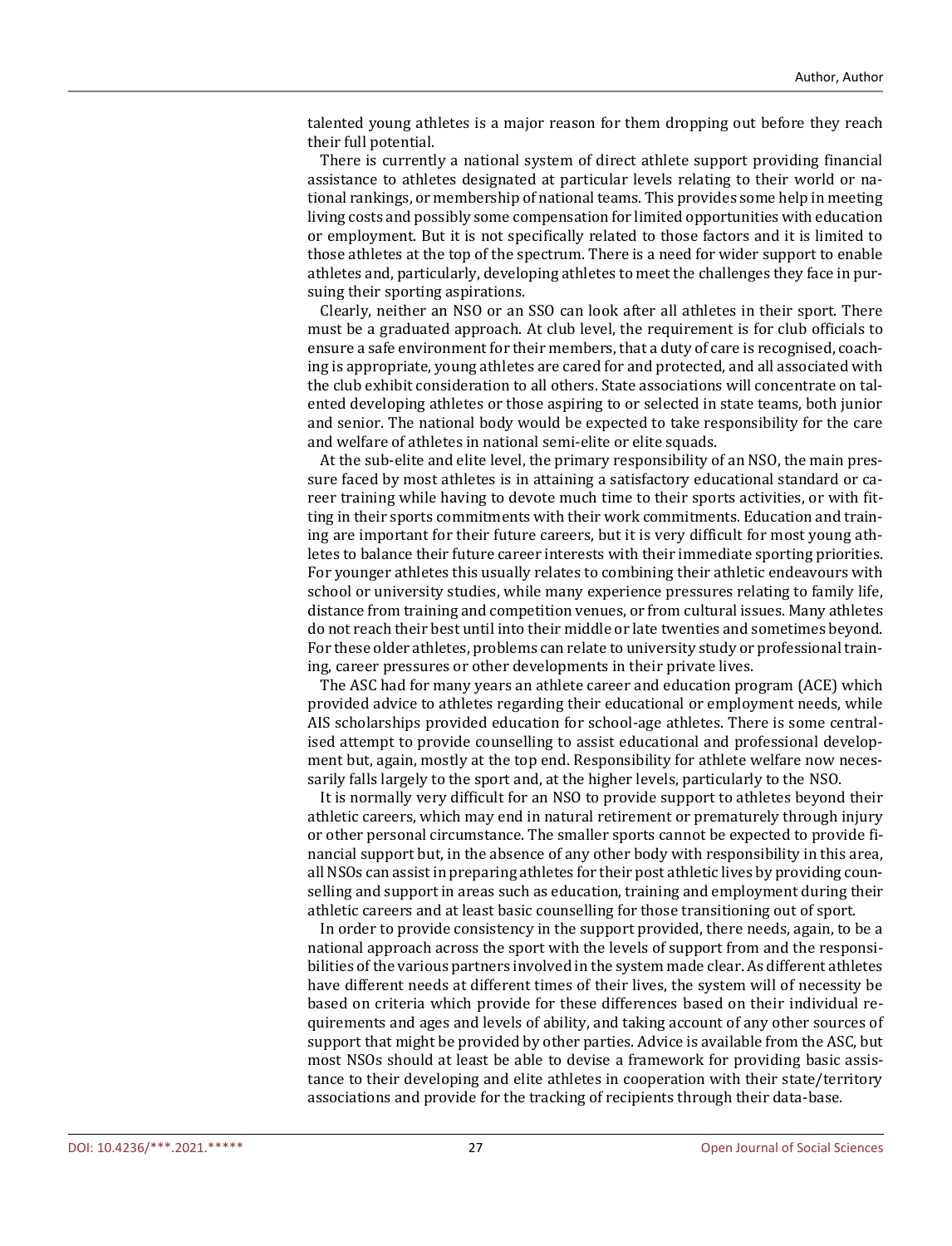The Critical Success Factors are:

- **CFS 5.1:** There is a national program providing general welfare, education and career support to at least pre-elite and elite athletes according to their individual needs, with details recorded on appropriate data-bases.
- **CSF 5.2:** That system makes clear the levels of support available from and the responsibilities of the various partners involved.

#### **4.5.2. Support to designated athletes is monitored**

All athletes on the elite pathway, as well as those in elite or sub-elite squads, need to be monitored to ensure they are not being exploited, are being educated positively about the difficulties and temptations facing them and are assisted towards achieving pleasurable and rewarding experiences through their sports careers. Because needs vary so greatly from athlete to athlete, it is desirable that each be treated individually. This will require a close and continuing relationship with each designated athlete. In order to maintain an effective control and ensure all eligible athletes are covered, there is advantage in meeting with each athlete on a regular basis.

In order to ensure that the system operates effectively, there needs also to be a person or persons within an NSO and an SSO designated to take responsibility for athlete welfare. In professional sports athletes normally receive some levels of support apart from their player's remuneration through their clubs. In the larger sports at national level this role is increasingly being undertaken by designated athlete welfare managers. In the smaller NSOs it might be useful to nominate a board member to help in this process, which should be aimed, first, at assuring them their concerns are listened to, showing interest and providing appropriate advice, or help in securing advice. Even relatively brief contact will have positive outcomes from demonstrating that the sport cares, while quite simple support such as contacting education authorities or workplaces or just in organising transport to and from training can be of major benefit.

The Critical Success Factor is:

• **CSF 5.3:** A designated person has responsibility to ensure athlete welfare and support is appropriate to each athlete and monitors them regularly.

## **4.6. Pillar 6. Training facilities: Athletes have access to quality training facilities**

Adequate training facilities at the local level are an important element for sporting success. At the elite level training facilities must be of high quality commensurate with the level of athletes using them. Although the big professional sports will have sufficient power to be able to lobby effectively for quality facilities, this is an area in which most national and state sporting organisations have limited influence. It is, nevertheless, important for NSOs to monitor the state of facilities provided for their sport and to encourage their SSOs to keep a register of local facilities, identify areas where facilities are lacking or in need of repair or identify newly developed areas where facilities are needed. NSOs can assist SSOs in making application to appropriate authorities for new or upgraded facilities. Training facilities should obviously be planned according to population densities, to be near population centres and so avoid athletes having to travel long distances. Special consideration is necessary for country areas. The appropriateness of the facility needs to be borne in mind. There is sometimes a tendency to push for more elaborate facilities than are always necessary and, often, modest facilities will meet most needs. Modern data systems can facilitate the planning and bidding process. An NSO should desirably have a picture of the facilities available to the sport across the nation and work with state and regional bodies to lobby local authorities for improvement.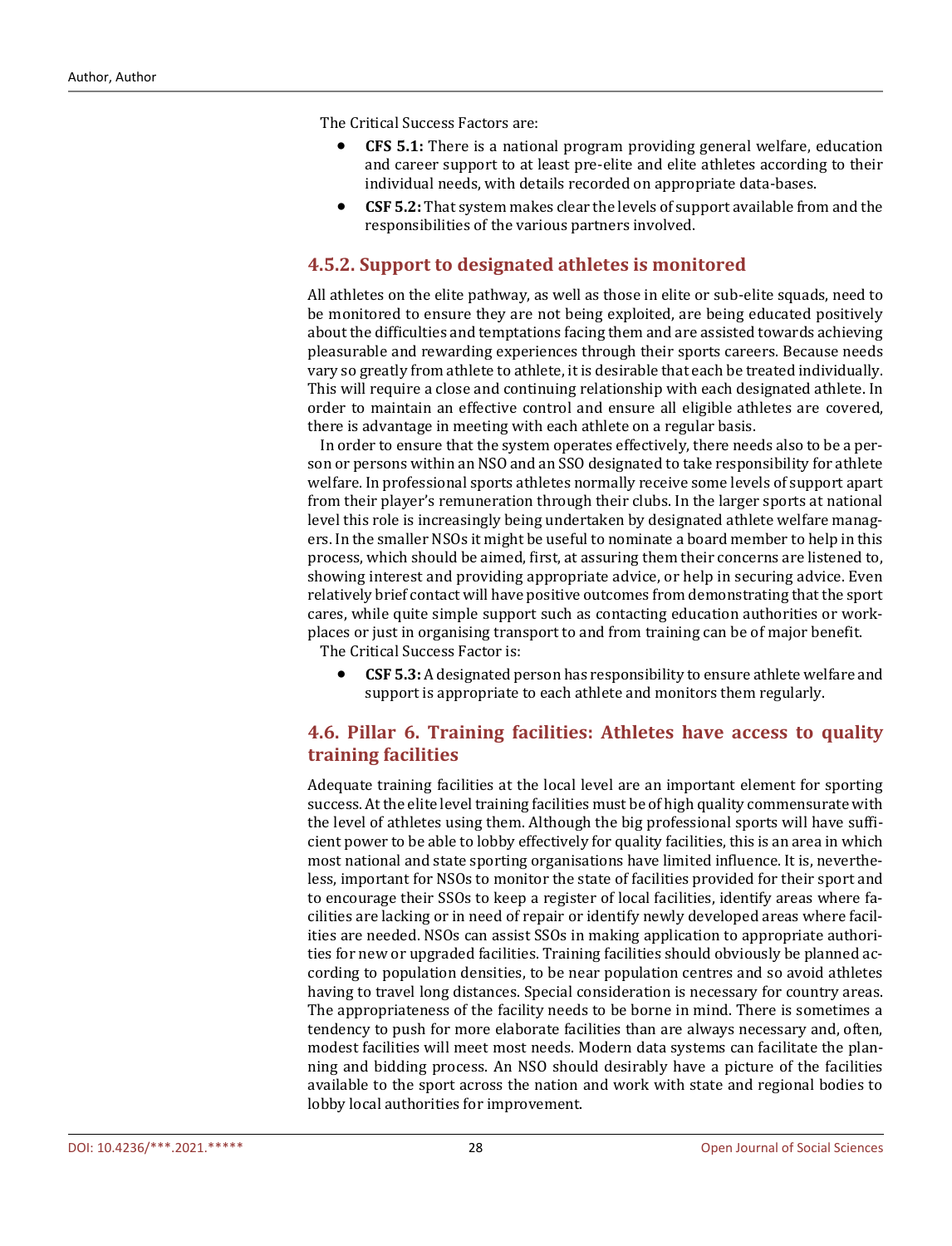The Critical Success Factor is:

• **CSF 6.1:** The sport maintains a data-base of facilities nationally and, through its SSOs, takes an interest in development needs at local level and provides support for applications for improvement or development of new facilities.

## **4.6.1. There is a national network of quality training facilities for athletes at or near elite standard**

Clearly, senior developing, pre-elite and elite athletes need regular access to high quality facilities. In most sports it is the case that quality facilities are available in each state, although many sports must rely on facilities not specifically developed for that sport while, in some sports, access can be difficult. The best facilities and certainly those used by national squads have multiple playing surfaces available and ready access to meeting rooms, accommodation, sports science and medicine centres, recovery facilities and facilities for technical and video analysis. This was the value of the AIS which had all facilities available for pre-elite or national squads. It is an advantage in a centre of excellence. Some states have now developed good integrated facilities through their institutes and academies, while a number of universities now also provide excellent facilities.

The Critical Success Factor is:

• **CSF 6.2:** Elite, pre-elite and senior developing athletes have ready access to high quality training facilities which have accommodation and meeting facilities and sports science and medicine services in close proximity.

## **4.7. Pillar 7: Coaching**

The national coaching structures of sports vary considerably, often depending on their size or whether it is an individual or a team sport. As mentioned earlier, in many sports the person responsible for the entire high performance program as well as coaching the national team or squad is designated the Head Coach. In others, the head of coaching works with a subsidiary team of individual or squad coaches. The position is designated differently in different sports. Here, for convenience, the term Coaching Director will be used for the person with ultimate coaching responsibility.

## **4.7.1. There is a sufficient number of coaches at all levels**

Of all the factors that contribute to sporting success, coaching must be near the top. Coaches must be valued and taken care of by their respective sporting organisations and this applies to coaches at all levels. At the elite level it is of course recognised as important that there should be a sufficient number of qualified coaches, not just for the national team and pre-elite athletes, but that coaches at the developmental level are also supported. These coaches at different levels will have different skills. Some are suited to coaching at the elite level, but good development coaches are as important for the long-term success of the sport and some coaches have particular skills at this level and must be recognised. It is essential that sports associations know what their coaching situation is. Each sport needs a data base of its coaching talent at all levels to ensure it is able to plan and allocate its coaching staff efficiently across the sport. It goes without saying that an effective sporting organisation needs to encourage new coaches into the sport. Many of these will be parents of young athletes or retired athletes. Retiring athletes should be encouraged to move into coaching. Not all ex-elite athletes make good coaches and not all good coaches have been elite athletes, but having been an athlete is a great start. The sport must make it easy for people with little or no coaching experience to take up the activity. Equally, it must make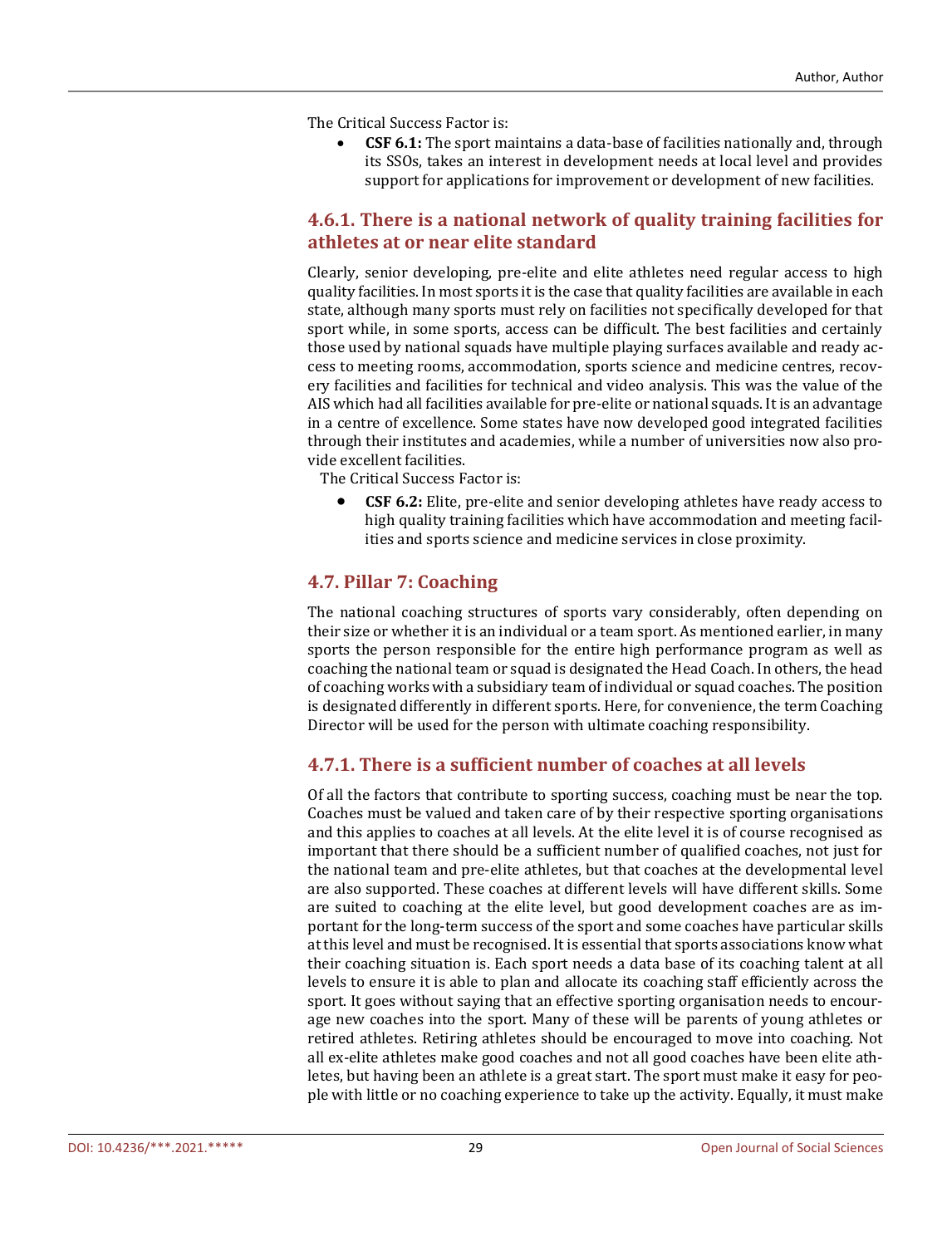an effort to recognise the value of coaches, foster their efforts for improvement and provide public recognition, such as through awards, at annual general meetings, through newsletters or the media.

The relevant Critical Success Factors are:

- **CSF 7.1:** There is a sufficient number of qualified elite coaches to cover the elite, pre-elite and senior development programs of the sport and a program to encourage suitable people to take up coaching.
- **CSF 7.2:** A data base of coaches at all levels is maintained.
- **CSF 7.3:** Coaches at all levels are recognised by the sport for their contribution and are provided with opportunities for improvement.

#### **4.7.2. The relationship between coaches and athletes is monitored**

Because the relationship between a coach and the athlete is of prime importance and because of the influence coaches can have over athletes, it is advisable for the sport to have some mechanism whereby the attitude of athletes to the coaching they receive can be monitored. This can be a fraught activity because it is human nature that if one if offered a chance to complain, many will take it unthinkingly and bad blood can easily be created. But athletes should feel they can have an input into their coaching. This is why the relationship between athletes and high performance managers or those responsible for athlete welfare is important. Many head coaches themselves see value in involving their athletes in the programs that matter to them. How this is handled will depend heavily on the nature, culture, history and strategic aims of the sport.

The Critical Success Factor is:

• **CSF 7.4:** The relationship between coaches and athletes is monitored through regular contact with athletes and high performance managers.

#### **4.7.3. Elite coaches operate in an international market**

At the highest level, if the sport is to compete on the international stage it needs to attract the best coaching talent it can afford. In most sports these coaches will come from Australia, which has invested heavily in coach education and development. But, in seeking senior or elite coaches, the sport needs to consider the international market. Many of our sports have prospered from the contribution made by coaches recruited from overseas. Clearly, it is important that they are able to adapt to the Australian sports culture, although there have been a number of international coaches who have successfully brought a more professional culture to some sports with the result that performances overall have improved.

 Leading coaches must be appropriately remunerated. This can cause difficulties because the market for top coaches varies considerable from sport to sport, while any coach at elite level will require a remuneration that recognises their standing within the wider community. In some sports it will be appropriate that the Coaching Director is remunerated at a higher level than the CEO. Coaches, like anyone else, who are well looked after are likely to provide a better service than those who are not.

The Critical Success Factor is:

• **CSF 7.5:** There is recognition that, at the elite level, the coaching market is an international one and coaches are renumerated appropriately.

#### **4.7.4. Coaches have formal contract arrangements and are allowed freedom of operation**

All coaches working for NSOs and SSOs must work under formal, written contracts and relevant role descriptions, which identify their responsibilities within the sport,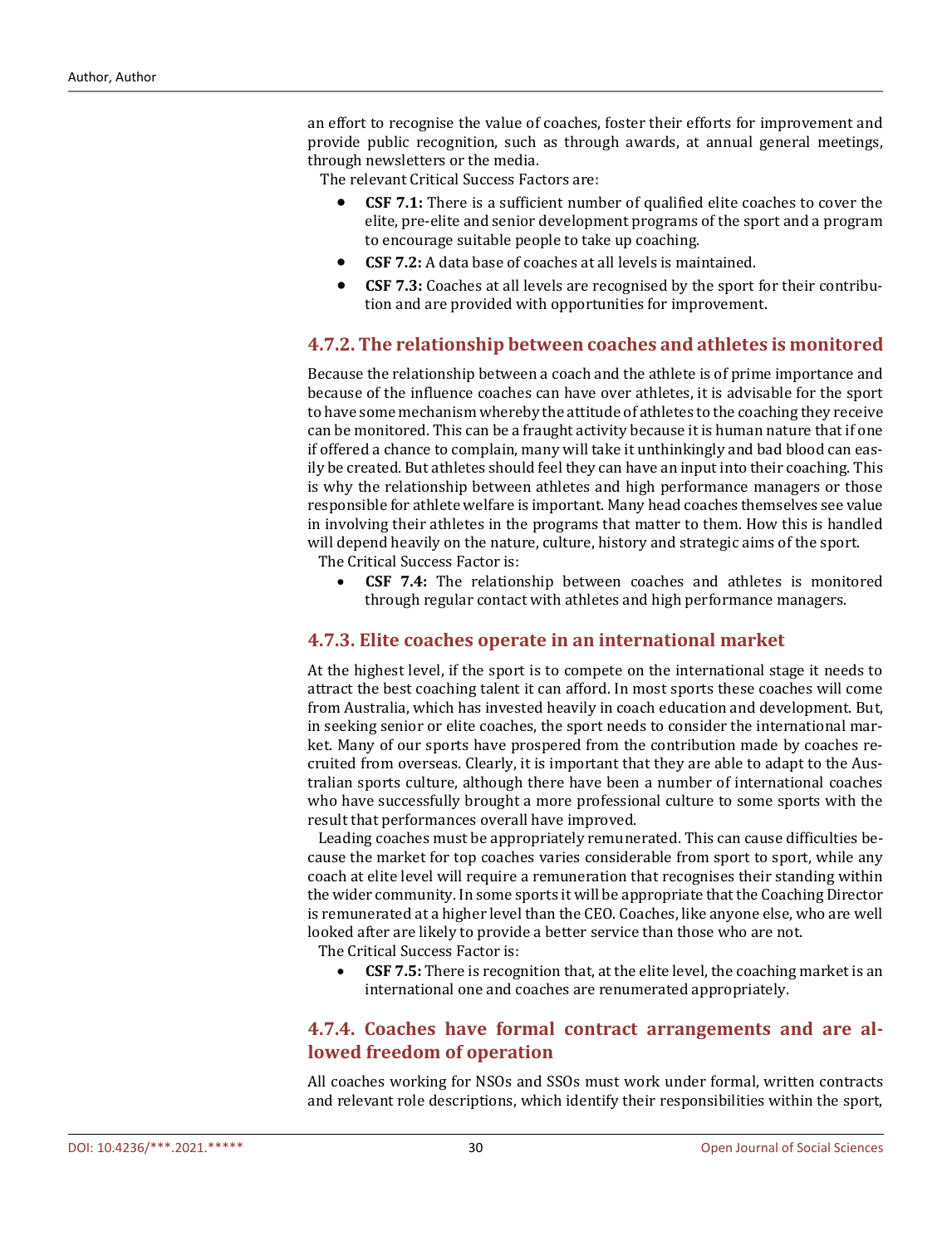including who they report to, what their relationship is to the high performance manager where there is one, and the CEO, as well as some broad performance indicators or goals. Coaching Directors will normally report to the CEO; subsidiary coaches to the Coaching Director. These relationships, however, differ from sport to sport and this paper does not claim any one arrangement is better than any other. The important thing is that the roles and reporting responsibilities are clear. But, whatever arrangement is in place, there must be a recognised method for contact between the Coaching Director and the board. This will usually be through the high performance committee and the CEO but there is value in formal regular meetings between the Coaching Director and the board, or at least the chairman. It must also be clear to all in the sport that the Coaching Director, once appointed because of their qualities and competence, must be allowed to get on with their job without constant interference from enthusiastic but often not as well qualified members of the sport, albeit performance should be reviewed against the duty statement annually.

The Critical Success Factor is:

• **CSF 7.6:** Coaches are employed under formal, written contracts which outline their responsibilities. Once appointed, the Head Coach or Coaching Director is given freedom to undertake their responsibilities without undue interference, with established arrangements for reporting to and contact with the board.

#### **4.7.5. Coach education and development are fostered**

There is a need for a continuing pipeline of coaches. The need for quality coaching never diminishes. Older coaches retire or move to different areas; the young must always be fostered. Just as efforts must continually be made to attract coaches, so must continuing effort be made to develop them. Young coaches must be trained and given opportunities to develop. Issues relating to coaching change over time while all coaches benefit from continuing education and development and must be encouraged to undertake formal and informal ways to upgrade their skills. All sports need to take account of coach education and development in their strategic planning. An effective sporting organisation will have in place a nationally coordinated strategy for coach education and development from the lowest level of community coach to the highest level of elite coach, with an accreditation or certification system to confirm development levels and, particularly, to ensure that all coaches are trained in those essential regulatory or legal requirements such as dealing with children or understanding health requirements. A sound coach development strategy will include not only formal courses to upgrade skills or open minds to the latest developments, but also opportunities for coaches to meet and discuss coaching or personal issues with other coaches in their sports as well as in other sports. Leading coaches must be encouraged to pass on their knowledge to other coaches in the sport. Opportunities must be found for all coaches to attend refresher courses and undertake personal and professional development. Despite the technical differences between sports there are significant similarities in the art of coaching which transcend individual sports boundaries. This was one of the great advantages of the AIS where coaches from different sports could learn from one another, often through informal discussion.

 There is a need also to take care of coaches who may be judged not to have met their goals. Few sports in Australia have, for whatever reason, the luxury of being able to simply dismiss a coach for other than clearly defined legal reasons. Coaches who do not meet their goals should not necessarily be regarded as having "failed" and moved on out of the sport. Many can still be usefully employed in different role perhaps where their skills or talents can still be used. They can play an important role in the education process or, for example, in mentoring younger developing coaches.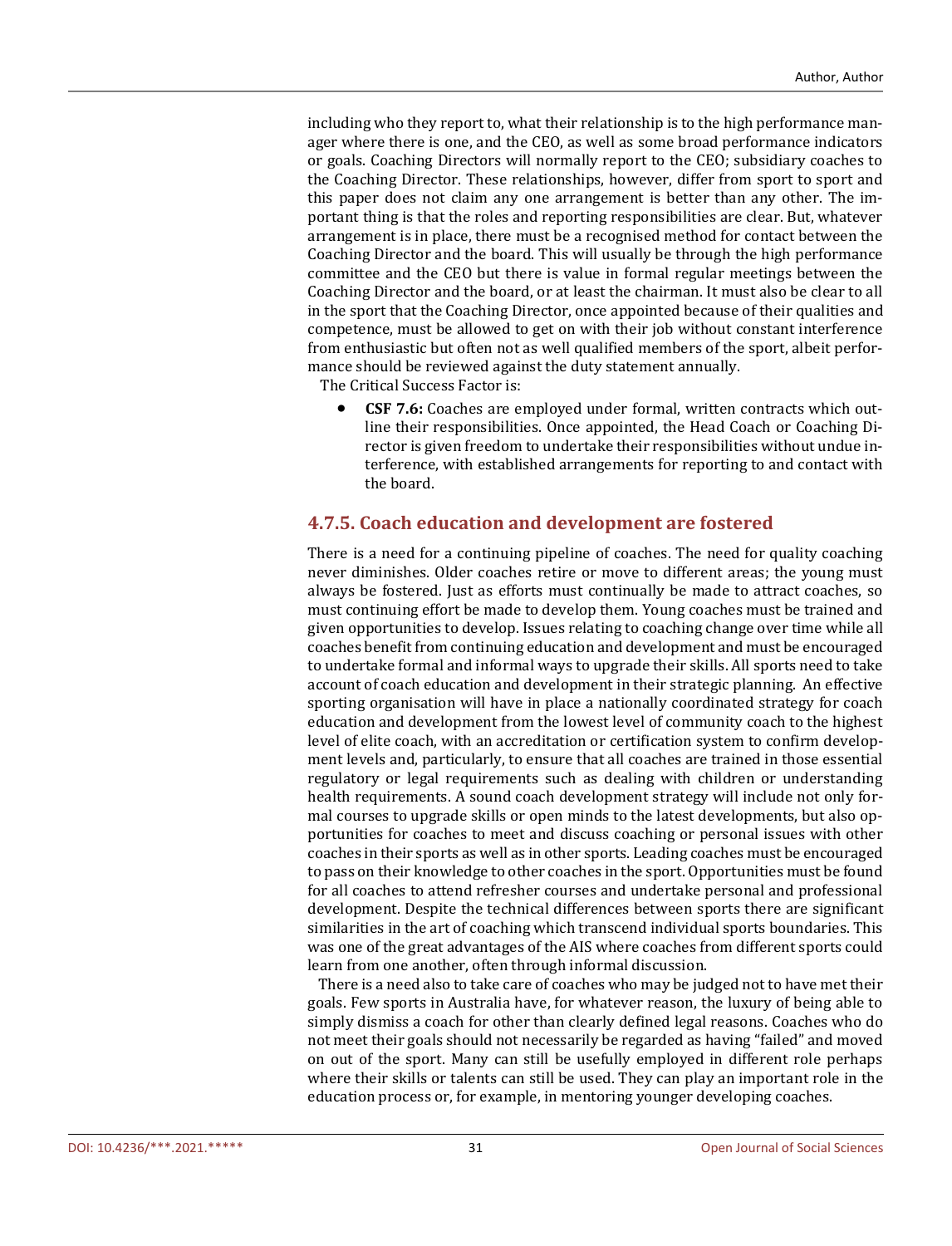Sports scientists and medical personnel are essential parts of the high performance team and it is imperative that coaches are able to readily communicate and discuss issues with them in order to help improve the quality of their athletes. A coach does not have to be a scientist, but they must understand what sports science can do to assist in the development of their athletes. While they and their athletes will gain so, too, will scientists working directly with athletes be encouraged to concentrate on applying their science to the performance issues that matter.

Relevant Critical Success Factors are:

- **CSF 7.7:** There is a nationally coordinated strategy for coach education and development.
- **CSF 7.8:** There are opportunities for leading coaches to pass on their knowledge to other coaches, as well as opportunities for coaches to discuss with and learn from other coaches in the sport and from coaches in other sports.
- **CSF 7.9:** Coaches are able and are encouraged to work closely with sports science and medical personnel.

## **4.8. Pillar 8. Competition: There is a nationally coordinated approach to domestic and international competition**

In most sports the major international competition schedule is set by the international federation. Outside of the major competitions, such as world or regional championships, the sport will also develop its own competition schedule. This must take account of the aphorism "to beat the best you must compete with the best". International competition should always be with the best competition available for the sport at its particular level of development. Smaller sports with less resources will have to tailor their competition schedules to suit their budget, but need always to try to compete with teams which will continually stretch them.

 Regular quality competition is essential for quality performance, both domestically and internationally. The competition requirements start at an early age and competition needs to be graduated according to age and/or standard. There is a natural tendency to accept whatever structure has been in place over time but, while this may indeed be the best, it is wise for a sport to consider its approach to competition. Whatever approach is taken, the annual competition program should be carefully planned, first to ensure the competition is the best available, but also in order to integrate domestic competition effectively with the international calendar. In many sports athletes are selected for national squads through domestic competition and that competition must take place according to a schedule that will allow teams selected for international competition adequate time for recovery and preparation between the domestic and international events.

The Critical Success Factor is:

**CSF 8.1:** There is a nationally coordinated plan for all competition in the sport, both domestic and international, and the domestic competition is integrated into the international calendar.

## **4.8.1. Domestic competition is graduated to encourage young talented athletes**

All athletes start off in domestic competition. The great bulk of participants take part in a sport because they are enthusiasts, or for social or health reasons. Most lack sufficient talent, time or interest to aspire to the highest levels of their sport, although most want to compete at a level that meets their desire for an enjoyable and fulfilling experience. They form the very backbone of any sport and contribute significantly to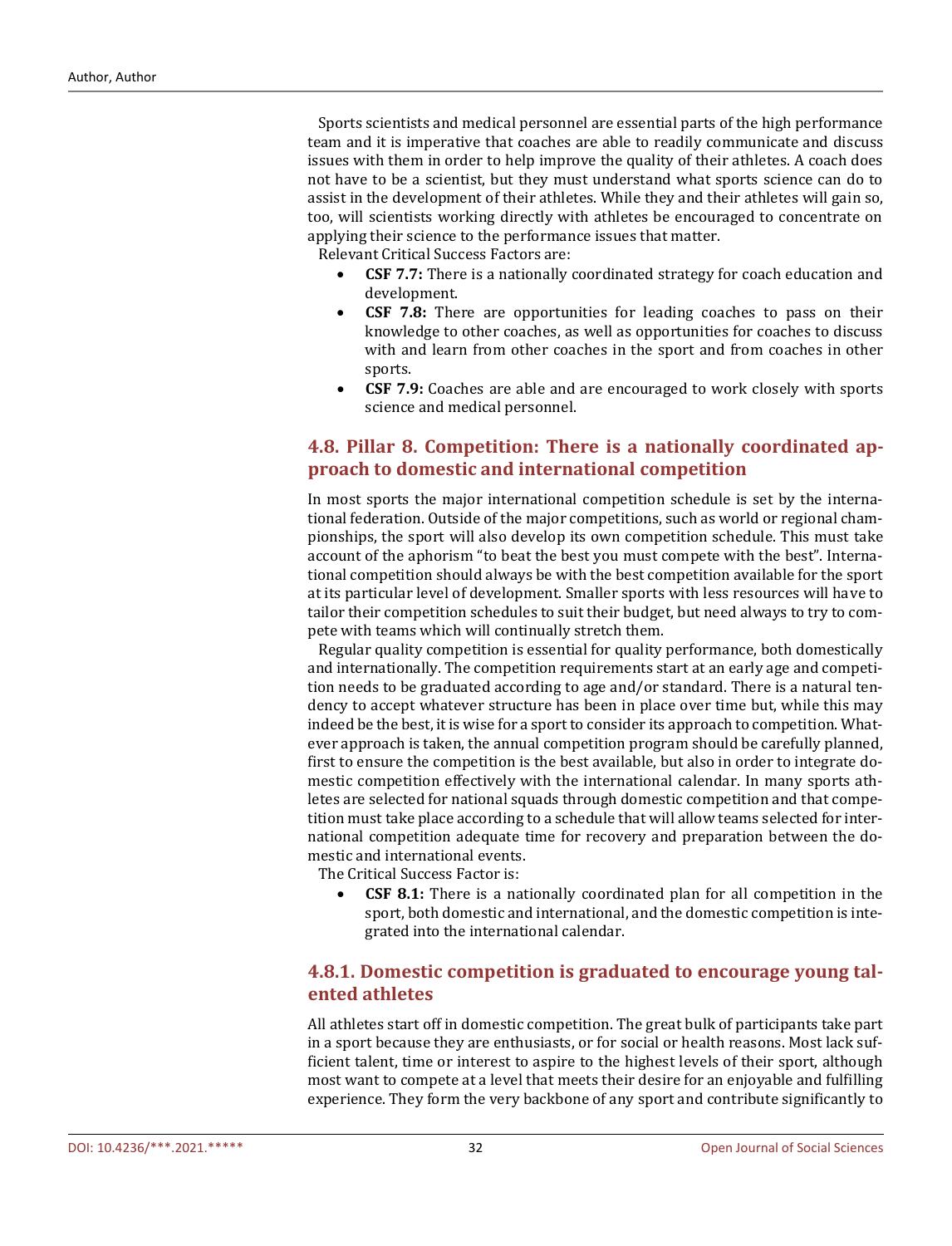the sport's financial well-being. They provide most of the capitation funds, help raise funds in the community, and provide the volunteers base without which the sport cannot operate. It is vital that the sport has a strong, broad, domestic competition structure that provides opportunities for people to participate at each age and developmental level. To ensure good quality events, particularly for mass participation sports, effective NSOs will establish collaborative relationships with professional event organisers who have expertise at a level not always found amongst volunteers.

 Because of the differences in age and level of the members of the sport's community, domestic competition must be graduated in such a manner to encourage young identified talent to progress in accordance with their abilities. In Australia most competition is graduated on the basis of age or, in some sports, weight, or a combination of both. While a sport needs to follow the policies of its international federation, it is desirable that there is some flexibility in whatever graduation is used to allow for the highly talented younger athlete who will appear from time to time. In particular, efforts must be made to provide challenging competition for athletes in pre-elite groups.

 Many sports traditionally have local, inter-state and national championships and mostly these have provided valuable competition. But, local areas and states vary in size and those with bigger populations frequently dominate those with less. To overcome this, many sports have in recent years introduced national leagues which have often provided a higher level of competition. It is important, however, for NSOs to maintain relationships between these leagues and their club structures, which is where the league participants come from.

The Critical Success Factors is:

• **CSF 8.2:** There is a broad-based domestic competition catering for the bulk of participants while providing opportunities for young talent to progress commensurate with their abilities and providing flexibility to cater for talented athletes experiencing special circumstances.

#### **4.8.2. The strongest international competition is utilised**

To be successful internationally, athletes need constant exposure to the highest level of international competition. Most sporting organisations have an established regular international calendar into which the domestic calendar is integrated. The aim is to select the best athletes for Australian teams and to prepare them for their international exposure. The international calendar is usually set around major events such as Olympics, Commonwealth Games, world championships, and regional games or series. But, to be successful in those ultimate events, regular experience against quality competition outside of them is vital. To be successful, a sport must seek events, which may be bilateral or multi-lateral, with countries that can offer tough but appropriate competition and there is value in establishing close contact with a range of other countries to facilitate these opportunities. Likewise, pre-elite athletes, often competing as junior national representative teams, must have access to quality international opposition. This is how they prepare themselves for life at senior international level and the better their experience as juniors the better they will eventually be as members of senior Australian representative teams. At both levels, athletes must be well prepared, which entails planned pre-competition preparation in a high-quality training facility with ready access to all essential requirements. The Critical Success Factor is:

• **CSF 8.3:** There is a planned annual program of international competition for both elite and pre-elite athletes with pre-competition preparation, including events organised outside and within the calendar of the international federation.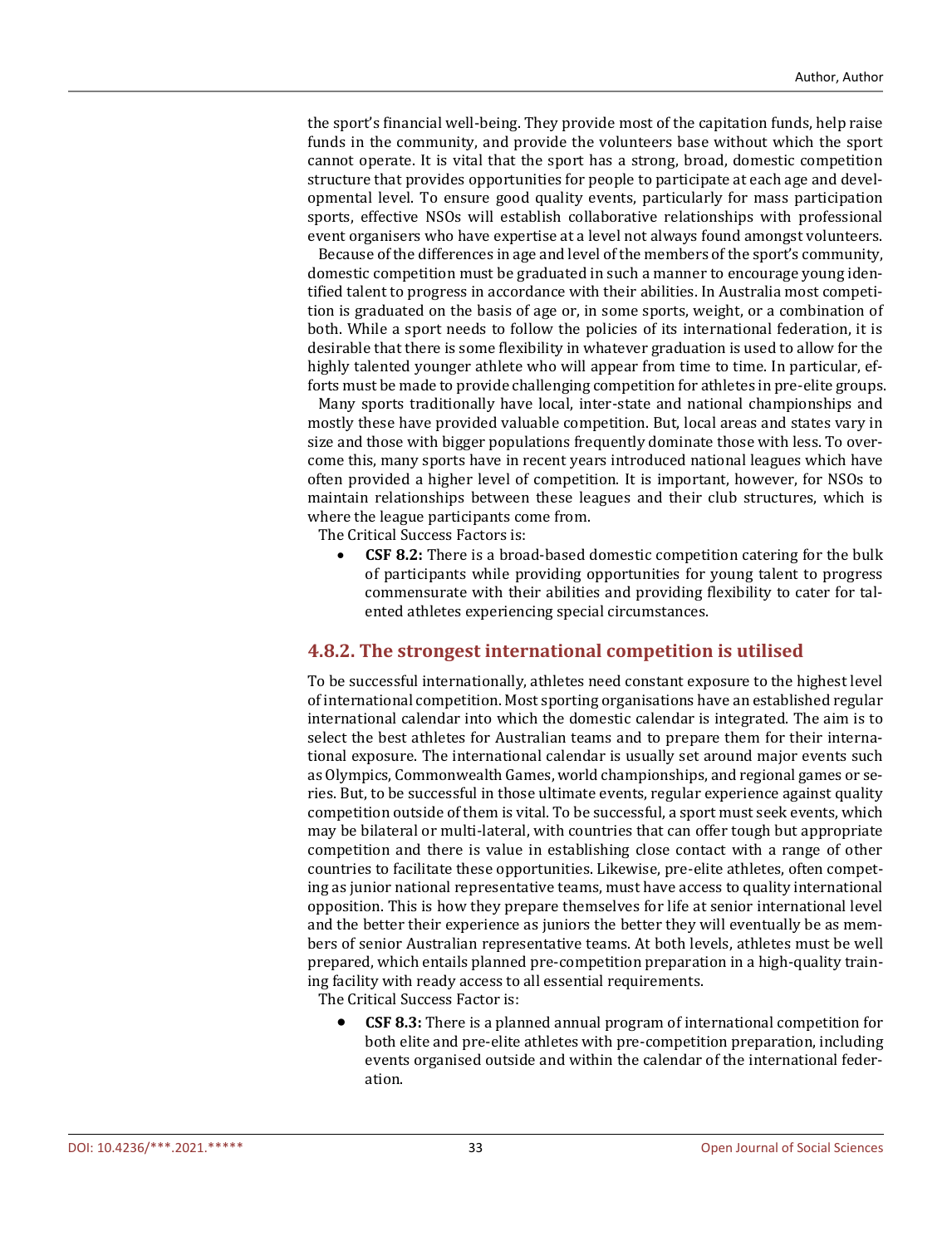## **4.8.3. Contact is maintained with athletes competing in overseas competitions**

It is increasingly the case in some sports for athletes to join overseas organisations or teams in order to access the level of competition they need to remain at the top or to access professional opportunities not available in Australian sport. This is not necessarily a negative. In sports such as Volleyball, Basketball, Cycling or Football, an athlete's aspiration is to participate in the highest level of competition, which is overseas. It is, however, important to keep these athletes attached to their home system and to make provision to include them in national squads so they can continue to represent the national teams internationally and provide an example to younger athletes. This is a further reason why NSOs need to maintain close relationships with their international federations.

The Critical Success Factor is:

• **CSF 8.4:** Arrangements are in place to maintain contact with athletes living and competing in overseas competitions so those athletes are still available for selection in national teams.

## **4.8.4. Athletes are provided with help to attend important competitions**

It is usually difficult for an NSO to provide any particular assistance for athletes attending domestic competition; there are usually too many involved and the costs prohibitive. At international level when representing Australia the costs of attendance should, as far as possible, be met by the NSO. This is normally the case but not all sports have the financial resources to meet all the costs involved, although many have provided subsidies to support their athletes or have introduced graduated scales of assistance based on the international standing of the athlete. All sports should, nevertheless, try to assist athletes selected to represent Australia and should build such assistance into their annual budgets.

The Critical Success Factor is

• **CSF 8.5:** Provision is made to meet or at least subsidise the costs of athletes representing Australia at international events.

## **4.9. Pillar 9. Sport science, medicine and research: Sports science, medical services and research are readily available**

Ready access to quality sports sciences and medical services are essential to success at the elite level and much of the innovation and methods of operation done at that level devolves down to junior and community level, so increasing the value of experience of all participants. At the elite level, the application of sports-specific physiological testing and biomechanics, physiotherapy, recovery techniques, strength and conditioning, psychology and nutrition have all contributed strongly to enhancing performance, preventing or ameliorating injury or promoting recovery. Medicine, of course, is vital for the continued health and welfare of elite athletes who operate under a great deal of stress and are on a fine health border-line. Each of these disciplines has been developed into a speciality relating to sport. In Australia, these disciplines were promoted by the AIS and were one of the main reasons for Australia's improvement in international sport. Today they are almost taken for granted. Sports which rely on equipment, such as rowing, cycling and sailing, and some sports with Paralympic disciplines can benefit greatly from research into relevant applications.

 Different sports tend to draw more heavily on certain scientific disciplines while some, like psychology and nutrition, apply to all athletes. Some athletes have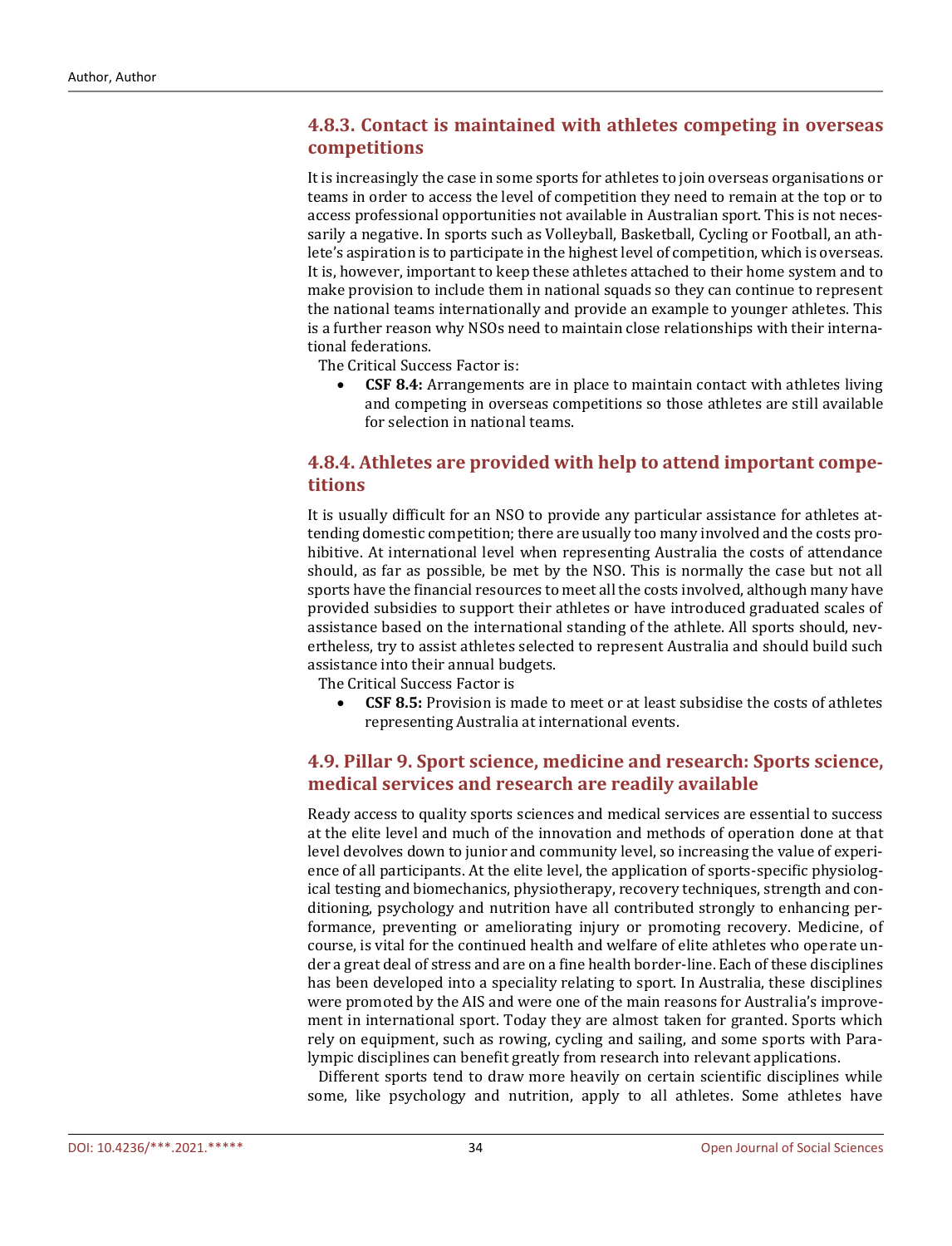particular needs; even scientific disciplines have become specialised in dealing with the characteristics of different sports, as have individual sports scientists. The sports sciences cannot be seen in isolation; the disciplines rely on each other. To be successful, the sports sciences must be readily available to athletes and there is clearly great advantage in scientists and medical personnel working closely with coaches and coordinating the sports sciences around individual athletes in a holistic approach. This was a further advantage of the AIS where a group of the world's leading scientists worked together in the closest collaboration with coaches at the elite and pre-elite levels. There was, further, huge advantage in having sports science services operating in close vicinity to the training facilities used by athletes. The purchase of sports science services from commercial suppliers does not always provide the best service at the best cost. The close connection between coaches, facilities and science providers is an important element in any centre of excellence.

 Basic sports sciences are necessary on an everyday basis and this applies equally to teams travelling internationally. Obviously, the full suite of services cannot be added to teams travelling overseas, but the sport should always make provision for the most important relevant sciences to be available for travelling elite teams, even if it is not possible to send dedicated scientists away on a regular basis. The bigger the event, the more important the provision of services will be. But, even for a small sport sending teams to lesser international competition, there is a need to make provision for sports science and medical support either through sending personnel with the team or arranging local servicing.

The relevant Critical Success Factors are:

- **CSF 9.1:** There is readily available to athletes and coaches a full suite of quality sports science disciplines and sports medicine services in the closest proximity to training facilities used by pre-elite, elite athletes and national teams.
- **CSF 9.2:** There is a coordinated approach to the application of the sports sciences and sports medicine in the closest relationship with coaches and athletes.
- **CSF 9.3:** Coaches understand sports science disciplines relevant to their sports and keep up to date with scientific developments. Coaching courses include components on sports science.
- **CSF 9.4:** Provision is made for ready access to basic sports sciences and medical services by teams travelling overseas.

## **4.9.1. Opportunities to access appropriate research are available**

The other element important in the sports sciences is the provision of research. But it must always be kept in mind that the purpose of research is to improve performance. While there is certainly a place for academic research and much of its results will filter through to practitioners, most coaches want results that can lead to early improvement, leading to a premium on applied research. Much of this will come out of day to day contact between coaches and athletes or in response to requests from individual coaches aimed at solving an immediate problem. It, again, points to the need for close relationships between coaches and scientists working directly with athletes where they are training and for a specialisation by scientists with particular sports. It reinforces the desirability of well-run centres of excellence through which these integrated services can be provided. This is not to say that there is not a place for experimental or "blue sky" research of the type mostly conducted by universities and which can lead to long term innovations. Equally, a number of universities are now also working closely with coaches and athletes in providing more direct applied research. This is most welcome and it is important to strengthen these links, although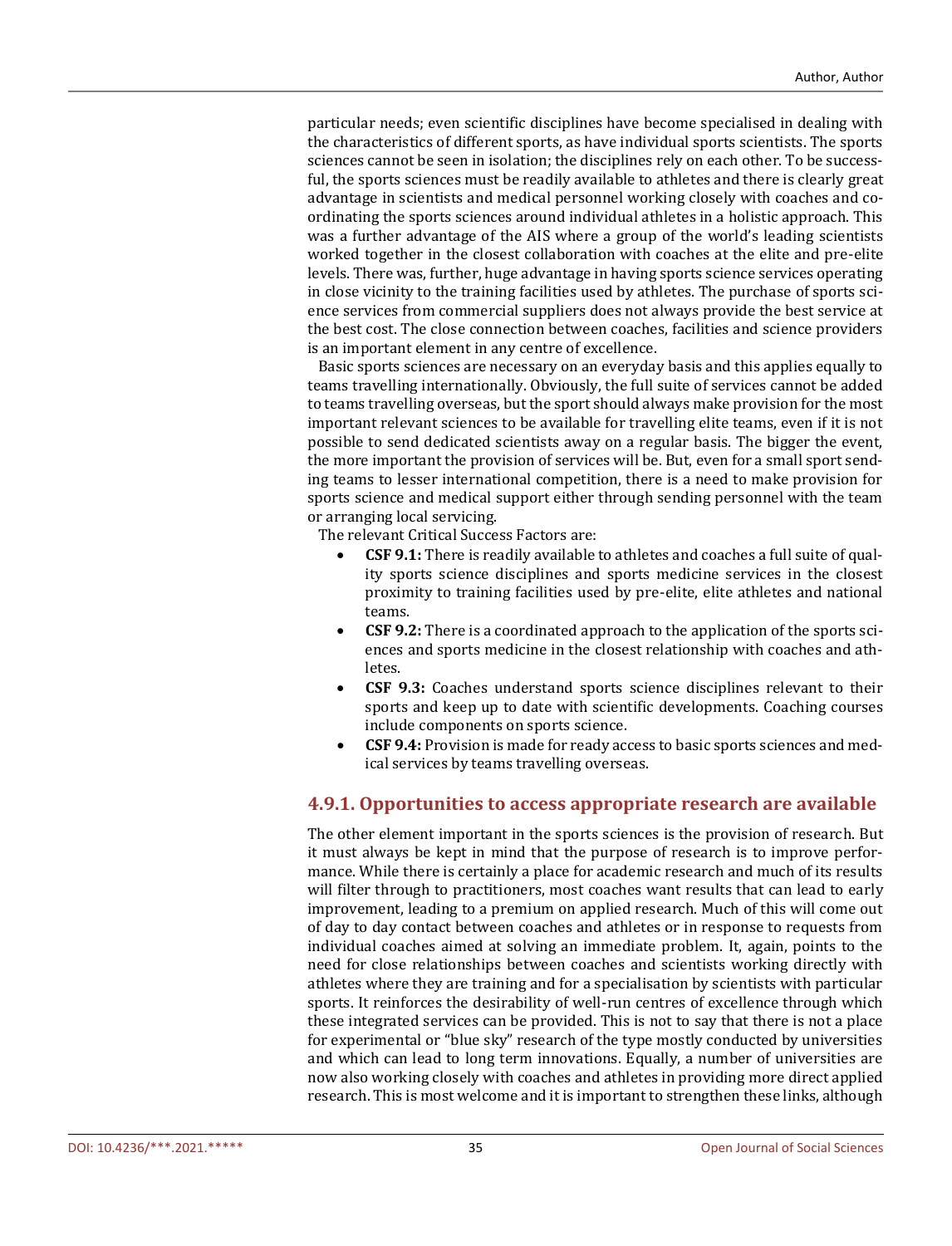there are sometimes tensions between the NSOs and the universities with the former requiring intellectual property rights which limit the interests of the later in distributing their findings. This requires further examination. It is important, however, for research findings to be promulgated through the sport, which is why NSOs need to foster close relationships between coaches and scientists, provide opportunities for discussion and promote the dissemination of ideas. In this regard, there is value in an NSO maintaining a data base on research being undertaken relevant to the sport and ensuring that, in its communications across the sport, it keeps its members aware of developments in this area and makes provision for meetings between its coaches and scientists working on research of interest.

The Critical Success Factors are:

- **CSF 9.5:** Research relevant to the sport has an emphasis on its ready application.
- **CSF 9.6:** Contacts are maintained with research bodies undertaking relevant research, a data base on research is maintained and opportunities to discuss and promulgate details on work being undertaken are provided.

## **5. Conclusion**

National Sporting organisations, together with their state/territory affiliates and local clubs are the backbone of the Australian sports system. They have two primary objectives; to provide fulfilling experiences to their participant members through graduated local competitions through which talent is identified and fostered, and to develop sub-elite and, eventually, elite athletes who will perform with credit on the international stage. If these organisations operate effectively, the national sports system will be effective. In this study, an attempt has been made to outline those factors considered to be critical to the effectiveness of those national or state sporting organisation or, possibly, a large sporting club. As recognised, it is difficult to apply each factor across all sports equally because they are so different in terms of their size, methods of operation and resources. How these critical success factors can operate will also depend very much on the nature of the sporting organisation. They are not all equally relevant to all sports. It is nevertheless contended that some principles can be identified.

 There are, perhaps, two general comments. The first is that these critical success factors cannot be looked at separately. They come as a whole. The sporting experience is a complex one where each part depends on others. Elite sport cannot be divorced from junior sport or junior sport from broad-based community sport. Athletes cannot be divorced from coaches or either from sports scientists and the sports scientists cannot operate independently from each other. Domestic competition cannot be divorced from international competition. Each part in this complex mix must work together to produce an effective organisation.

 The second is that money is clearly important; sports rich in resources have no excuse, although they nevertheless occasionally fail. Smaller sports with modest resources, however, have an even greater need to operate at maximum efficiency if they are to be effective. This goes to the basics of sound governance. Having clear directions and realistic aspirations is the most important key guiding principle. But governance should not be a straight-jacket. Sports vary greatly and certain elements of governance arrangements will also vary somewhat from sport to sport. Nevertheless, there are certain principles that apply. The first is that success starts with the board, in setting clear directions and a positive culture which permeates the sport and providing the atmosphere in which all know what is expected of them and all strive for excellence in everything they do.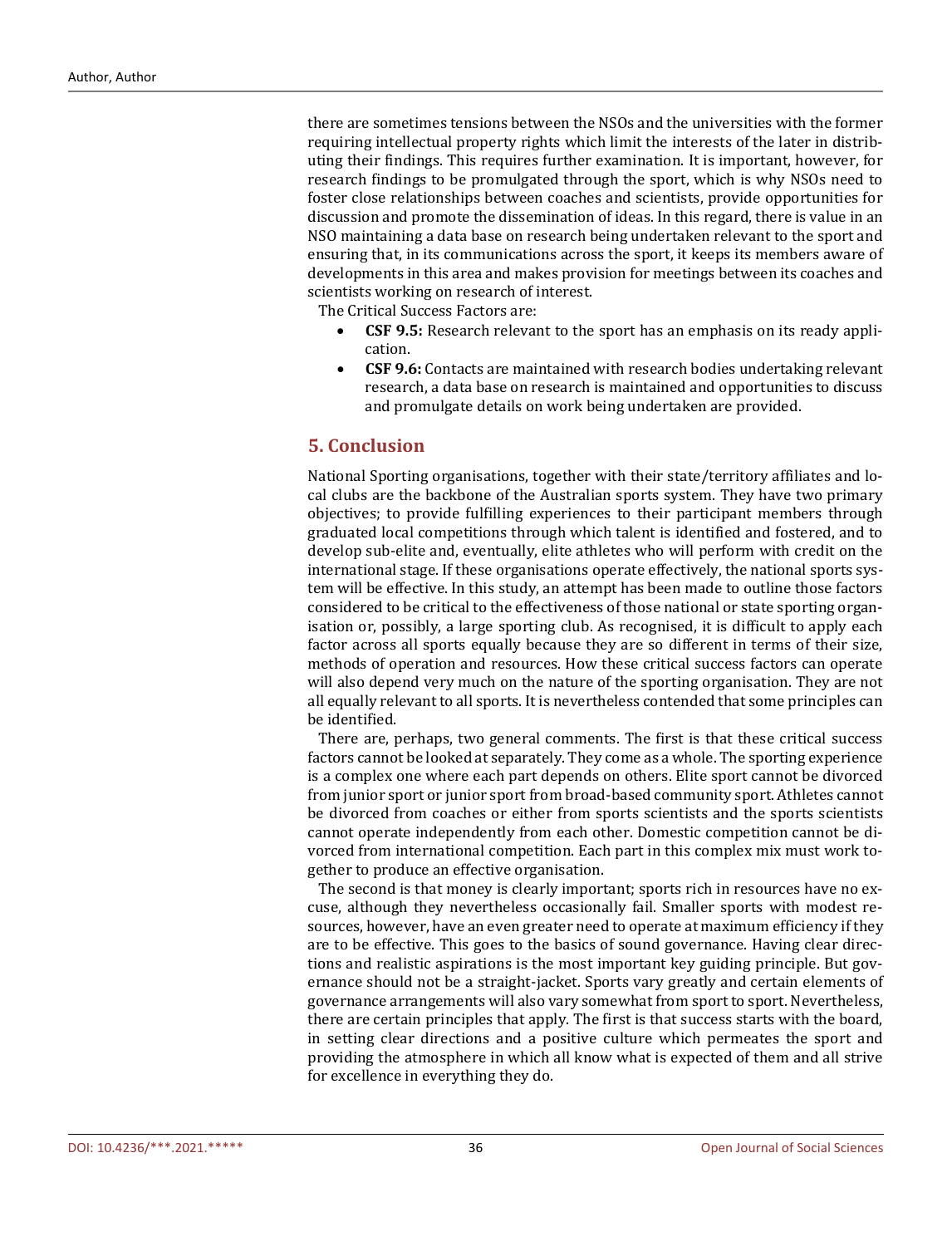In terms of board composition, competence, independence and diversity are essential, as is the need to work closely with all the various stakeholders in the sport. Careful planning is central to the success of the board and thus the organisation as a whole. This entails clearly understood objectives. The strategic plan drives the sport and imposes a unified approach to all the many elements of success. There must be clear directions for the sport as a whole and these must be promulgated and shared through the sport, albeit state and local bodies need some flexibility to deal with the particular circumstances they may face. Budgets must be set against strategic directions and closely monitored.

 The strategic plan must be broken down into operational detail that will guide the activities of the sport on an annual basis. The various roles within the organisation, involving board, administration, coaches and support staff must be clearly enunciated in role descriptions and reporting responsibilities. The various legal and regulatory systems in which the organisation operates must equally be well understood.

 The national body provides national direction and leadership. Programs are developed at each level within the sport on a national basis. Pre-elite and elite programs will inevitably be more centralised. Participation programs will be decentralised but under the one national direction, albeit, delivery will recognise local differences. These programs must be connected through arrangements for talent identification at the development level and progression through recognised pathways, and their operations monitored regularly.

 Training and competition facilities do not have to be elaborate but must be appropriate to their purpose. At the pre-elite and elite level training facilities should have ready access to gymnasiums and service providers. Coaches and officiators are vital for sporting success. Their development needs must be fostered both formally and informally, they should be appropriately remunerated and their important contribution recognised. The welfare needs of athletes are particularly important, with national bodies mostly responsible at pre-elite and elite level and through state/territory bodies at the talented developmental level.

 The extensive experience of the Reference Group involved in this exercise, as expressed in this paper, would suggest that careful consideration of the directions outlined herein will contribute substantially to the effectiveness of Australian sporting organisations and therefore the continuing success of the Australian national sports system.

#### **Acknowledgements**

The author would like to acknowledge the particular help provided by the following: Professor Allan Hahn, Professor Graham Cuskelly, Dr Garry Moore, Dr Paul Perkins, Dr Ron Smith, Ned Coten, Warwick Forbes, Greg Hartung , Patrick Hunt, Andrew Dee, Anne Gripper, Lawrie Woodman.

#### **References**

De Bosscher, V., Shibli, S., Westerbeek, H., & Bottenburg, M. (2015). Successful Elite Sports Policies: An International Comparison of Elite Sport Policies in 15 Nations (SPLISS 2.0). Meyer & Meyer Sport.

De Bosscher, V., Shibli, S., Bottenburg, M., De Koop, P., Truyens, J. (2010). Developing a Method for Comparing the Elite Sport Systems and Policies of Nations, Journal of Sport Management, Vol. 24, 567-600. https://doi.org/10.1123/jsm.24.5.567.